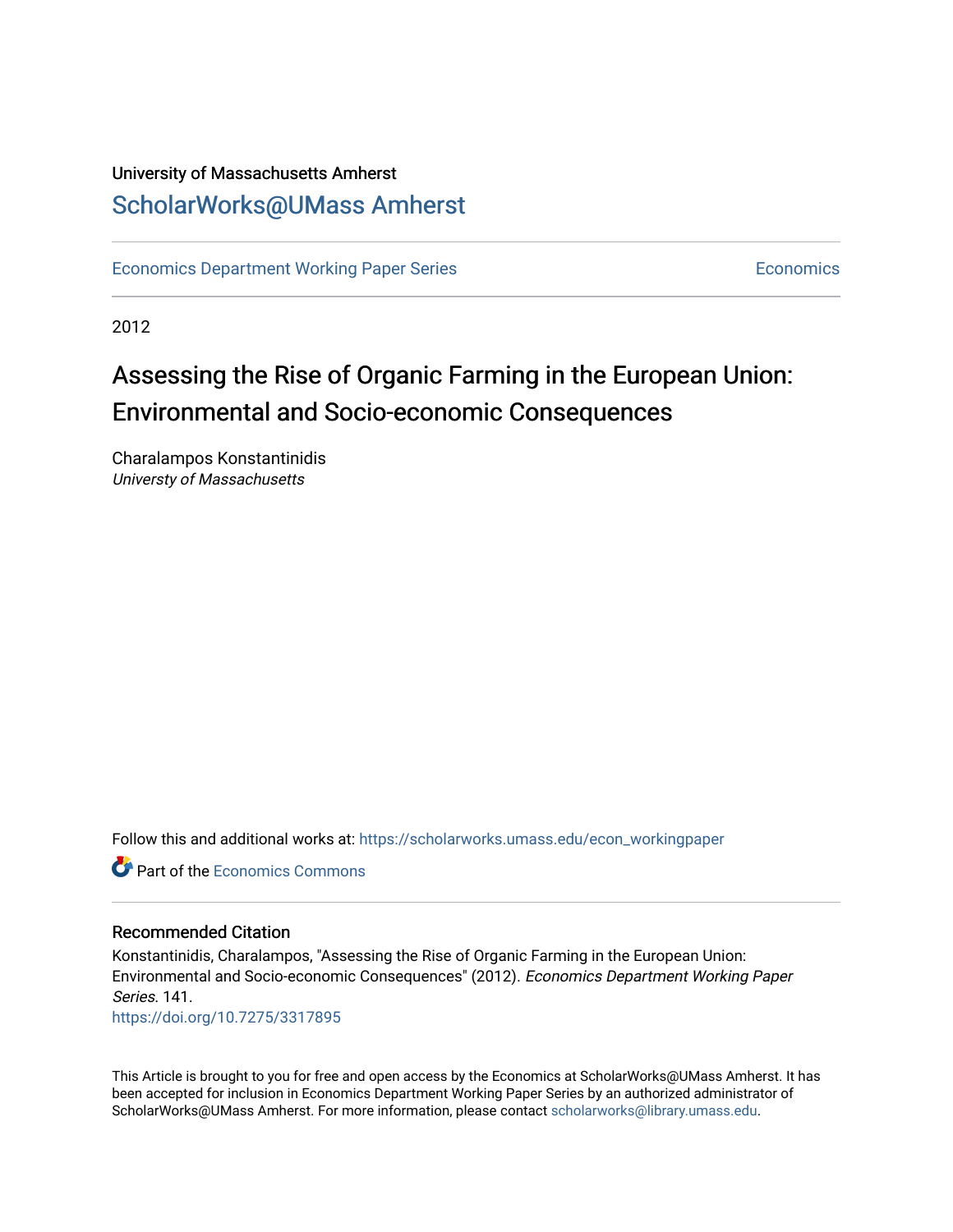# **DEPARTMENT OF ECONOMICS**

# **Working Paper**

## **Assessing the Rise of Organic Farming in the European Union: Environmental and Socioeconomic Consequences**

By

Charalampos Konstantinidis

Working Paper 2012‐01



# **UNIVERSITY OF MASSACHUSETTS AMHERST**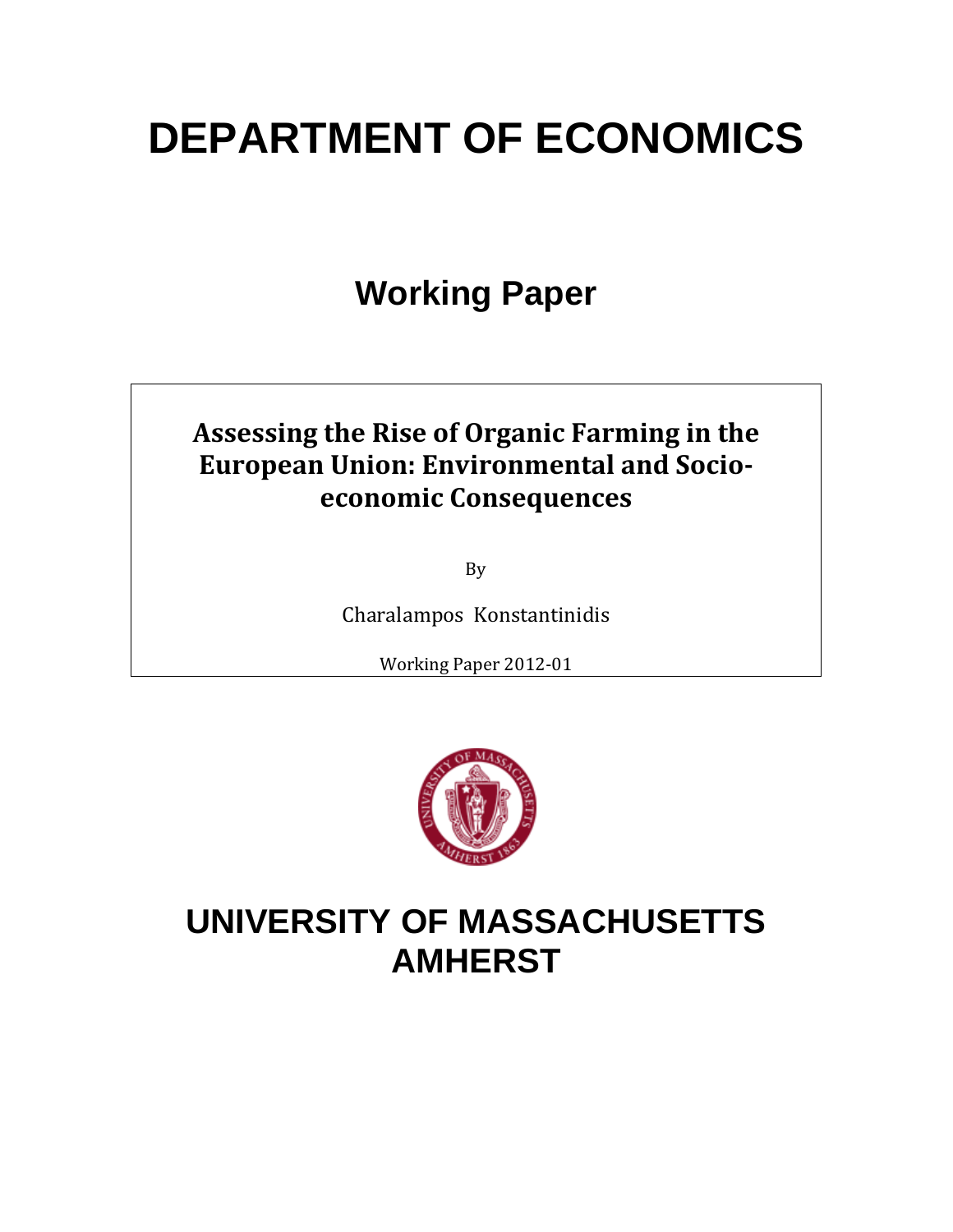# Assessing the Rise of Organic Farming in the European Union: Environmental and Socio-economic Consequences

Charalampos Konstantinidis Department of Economics University of Massachusetts Amherst ckonstan@econs.umass.edu

October 31, 2011

#### Abstract

Although organic farming is considered the poster child of rural development in Europe, there is little empirical evidence assessing its success in achieving the ambitious environmental and socio-economic objectives that it is purported to assist. This paper presents empirical evidence from the growth of organic farming in Europe over the past two decades that questions the highly optimistic claims of policy makers. Although policies in support of organic impact have had an overall positive environmental impact, their social impact is ambiguous, as organic farming appears to have grown more in areas with larger average farm sizes. Additionally, contrary to what is often assumed, organic farms in Europe display larger average sizes and lower rates of labor intensity than their conventional counterparts, casting doubts on the efficacy of organic farms to allow family farmers to remain in the countryside as high-value producers. I assert that this this development should be viewed as evidence of the "conventionalization" of organic farming, and suggest that policy makers take into account the transformations of the structures of production, which benefit from the support for organic farming. Treating the experience of organic farmers in the EU as a lesson for schemes paying for environmental services, I suggest that the success of organic farming should be evaluated by the numbers of participating farmers, rather than by area covered, as has been the predominant approach so far. Finally, I assert that strong agricultural cooperatives are necessary to secure a long-lasting passage of small farmers to organic methods of production.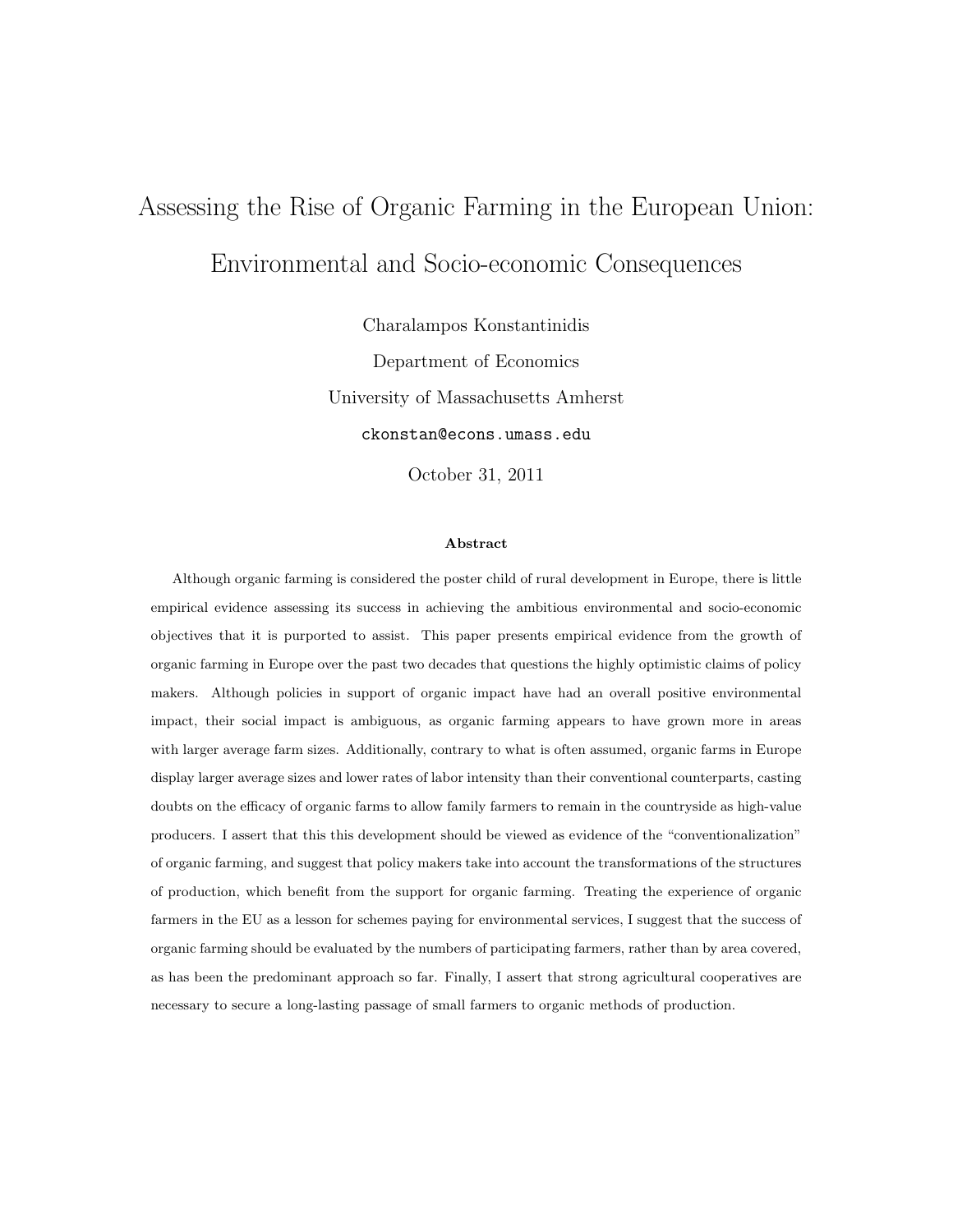## 1 Introduction

Since the 1992 MacSharry reforms, the European Union has modified its agricultural policy so as to include payments to farmers for the provision of environmental services and the preservation of nature. Among agri-environmental measures, payments to the farmers producing under organic methods constitute a major component of the Second Pillar of the Common Agricultural Policy (CAP), which explicitly focuses on Rural Development and has been becoming more significant over the last years. Organic production fulfills environmental demands by creating less pressure on the ecosystems because of its less intensive methods, while it contributes to the preservation of the rural landscapes which European urban dwellers view as precious. It also satisfies consumer concerns around food quality and public health and has positive implications for animal welfare.

Over the past 20 years, organic farming has experienced rapid growth, transforming the European countryside. Apart from its health and environmental benefits, it is often viewed as a potential solution for keeping rural residents in the countryside. Organic farmers receive direct income support for converting conventional land into organic and (in most countries) even for maintaining it as such. Additionally, high prices for niche organic commodities are thought of as a way to boost small farmers' incomes without relying on traditional price supports. Thus, aside from being an attractive solution to the problem of rural development in the eyes of environmentalists, organic farming promises to relieve the budgetary pressures of the CAP, fulfilling the wishes of the fiscal conservatives within the EU.

The current paper examines whether these promises are actually being fulfilled. Its structure is as follows: The second section traces the changes of the CAP, from a set of traditional protectionist measures towards a document that promotes environmental policy and analyzes the central discursive role of organic farming in the arsenal of the European Commission for addressing a variety of environmental and social problems. The third section lays out the data and the empirical methodology, whereas the two subsequent sections present the necessary statistical evidence in order to commence the process of evaluating the degree to which these policies have borne fruit for environmental protection and for achieving the social goals of the CAP. Since the results do not confirm the high expectations surrounding organic farming, especially in achieving the protection of small farmers, I attempt in the sixth section to place the evidence in context, extending the discussion of the "conventionalization" of organic farming. The seventh section offers some concluding remarks.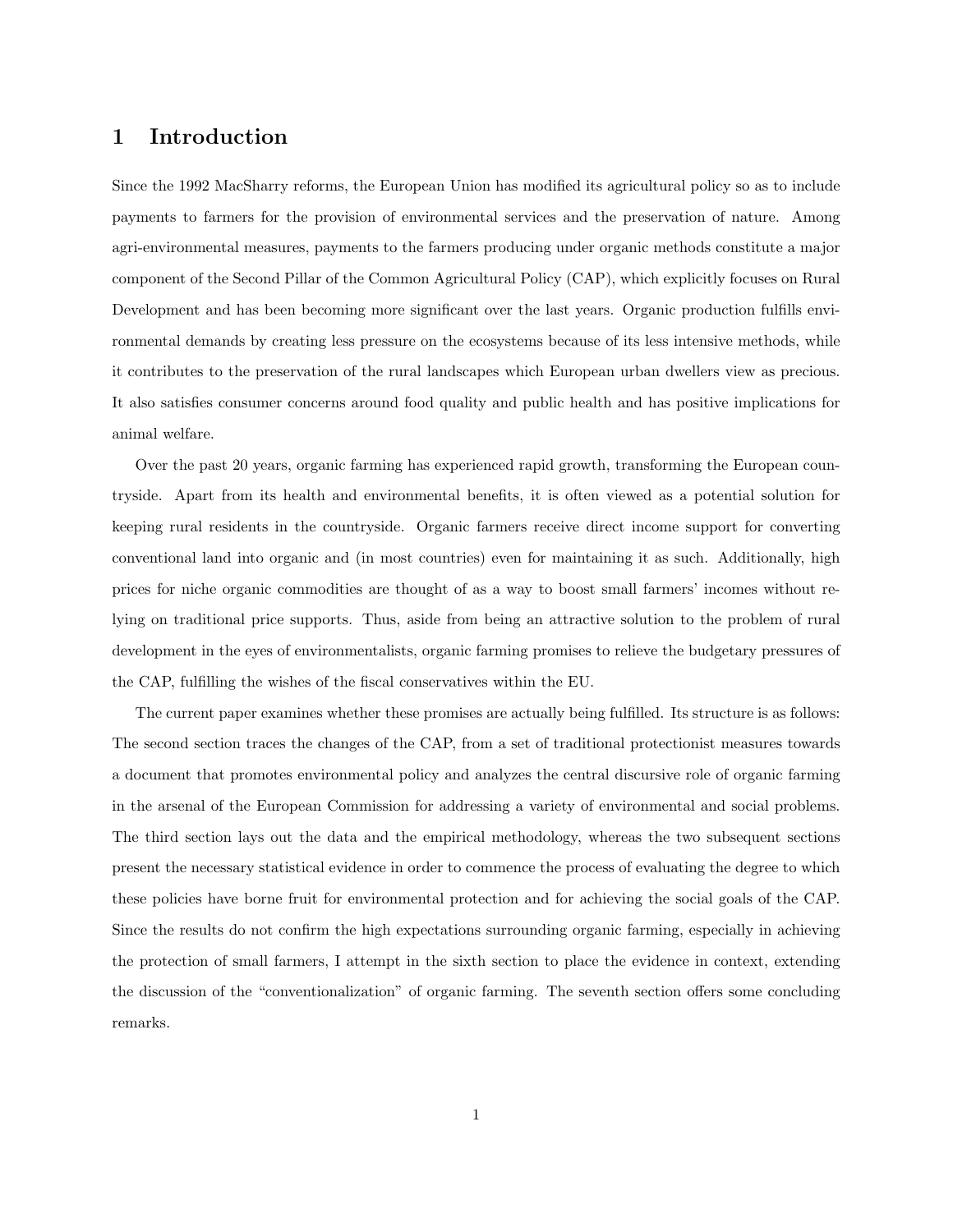## 2 Agricultural policy in the European Union

#### 2.1 Establishing the industrial mode of agriculture

After WWII, most European government pursued protectionist agricultural policies in order to achieve selfsufficiency and to tackle balance of payments difficulties<sup>1</sup> (Hoggart et al., 1995; Tracy, 1989). In 1955, West Germany's Agricultural Act codified the country's attempts to raise productivity and farm incomes through the stabilization of agricultural prices and supplies. This latter codification provided the framework for Article 39 of the Treaty of Rome in 1957, which signified the creation of the European Economic Community (EEC)(predecessor of the European Union) by Germany, France, Italy, Belgium, Luxembourg, and the Netherlands (Hoggart et al., 1995, 114-115).

The agricultural sector already held a predominant position in this inaugural document, as can be easily demonstrated by the fact that it lays out the original objectives of the CAP of the EEC. These were:

- to increase agricultural productivity
- to ensure a fair standard of living for the agricultural community
- to stabilize markets
- to assure the availability of supplies
- to ensure reasonable prices for consumers (European Union, 2006, 54).

In order to achieve these goals, the CAP implemented significant payments to support agricultural production, in the form of subsidies to direct producers. Price supports were implemented for products in which the EEC wanted to achieve self-sufficiency, whereas tariffs and levies were imposed on imported products: 72% of agricultural production was receiving both price supports and external protection, whereas 25% was solely enjoying external protection (Sampson and Yeats, 1977; Commission of the European Communities, 1975).

However, the policies of the CAP led to a series of problems. Subsidies led to mounting agricultural surpluses in Europe and were primarily channeled towards the largest and most productive arable farms, creating a highly unequal situation within the agricultural sector. Thus, the initial agricultural policies, which didn't specifically target regional imbalances, failed to allow rural residents to participate in the welfare boost that urban residents experienced after WWII (Joossens and Raw, 1991; Grafen and Schramek, 2000; Groier and Loibl, 2000; Weis, 2007).

<sup>1</sup>The only exception to the protectionist rule was provided by Denmark, which attempted to win markets through diversification of its farm exports and free-trade.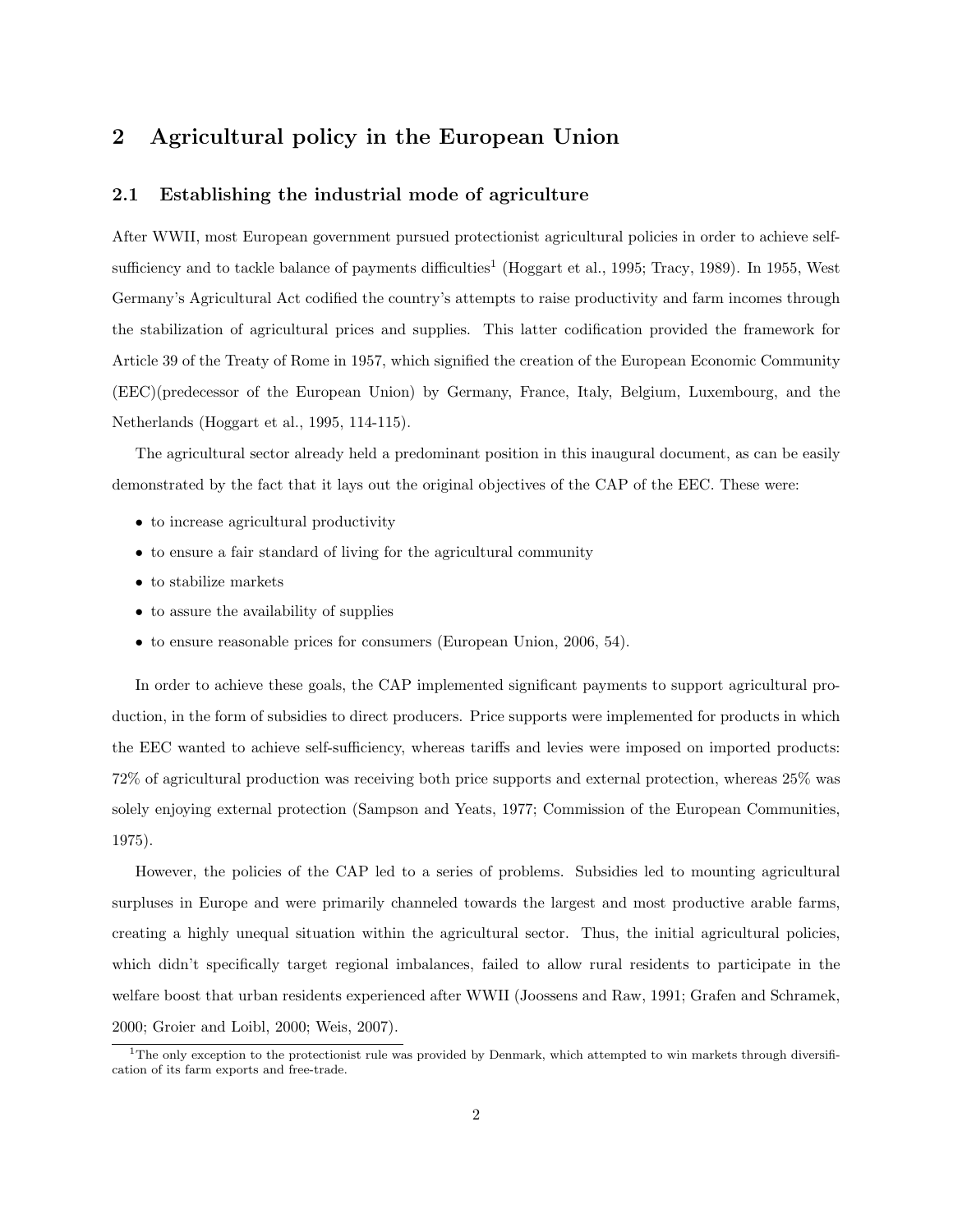Since the CAP embraced the productivist logic of the early era of industrial agriculture, it encouraged specialization and monocropping, which sacrificed natural resistance for productivity. Additionally, genetic homogeneity decreased the resources and opportunities for natural enemies of pests, increasing reliance on pesticides. As a large portion of the target weeds, insects and other pests became resistant to the chemicals used, the need arose for the development of newer pesticides, putting the farmer on a "pesticide treadmill" (Altieri, 2000).

Intensive agricultural methods led to decreased soil fertility. The answer to that problem was found in the application of synthetic fertilizers. The latter became available in the global North at very low prices after WWII, thus permitting farmers to diverge from the use of legume crops for converting atmospheric nitrogen into forms that plants could use, and thus supplying non-legumes with sufficient fertility (Foster and Magdoff, 2000, 51-52).

Beyond the private costs of pesticide acquisition, the indirect costs to the environment and public health have to be taken into account when assessing pesticide and fertilizer use. Groundwater and fishery contamination, impacts on wildlife and other foods, farmers' poisoning, as well as higher cancer rates are among the ramifications of higher pesticide use (Altieri, 2000; Allen and Kovach, 2000; Foster and Magdoff, 2000; Edwards, 1993; Culliney et al., 1993). With respect to fertilizers, one has to point out the high energy intensity of their production process<sup>2</sup>. Beyond turning agriculture into a high carbon-footprint sector, inorganic fertilizers were responsible for groundwater and surface water contamination. Since a large amount of nitrogen fertilizers is not recovered by the crops, it ends up in the water in nitrate forms, causing eutrophication (a population explosion of algae, which depletes the oxygen in water systems and upsets ecosystem balance) and putting human health at risk<sup>3</sup>. Additionally, nitrogen fertilizers should be viewed as air pollutants, as they contribute to the destruction of the ozone layer (Altieri, 2000, 82-83).

#### 2.2 The rise of agri-environmental measures

In the 1970s, the "intensive use of certain types of fertilizer and the misuse of pesticides" began to be viewed in Europe as a source of pollution, especially as pesticide intensification impacted water sources, with serious consequences for public health (Council of the European Communities, 1973; Andersen et al., 2000; Buller and Brives, 2000; Louloudis et al., 2000). In the early 1980s, various countries, such as Denmark, the Netherlands, Austria and the UK, implemented programs which paid farmers for environmentally friendly methods of

<sup>2</sup>Foster and Magdoff claim that in the US cornbelt, nitrogen fertilizer production accounts for 40% of the necessary energy to produce an acre of corn (Foster and Magdoff, 2000, 54).

<sup>3</sup>Several types of cancer, as well as methamoglobinemia (low blood oxygen levels) in children, have been linked to nitrate uptake (Conway and Pretty, 1991; Altieri, 2000).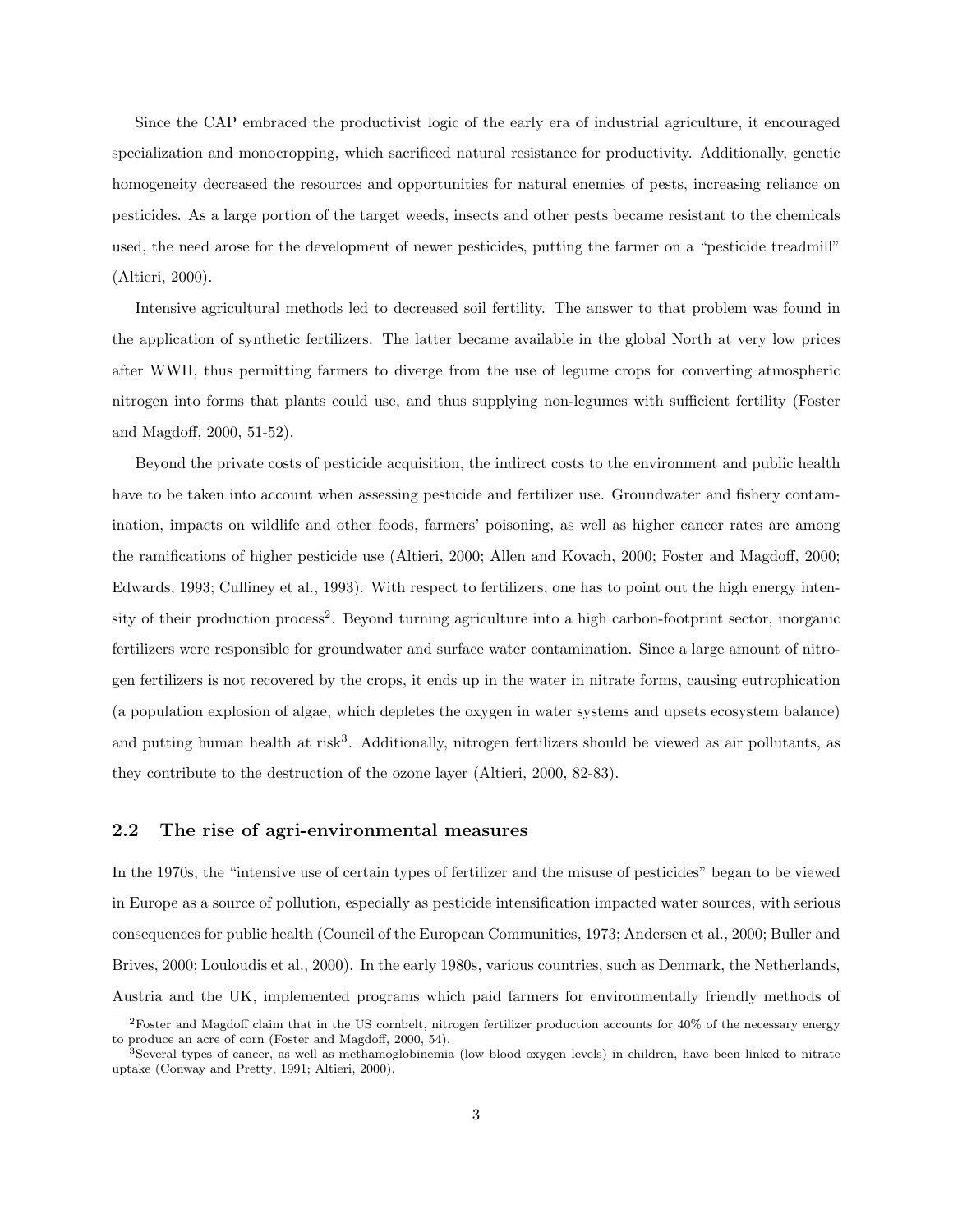production. The policy targets included promotion of organic farming, reduction of inputs, preservation of biodiversity, conversion of arable land to grassland and rotation measures, set-aside, landscape preservation etc<sup>4</sup> (Grafen and Schramek, 2000; Groier and Loibl, 2000; Hart and Wilson, 2000).

By 1985, the European Commission would explicitly acknowledge that modern agricultural techniques were responsible for the extinction of species and for the destruction of valuable ecosystems, while increasing the risks of ground and surface water pollution (European Commission (1985, 50) as quoted in Lynggaard (2006, 107)). During the McSharry reform of the CAP in 1992, the above mentioned agri-environmental schemes, set up by Member States on their own initiative, became "accompanying measures" to the more traditional price support policies of the CAP. This meant that every country was now required to design and implement measures for environmental protection in its respective territory, apart from and parallel to its support for agriculture. Then, in 1999, when the "Agenda 2000" reform of the CAP was implemented, Rural Development was explicitly designated as the Second Pillar of Agricultural Policy (the First Pillar being traditional price supports); agri-environmental measures were incorporated into the Second Pillar, so as to achieve coherence with the other rural development policies, and began to constitute a major component in the rhetoric of European policymakers regarding the revitalization of the countryside<sup>5</sup> (European Commission, 2005, 4-8).

The move towards agri-environmental measures was also in line with supporting marginalized communities, thereby remedying the inequality created by the previous CAP, which favored large arable producers over small, low-income farmers (Buller et al., 2000, 5). Rural development (independent of agriculture) had become a prominent policy concern in the European Union after the inclusion of the UK and Denmark in the EEC, two countries which already had policies in place to address inequality between their regions (Shucksmith et al., 2005; Buller et al., 2000). Thus, subsidizing farmers for being "good stewards of the countryside" and providing society with public goods, such as a clean environment and beautiful rural landscapes, was viewed as a way of conforming to the guidelines of the General Agreement on Tariffs and Trade (GATT), which stipulated the abandonment of protective policies in agriculture, while helping small farmers to stay in the countryside and, thereby, reversing rural depopulation<sup>6</sup> (Louloudis and Maraveyas, 1997;

<sup>4</sup>For a more complete list, see European Commission, 2005.

<sup>5</sup>Although a complete list of rural development projects would be impossible, some examples of Second Pillar measures would be subsidies to agro-tourist enterprises, funding for agricultural processing, and payments for preservation of biodiversity. For examples of rural development projects that were co-financed by the EU, see European Commission (2006).

<sup>&</sup>lt;sup>6</sup>Pressure from the farmers themselves to maintain their standard of living should also not be underestimated in the forming of agricultural policy(van der Ploeg, 2009; Grafen and Schramek, 2000; Buller and Brives, 2000; Groier and Loibl, 2000; Schermer, 2003). However, it should be noted that among farmers, it was farmers in the North, rather than in the South, who were more present in setting the goals of the revised CAP. As Buller claims, agri-environmental payments benefited primarily farmers in Germany and Austria, with Sweden, Finland and France close behind. In countries, such as Spain, Italy or Greece, farmers were mostly "policy-takers" rather than "policy-makers" (Buller, 2000, 244-249).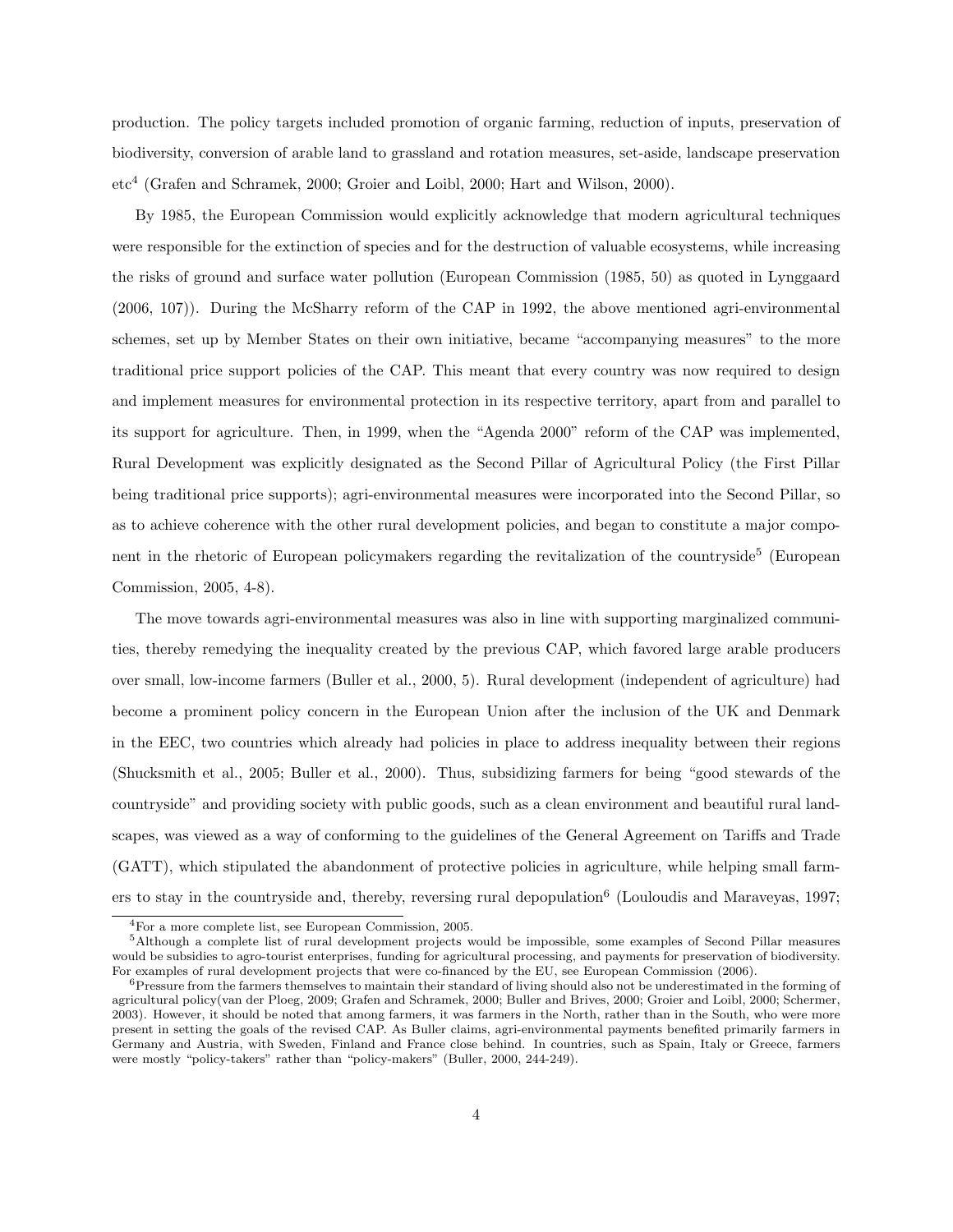Carlsen and Hasund, 2000; Buller and Brives, 2000; Peco et al., 2000; van der Ploeg et al., 2002; Kasimis and Papadopoulos, 2005).

#### 2.3 Organic farming as Deus ex machina

Organic farming occupies a central position among the different tools of rural development, as it seems capable of addressing different problems with the CAP. Organic farming was viewed as a solution to intensive agricultural production and its effects on groundwater pollution or acid rain in various European countries (e.g. the Netherlands, the UK, Denmark) (Lynggaard, 2006, 134-135). Furthermore, organic farming reduces the use of energy and agro-chemicals, and contributes to the restoration of an economic and ecological balance, with favorable implications for human health (Lynggaard, 2006, 113).

In addition to the direct environmental and health benefits, organic farming confered other social benefits. It was seen as protecting rural landscapes, while providing producers with an attractive niche market opportunity. Hence, the position of the agricultural community wouldn't deteriorate in an environment of decreasing public support (European Parliament, 1991; van der Ploeg et al., 2002). Since small farms were viewed as less likely to implement intensive methods of production, and were in some cases, even already following them without being recognized as organic producers<sup>7</sup>, they were viewed as natural candidates for inclusion into the schemes of organic farming. Hence, organic farming was directly linked by the European's Parliament Committee on Agriculture to the support and protection of small-scale farming (Lynggaard, 2006, 127).

Support for organic farming is achieved through legal, communicative and financial instruments<sup>8</sup>. The latter include payments to organic farmers for converting their land into organic production, and also, in most countries, for continuing organic production (that is for maintaining their land under the organic stipulations). Hence, every organic farmer receives an annual payment for converting their land and, in most countries, also for maintaining their farm under the organic regulations<sup>9</sup>.

<sup>7</sup>This is the type of producers which Altieri calls "organic by default"(Altieri, 1987).

<sup>8</sup>The array of legal instruments refers to the shifting of the power to define organic farming from the private sector to government authorities. Hence, the meaning of organic has become disputed and regulated through the use of organic logos, certification agencies, etc. Communicative instruments are made up of the ways, including research, training, advice, and promotional campaigns, which support organic producers. Financing expositions of organic products or research on organic farming, particularly in public universities, would be two examples of the second group of instruments (Stolze and Lampkin, 2009)

<sup>9</sup>For example, organic farmers growing permanent crops in Germany and in Italy could receive an annual payment of 1,080-1,440 euros per ha (Stolze and Lampkin, 2009, 240).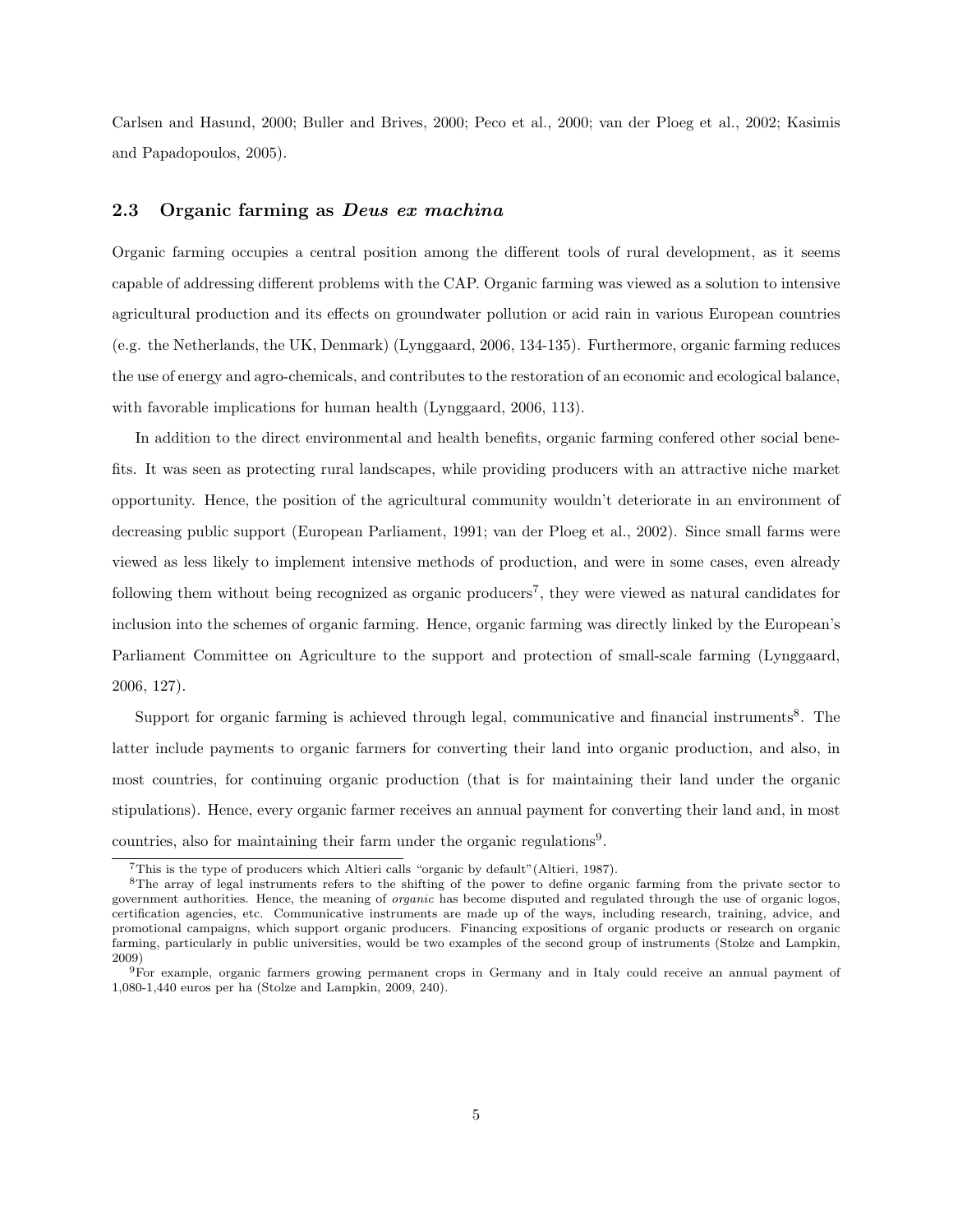#### 2.4 Towards the "conventionalization" of organic farming?

Although these policies receive general support in Europe, not everybody has joined in the optimism about the transformative character of organic farming. In fact, the "conventionalization" of organic farming has been highly debated in the literature on organic farming (which mostly comes from the fields of rural sociology, geography and anthropology). The main pieces in the relevant literature were written by Tovey (1997) and Buck et al. (1997). Tovey traces the ways through which EU agricultural policy leads organic agriculture to increasingly resemble conventional processes in Ireland (Tovey, 1997). Buck et al., on the other hand, claim that the organic farming sector has created an opportunity for agri-business, which can extract rents and accelerate the process of accumulation through investing in organic farming. Through regulation (which involved registration with the state and third-party certification), the right to market produce organically conferred a rent to those having it. Hence, organic farming displays characteristics that were traditionally associated with conventional forms of agriculture, such as monocultures and long-distance trading, while labor practices also became increasingly more and more alike. Thereby, "'organic" becomes an industry rather than a different philosophy (Buck et al., 1997).

Despite being confirmed by several case studies<sup>10</sup>, the conventionalization thesis hasn't become universally accepted. A special issue of the journal *Sociologia Ruralis* (Winter 2001) was dedicated to proving it either false or associating its existence with specific exceptional cases. In order to rebut the claims of conventionalization, its opponents sought to highlight the characteristics of organic farming as a social movement. Hence, Michelsen claims that both the Californian and the Irish case are associated with a small share of organic agriculture, rendering generalizations "heroic" (Michelsen, 2001, 6). In the case of New Zealand, Campbell and Liepins (2001) claim that the development of "organic" as an industry is contested by organic growers, thereby challenging its potential linear development, whereas Kaltoft (2001) draws similar results by examining the case of the Danish organic movement.

## 3 Empirical questions

#### 3.1 Questions and data description

In line with the questions and the promises of organic farming, I proceed to estimate the environmental and the socio-economic effects of organic farming in the European Union, after almost two decades of policy

<sup>10</sup>Research by Guthman (1998, 2004) and Allen and Kovach (2000) provided additional evidence to its support.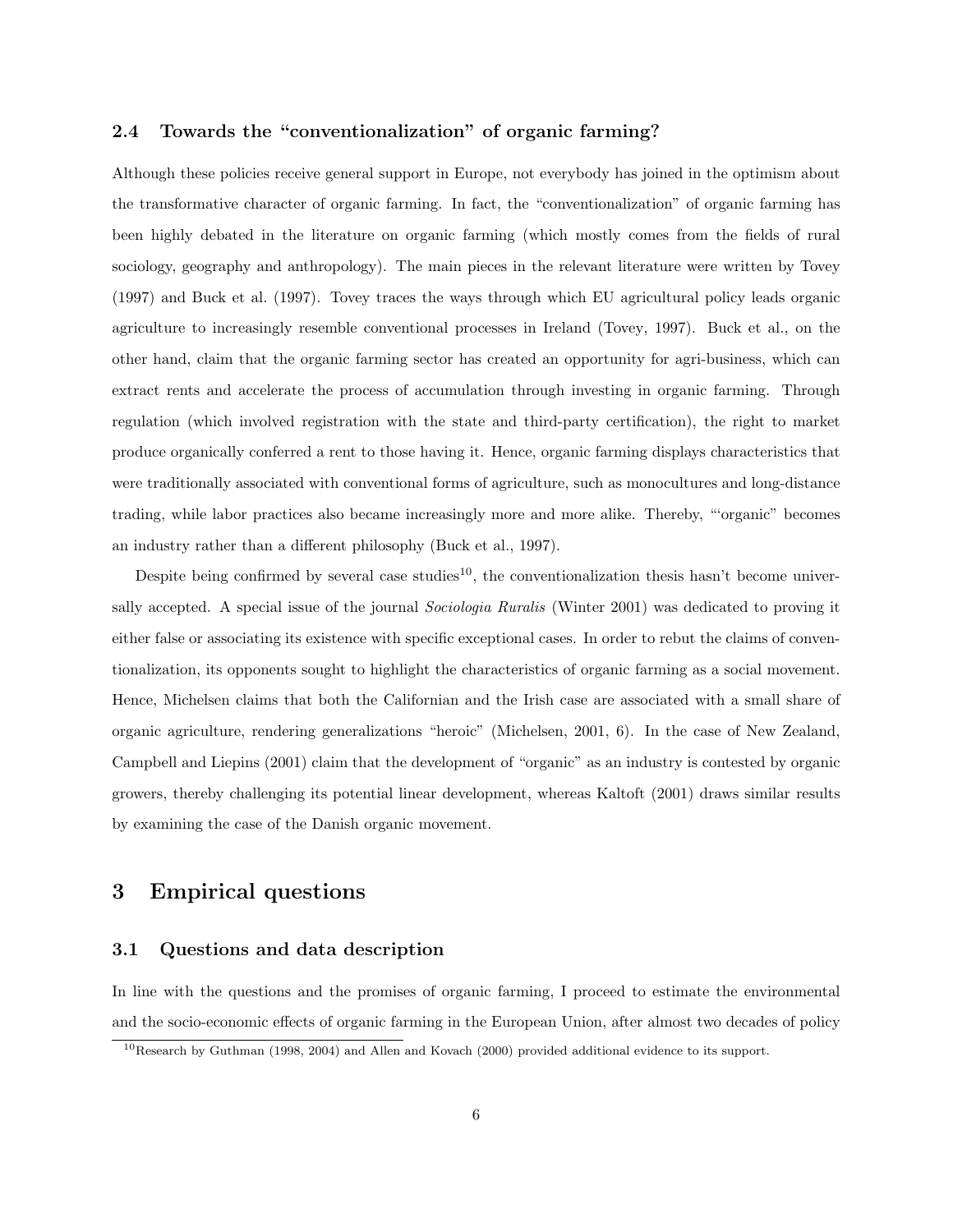support. I suggest that one way of estimating the environmental impact of organic farming would be to examine the impact of a country's organic share of agriculture on the country's pesticide and fertilizer intensity. I believe that the socioeconomic effects of organic farming can be evaluated by examining the relation between different socio-economic indicators and the rise in organic farming and also by estimating the impact of organic farming on agricultural labor intensity.

Starting with the environmental questions, I inquire whether the increase in organic farming in a country has led to lower rates of pesticide and fertilizer application per unit of land. Organic farmers are not allowed to use pesticides or inorganic fertilizers; however, this positive impact would be lessened, if the conventional farmers were to apply pesticide and fertilizer more intensively than before. Two possible explanations can be given for such an outcome. First, the splitting of the agricultural sector into conventional and organic farming could lead the two branches to drift further apart, making conventional farmers care even less than before about their environmental impact<sup>11</sup>. Such an effect would also be accelerated by less interactions between conventional and organic farmers (e.g. by not participating in the same associations, the two types of farmers would be less likely to influence each other). A second explanation could be that pests might be reappearing in areas where organic farming is rising in popularity. Conventional farmers in those areas might apply more pesticide to face reappearing problems or even do so preemptively, because of the lack of spillover effects from their neighbors. Thus, I am interested in the combined direct and spillover effects of organic farming for an agricultural sector's pesticide and fertilizer use.

Turning to the social implications of organic farming, I am interested in pinning down the factors that predict the rise of organic farming. If organic farming were to be associated with the more affluent regions of Europe, its impact as a catching-up device would undoubtedly be put into question. Furthermore, I am interested in the impact of organic methods for labor intensity, in order to evaluate its potential for employment generation. Since higher labor intensity in the agricultural sector would lead to higher demand for agricultural labor, it becomes imperative in order to substantiate the claim that organic farming can act as a device for strengthening rural communities and economies, both through direct employment generation and through indirect multiplier effects.

I have compiled the dataset by

- 1. using publicly available data from the Eurostat website (accessed in the Spring of 2011).
- 2. augmenting the publicly available data with data from the Farm Structure Surveys conducted between

 $11$ However, if "organic" becomes visible and respectable, one could imagine a scenario in which even conventional farmers would be influenced in a positive manner, even though they would not be willing to follow the strict organic regulations.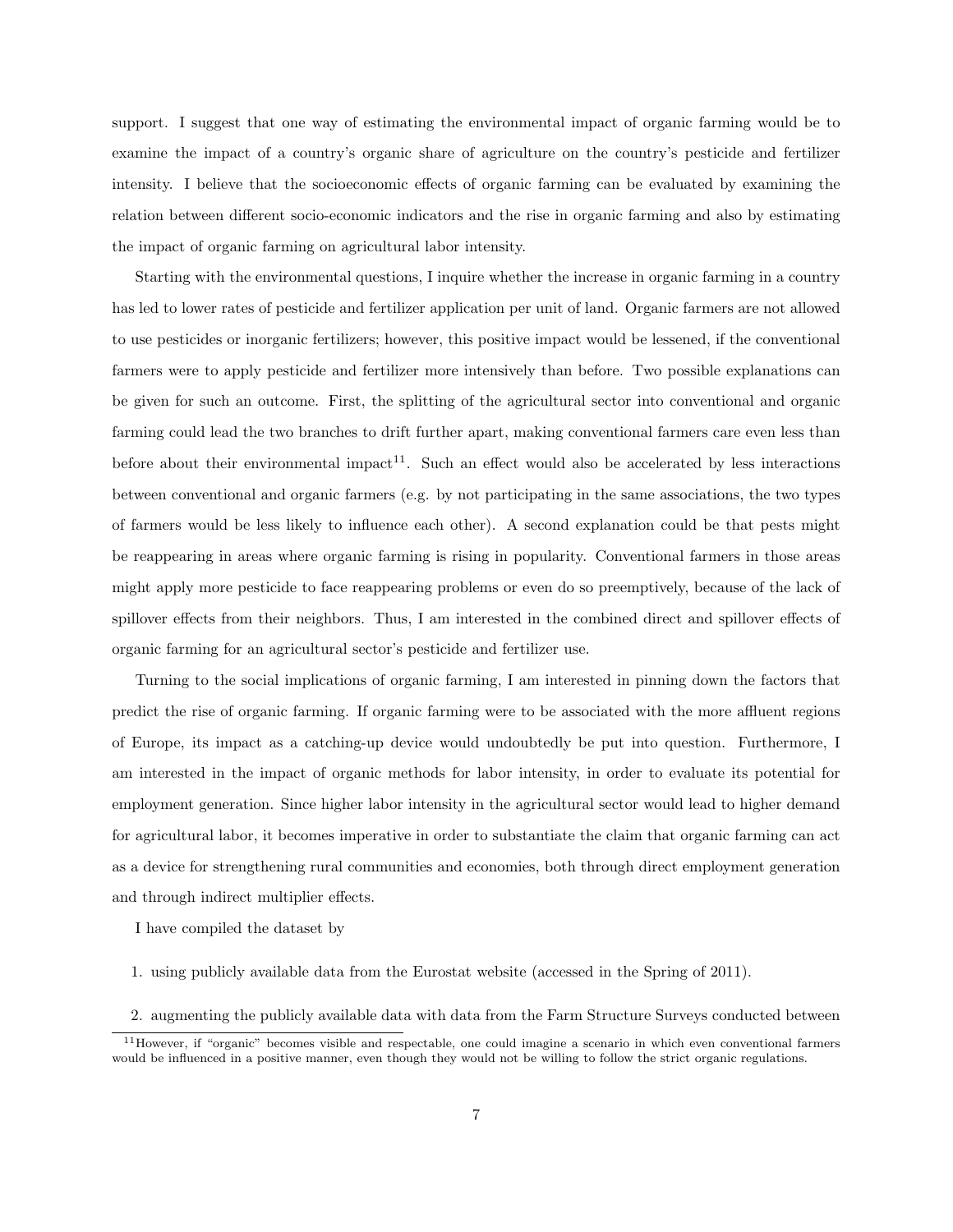2000 and 2007 (acquired through private correspondence with Eurostat in the Spring of 2010).

Unfortunately, for reasons of data availability, I am forced to use a different level of analysis for the two types of questions. The section which deals with the environmental questions will rely mostly on the publicly available data, which are predominantly country-level data. The section which deals with the social consequences of organic farming will rely on the Farm Structure Survey data, which is district-level data<sup>12</sup>.

#### 3.2 Methodology

The first way of assessing the environmental effectiveness of organic farming is to look at the impact of the share of organic land on a country's pesticide intensity. The latter is measured by the sales of pesticide (in tonnes of active ingredient) per hectare of national utilized agricultural area. In order to express changes in percentage terms, I apply a logarithmic transformation to pesticide intensity. Hence, I proceed to estimate the following equation, where subscripts  $t$  and  $k$  denote year and country respectively:

$$
logPesticideIntensity_{kt} = \beta_0 + \beta_1 \times OrganicShare_{kt} + \beta_2 \times Year_{kt}
$$
  
+  $\beta_3 \times logGDP_{kt} + \beta_4 \times logGDPsquare_{kt}$   
+  $\beta_5 \times EUmembership_{kt} + \beta_6 \times SecondaryEducation_{kt}$   
+  $\beta_7 \times Gini_{kt} + \beta_8 \times RegionalImbalances_{kt}$   
+  $\beta_9 \times \%PermanentCrops_{kt} + ... + \beta_{17} \times \%NonClassifiedHoldings_{kt}$   
+  $b_{k0} + b_{k1} \times Year_{kt} + \epsilon_{kt}$  (1)

with k=1,...,27 countries and t=2000,...2007. Using vector and matrix notation, the model can be expressed as

$$
\log \text{Pesticide Intensity}_k = \mathbf{X_k} \beta + \mathbf{Z}_k b_k + \epsilon_k \tag{2}
$$

This is a mixed linear model: the regressors  $\mathbf{X}_k$  include an intercept and I include both fixed parameters  $\beta$  and zero-mean random parameters  $b_k$ . I am allowing both for random intercepts and random slopes on year, to allow for differences among different countries in their paths of pesticide use, rather than assuming

 $12$ The European Commission uses the NUTS (Nomenclature of Territorial Units for Statistics) classification for dividing up the territory of the EU for statistical purposes. The current NUTS classification divides the European territory into 97 regions at the NUTS-1 level, 271 regions at the NUTS-2 level and 1303 regions at the NUTS-3 level (Eurostat, 2007, 10-11).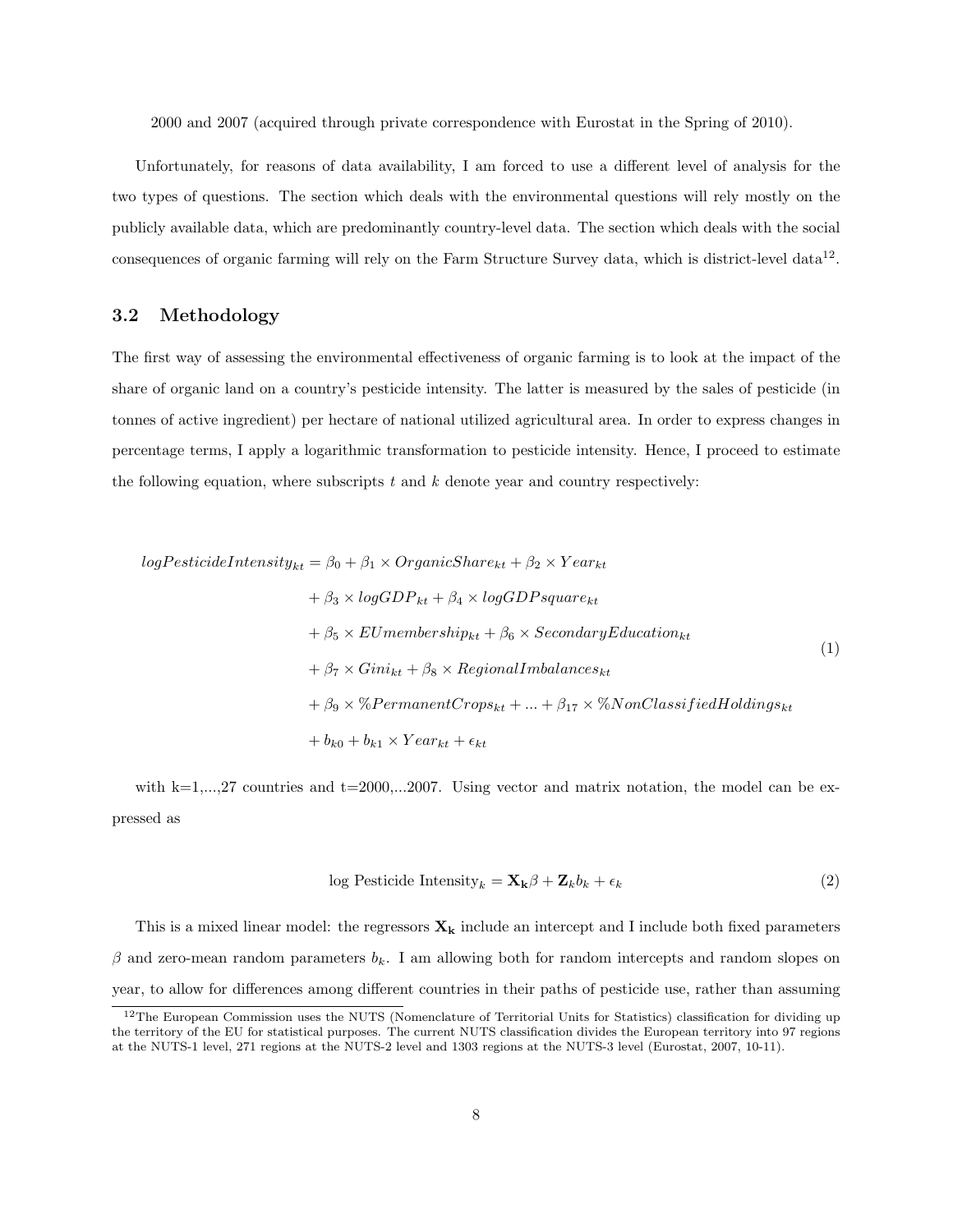the same rate of change over time for all countries in my sample<sup>13</sup>.

I control for gross domestic product per capita (measured in 2000 prices) and also allow for a non-linear relationship between pesticide intensity and GDP per capita by including a squared-GDP term. The rationale for this inclusion is that, initially, as a country's income grows, the intensity of pesticide use will increase, as part of the process of catching-up. However, as the Environmental Kuznets Curve literature argues<sup>14</sup>, after the attainment of a certain standard of living, environmental concerns will become more prominent, leading to a decrease in the intensity of the environmentally harmful activity (pesticide use, in this case).

I decided to include a dummy variable for EU membership. This is possible since our data begins a few years before some of the newer member states entered the  $EU^{15}$ . Since the EU prides itself for its environmental consciousness, it is interesting to check whether entering the EU per se has a significant impact on environmental indicators<sup>16</sup>.

Following James Boyce's work (Torras and Boyce, 1998; Boyce, 2002, 2006), I also assert that inequality should play a key role in explaining environmental issues. I am going to use two separate (but obviously related) indicators in order to capture inequality. The first one is the well-known Gini coefficient; the second indicator captures regional imbalances, as measured by the sum of the absolute difference between regional and national GDP per inhabitant, weighted by the share of population and expressed in percent of the national per capita  $GDP<sup>17</sup>$ . Higher inequality could presumably lead to more intensive use of pesticides and fertilizer in agriculture, both because of shorter planning horizons of the poor and of more industrial modes of agriculture of the rich (easier mechanization, more use of pesticide rather than weeding).

I believe that it is also important to control for education (measured by the percentage of the population which has finished secondary education). My hypothesis is that a more educated population will be less willing to tolerate high rates of pesticide use. I also control for the share of different types of crops or activities taking place in a given region, in order to capture crop-related differences in pesticide intensity. For this purpose, I follow the categorizations employed by Eurostat in the Farm Structure Survey which classifies agricultural holdings into the following activities: specialist fieldcrops, specialist horticulture, specialist

<sup>&</sup>lt;sup>13</sup>Note that  $u_{0k}$  has a similar interpretation to what econometricians refer to as fixed effects: it is the time invariant effect for every different country.

<sup>14</sup>See Torras and Boyce (1998); Dinda (2004).

<sup>15</sup>The European Union grew from 12 to 27 members with subsequent enlargements in 1995, 2004 and 2007.

 $16$ There is hardly anything more striking than the following quote from an official document of the European Commission: "Were we to represent Europe by a colour, that colour would undoubtedly be green"(European Commission, 1992, 7).

<sup>&</sup>lt;sup>17</sup>Increases in both the Gini coefficient and the indicator of regional imbalances mean increases in inequality. However, the country's regional imbalances indicator can be zero if the regional income per capita is equal across all the country's regions. On the other hand, the Gini coefficient will also capture on the distribution of income within every region, hence differentiating between two regions which report the same average income as a result of either equal or unequal distributions. Similarly, the Gini coefficient doesn't capture the geographical dimension of inequality among regions within a country, which we hope to derive through the use of the regional imbalances indicator.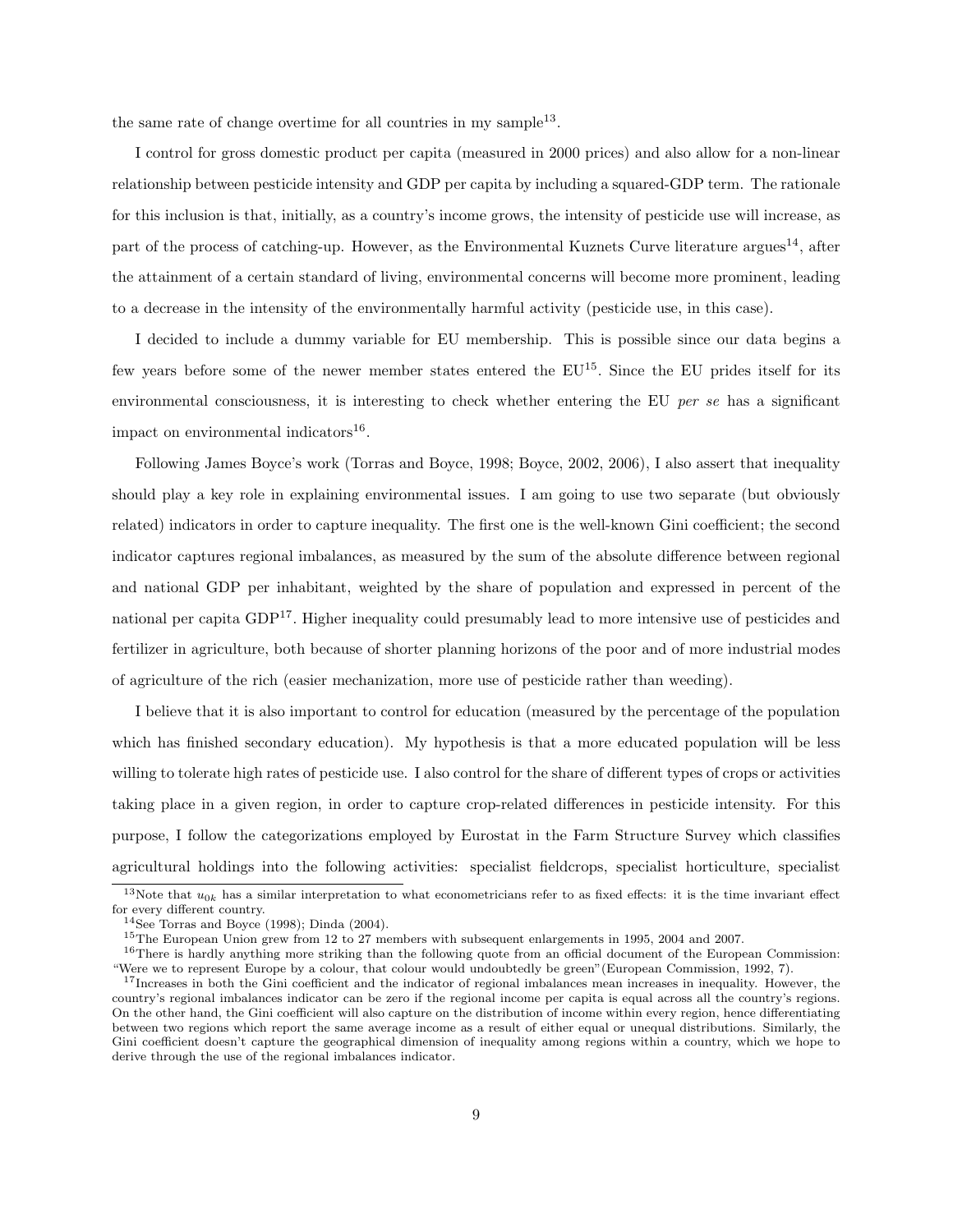permanent crops, specialist grazing land, specialist granivorous holdings, mixed cropping, mixed livestock, mixed cropping and livestock, and non-classifiable holdings. In all the estimations to follow, specialist grazing land will be the omitted activity (as it is the most common use of agricultural land in the EU).

The second environmental indicator that I am going to use is fertilizer intensity. I employ the same methodology, utilizing a similar mixed linear model, in order to estimate the impact of a country's share of organic agriculture on fertilizer intensity. I expect the impact of organic farming on fertilizer intensity to be negative, whereas I expect all other control variables to have the same sign as in the case of pesticide use, for the reasons that have been outlined above:

 $logFertilizerIntensity_{kt} = \beta_0 + \beta_1 \times OrganicShare_{kt} + \beta_2 \times Year_{kt}$  $+ \beta_3 \times logGDP_{kt} + \beta_4 \times logGDP_{square_{kt}}$  $+ \beta_5 \times EU membership_{kt} + \beta_6 \times Secondary Education_{kt}$  $+ \beta_7 \times Gini_{kt} + \beta_8 \times RegionalImbalances_{kt}$  $+\ \beta_9 \times \% PermanentCrops_{kt} + ... + \beta_{17} \times \% NonClassifiedHoldings_{kt}$  $+ b_{k0} + b_{k1} \times Year_{kt} + \epsilon_{kt}$ (3)

Turning to the socio-economic results of organic farming, I use a hierarchical linear model with four levels in order to estimate the determinants of a region's share of organic agriculture. I make use of the fact that each NUTS-2 region is nested within a NUTS-1 region, which in turn is nested within a country. Hence, the share of organic farming in each of the different Farm Structure Surveys is the level 1 unit, NUTS-2 regions are the level 2 units, NUTS-1 regions are the level 3 units and countries are the level 4 units. I am accounting for this clustering by introducing random effects at every level in the hierarchy. I am also allowing the marginal effect of time on the dependent variable to vary randomly across different NUTS-2 regions, thus allowing every NUTS-2 region to have both random intercept and slope. Equation 4 presents the general form of the estimated equation, whereas equation 5 presents the specification which includes all control variables.

Organic Shar
$$
e_{ijkt} = \mathbf{X}_{\mathbf{i}\mathbf{j}\mathbf{k}\mathbf{t}} \beta + \mathbf{Z}_{ijkt}^{(4)} b_k^{(4)} + \mathbf{Z}_{ijkt}^{(3)} b_{jk}^{(3)} + \mathbf{Z}_{ijkt}^{(2)} b_{ijk}^{(2)} + \epsilon_{ijkt}
$$
 (4)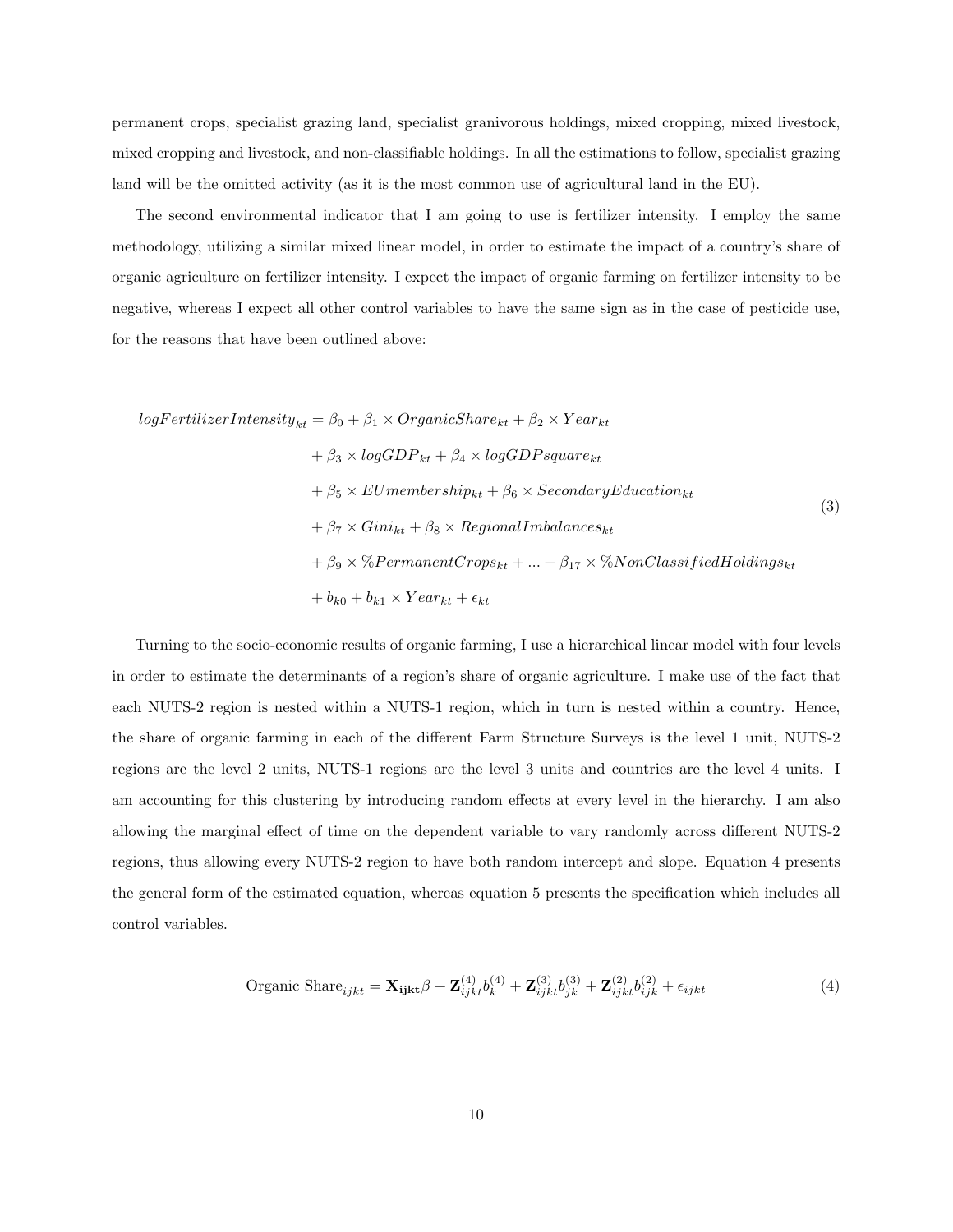$OrganicShare_{ijkt} = \beta_0 + \beta_1 \times Year_{ijkt} + \beta_2 \times logAverageFarmSize_{ijkt}$ 

$$
+ \beta_3 \times \% LFA_{ijkt} + \beta_4 \times logGDP_{ijkt} + \beta_5 \times logGDP square_{ijkt}
$$
  
+  $\beta_6 \times \% RuralPopulation_{ijkt} + \beta_7 \times \% UrbanPopulation_{ijkt}$  (5)  
+  $\beta_8 \times \% PermanentCrops_{ijkt} + ... + \beta_{16} \times \% NonClassifiedHoldings_{ijkt}$   
+  $b_k^{(4)} + b_{jk}^{(3)} + b_{ijk0}^{(2)} + b_{ijk1}^{(2)} Year_{ijkt} + \epsilon_{ijkt}$ 

where  $t=2000, 2003, 2005, 2007, i=1,..., 271$  NUTS-2 regions,  $j=1,..., 97$  NUTS-1 regions, and  $k=1,...,$ 27 countries.

I proceed to ask what determines the share of organic farming in a region. If policy makers are right to emphasize the connection between organic and small-scale farming, we should find a negative relationship between a region's average farm size and the region's organic share of agriculture18. To capture potential relationships between income and organic share, I control for the logarithm of GDP per capita - I am also including a squared term to allow for non-linearities. In addition to income, I also control for a region's utilized agricultural area (UAA) that is classified as Least Favored (LFA). My initial hypothesis is that the share of UAA which gets classified as LFA will have a positive impact on a region's organic share: the reason for this hypothesis is that LFAs are less likely to have undergone the transition to industrial forms of agriculture. Hence, the transition towards organic methods might be easier from a technical standpoint. I also control for the share of population living in rural and urban areas, omitting the share of population living in intermediate areas. Finally, I control for crop and activity patterns, since some activities might be more easily convertible into organic farming.

$$
logLaborIntensity_{ijkt} = \beta_0 + \beta_1 \times Year_{ijkt} + \beta_2 \times logOrganicShare_{ijkt}
$$
  
+  $\beta_3 \times AverageFarmSize_{ijkt} + \beta_4 \times \% log GDP_{ijkt}$   
+  $\beta_5 \times \% RentedLand_{ijkt} + \beta_6 \times \% LFA_{ijkt}$   
+  $\beta_7 \times \% PermanentCrops_{ijkt} + ... + \beta_{15} \times \% NonClassifiedHoldings_{ijkt}$   
+  $b_k^{(4)} + b_{jk}^{(3)} + b_{ijko}^{(2)} + b_{ijkl}^{(2)} Year_{ijkt} + \epsilon_{ijkt}$  (6)

<sup>&</sup>lt;sup>18</sup>The connection between small farms and organic agriculture is taken, more or less, as given in much of the literature. See Altieri (1987); Lynggaard (2006); van der Ploeg (2009).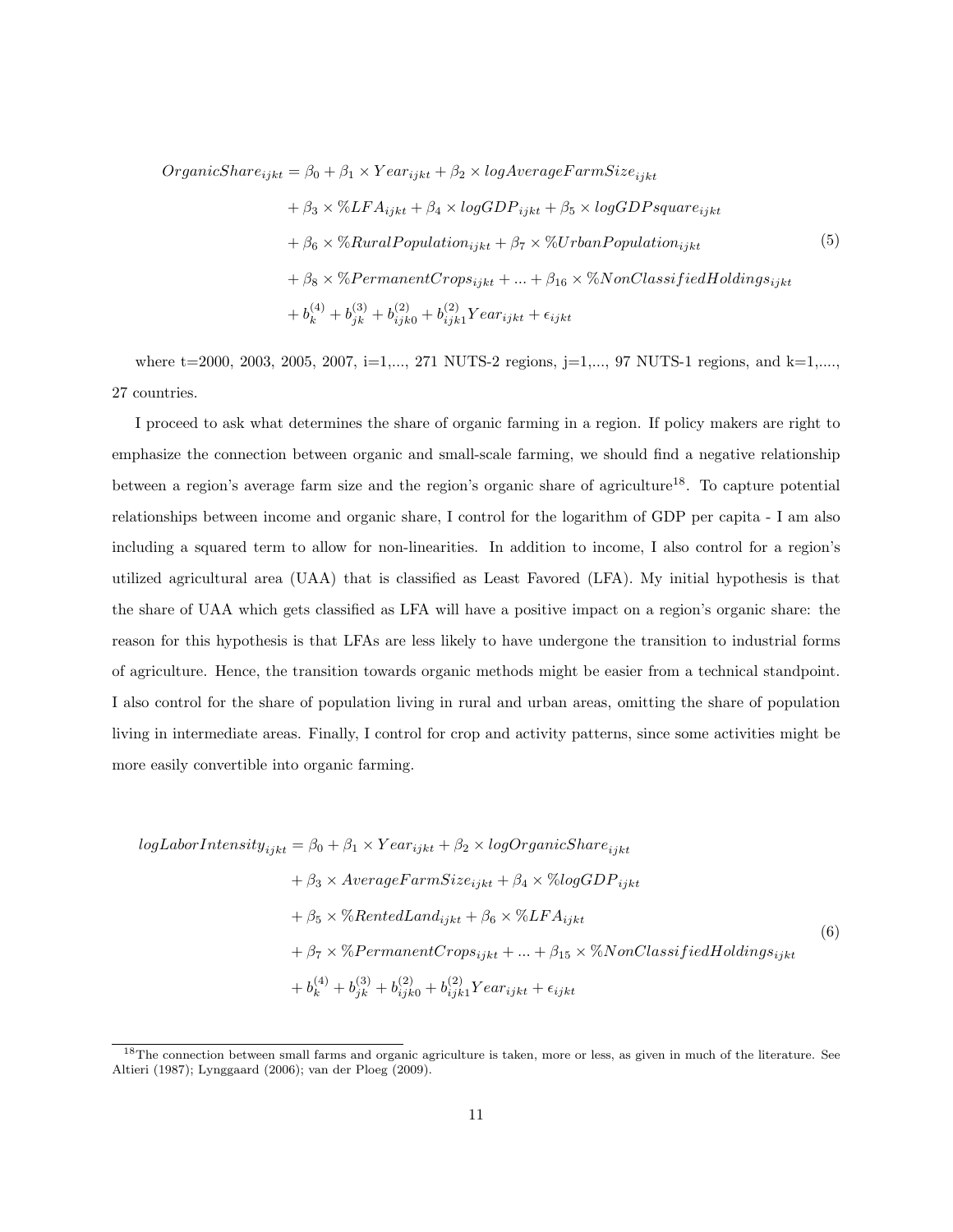Finally, I want to estimate the impact on organic share on a region's average labor intensity. I utilize a similar hierarchical linear model in order to estimate the impact of a region's organic share on the average labor intensity of that region's agricultural sector, hypothesizing that the share of organic land will have a positive impact on labor intensity. Again, I control for the percentage of Least Favored Area and income<sup>19</sup>, as well as for the region's crop mix and the country, in which the specific region is located. I also control for the average farm size and the percentage of rented land, as these might be indicators of structural differences in the agricultural sectors of different regions (such as the extent of agricultural wage labor).

### 4 Environmental dimensions

#### 4.1 Pesticide intensity

Figure 1 shows the development of pesticide intensity (measured as kilograms of active ingredient per hectare of utilized agricultural area) in various European countries over the past two decades, whereas figure 2 shows the relationship between the logarithm of pesticide intensity and GDP per capita. We notice that pesticide intensity displays an inverted U-shape, which is consistent with the hypothesis of the environmental Kuznets curve (see Boyce and Torras etc).

Table 1 presents our estimation results. We notice that the organic share of utilized agricultural land in a country appears initially to have a positive impact on a country's pesticide intensity: a 1% increase in the country's share of organic agriculture is related with an increase in pesticide application by 0.04-0.06%, ceteris paribus. However, when I control for GDP per capita and GDP per capita square, this impact ceases being statistically different from zero, even though it remains positive in all specifications. The year variable is also positive, and statistically significant in specifications 2-5, showing an increase in pesticide intensity over time. The regressions also point to the existence of an environmental Kuznets curve for pesticide intensity, since the estimates for GDP and GDP-squared are positive and negative respectively, in addition to being statistically significant at the 5% level in most specifications. There is no conclusive evidence regarding the impact of EU membership and education. Interestingly, the Gini coefficient is associated with more intensive pesticide use: this is a first indication that more unequal societies will demonstrate more intensive pesticide use. On the other hand, the coefficient on regional imbalances doesn't yield statistically significant estimates. Finally, the presence of horticulture, permanent crops, and integrated cropping-livestock activities increases

 $19$ In this estimation, I do not include a squared term for income. There seems to be no theoretical reason why the relationship between labor intensity and GDP would change direction after some level of income.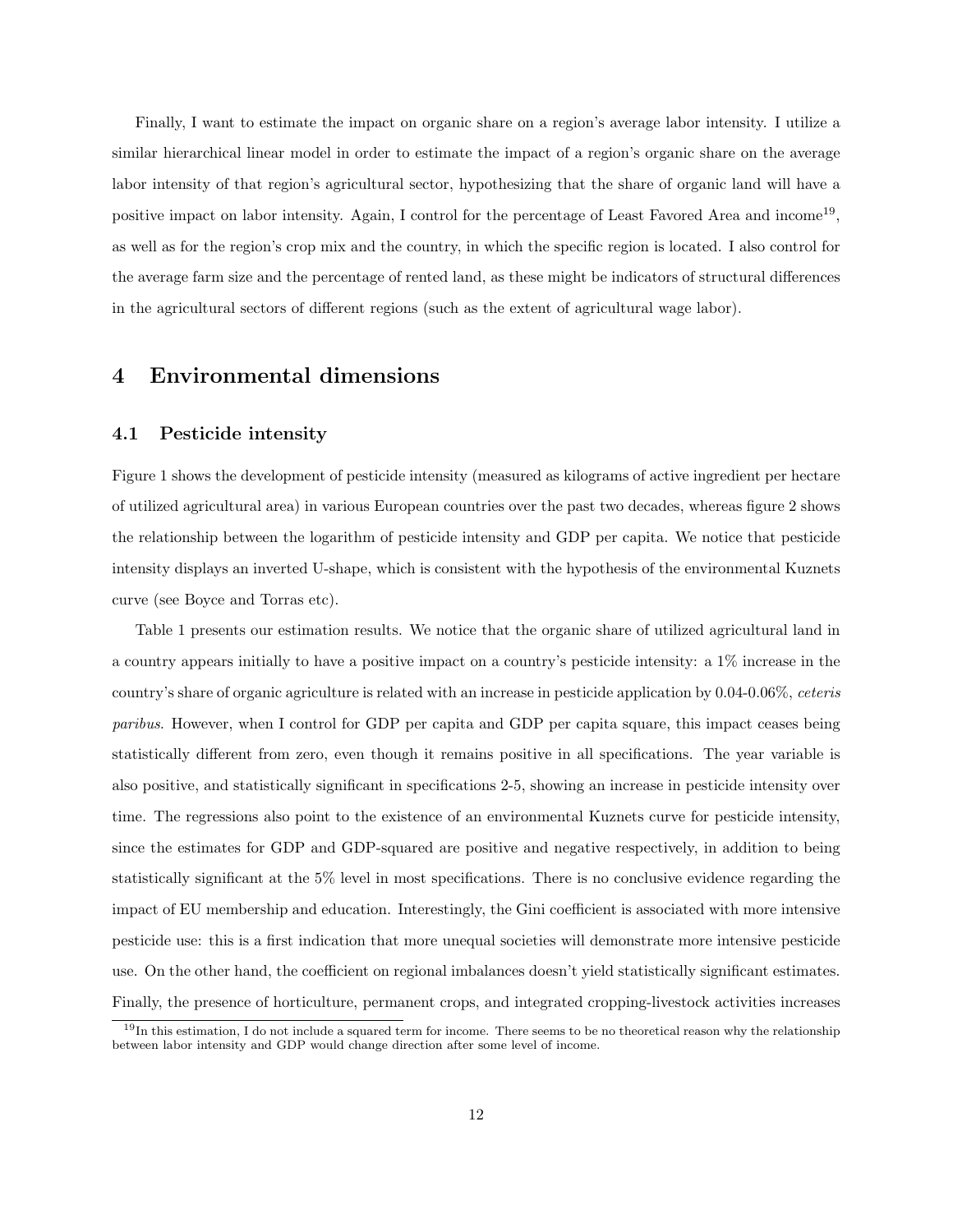



Source: Eurostat

pesticide application ceteris paribus.

The positive relationship between organic share and pesticide intensity is puzzling. One plausible explanation could be that conventional farmers use pesticides more intensively if their neighbors go organic, either because they have to deal with more pests, or even preemptively, if they think that their neighbors switch to organic might make them more vulnerable to pests. Hence, the negative direct impact of organic farming on a country's pesticide intensity (positive impact in environmental terms) is counterbalanced by an indirect effect, which is negative in environmental terms. Another explanation could be that organic farming is one among several options in the arsenal of environmental policy-makers for reducing pesticide intensity. It is possible that there is some substitutability between those projects (in the sense that participation in multiple programs requires going through different hoops of paperwork, control, etc, ). Thus, it might be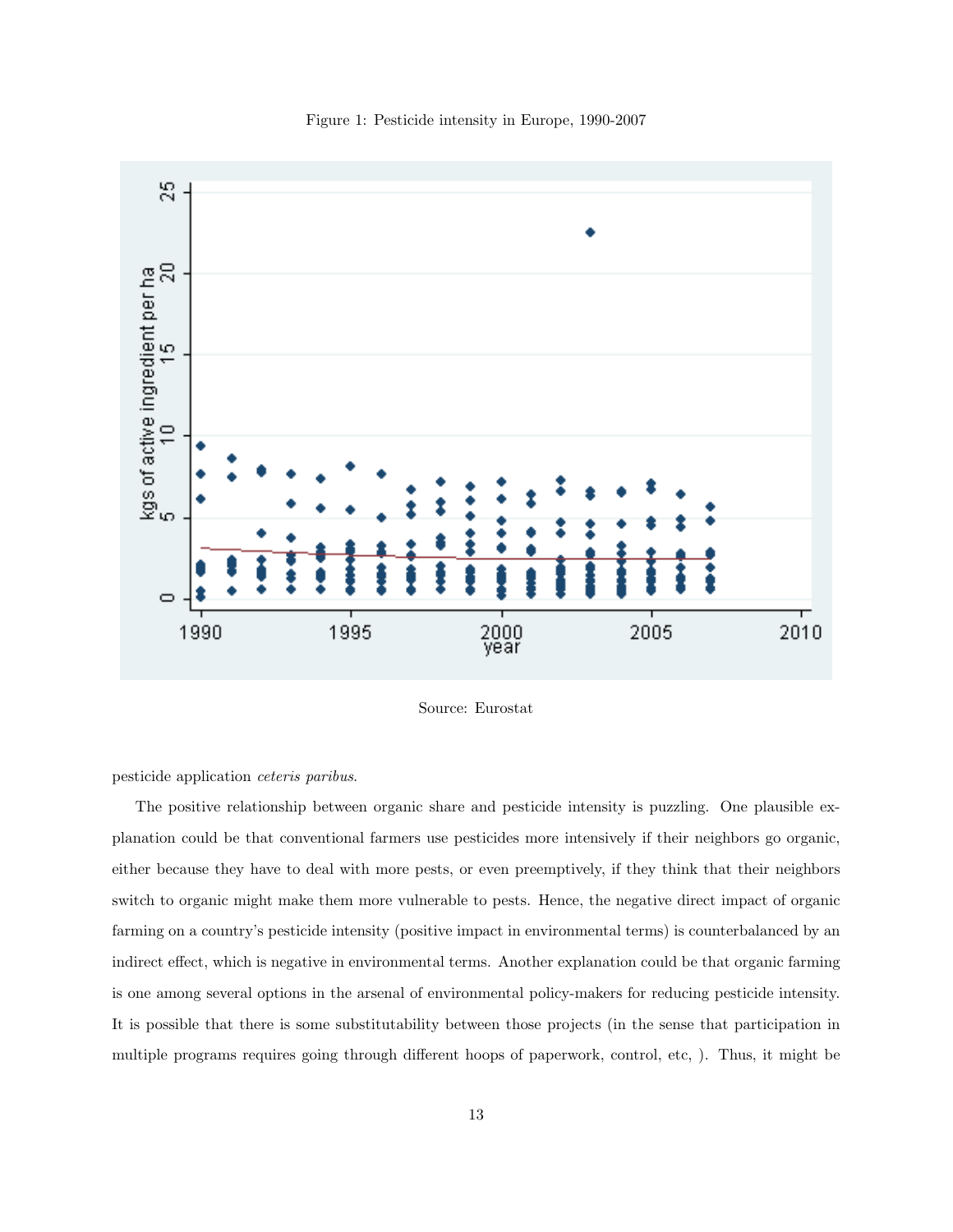Figure 2: Pesticide intensity and GDP per capita



Source: Eurostat

the case that participation in organic schemes is, in some cases, the "low-hanging fruit", and that higher reductions in a country's pesticide intensity can be achieved through programs directly targeting pesticide use, even if they do not banish pesticides altogether, as organic farming does.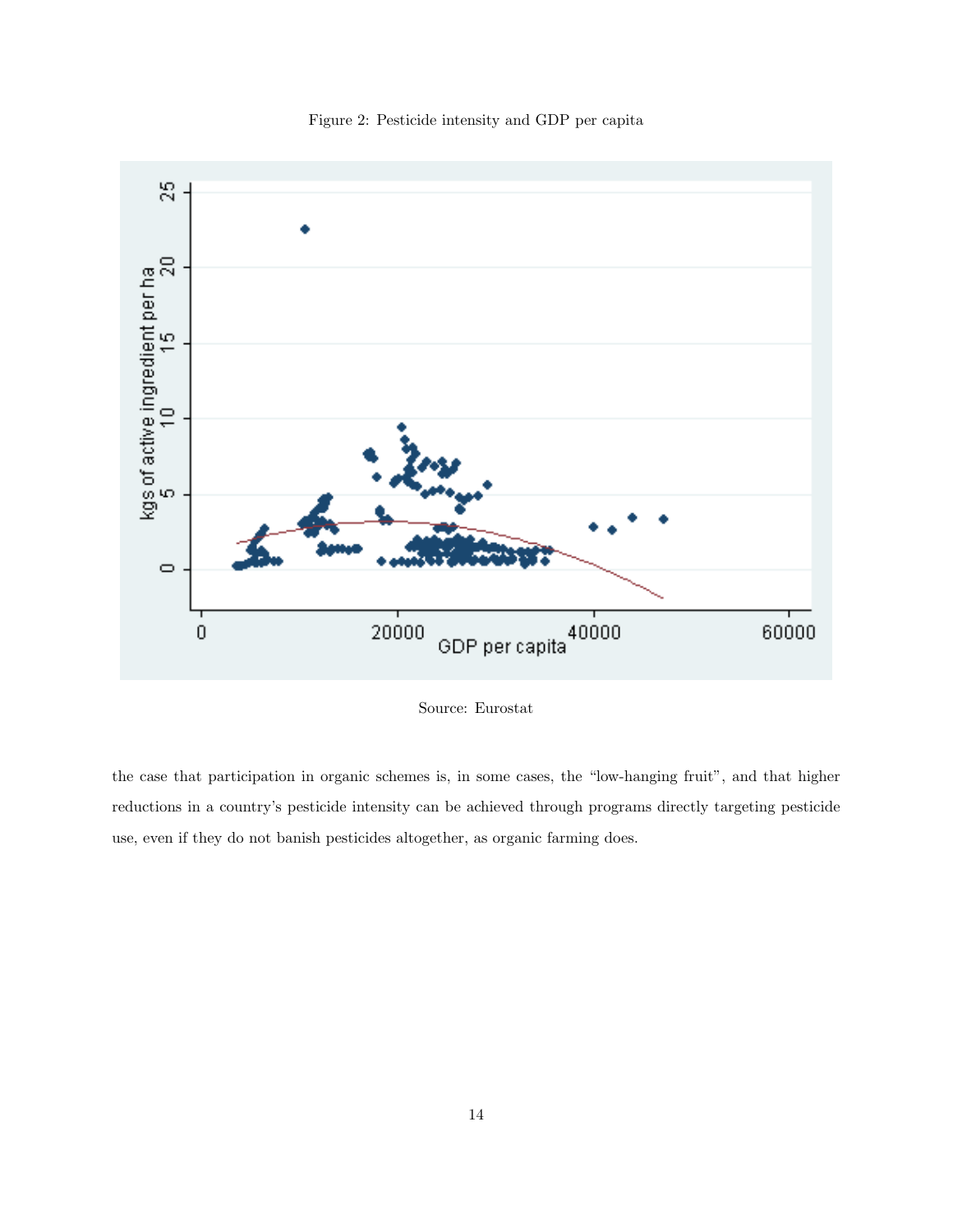|                        | Reg11                | Reg12                | Reg13                   | Reg14                   | Reg15                  | Reg16                    | Reg17                | Reg18                    |
|------------------------|----------------------|----------------------|-------------------------|-------------------------|------------------------|--------------------------|----------------------|--------------------------|
|                        | $\left(1\right)$     | $\overline{(2)}$     | $\overline{(3)}$        | (4)                     | (5)                    | (6)                      | $\left( 7\right)$    | $\overline{(8)}$         |
| Share of Organic Land  | .055<br>$(.015)$ *** | .043<br>$(.016)$ *** | .006<br>(.017)          | .014<br>(.017)          | .019<br>(.018)         | .010<br>(.020)           | .006<br>(.022)       | .038<br>(.025)           |
| Year                   |                      | .016<br>$(.008)^*$   | .025<br>$(.010)$ **     | .019<br>$(.011)^*$      | .033<br>$(.012)$ ***   | .018<br>(.013)           | .021<br>(.014)       | .010<br>(.016)           |
| Log(GDP)               |                      |                      | 14.994<br>$(3.795)$ *** | 11.842<br>$(4.297)$ *** | 10.570<br>$(4.369)$ ** | 6.973<br>(4.927)         | 7.473<br>(5.236)     | 13.602<br>$(6.010)$ **   |
| $Log(GDP)$ -sq         |                      |                      | $-.767$<br>$(.202)$ *** | $-.602$<br>$(.228)$ *** | $-.540$<br>$(.231)$ ** | $-.344$<br>(.259)        | $-.372$<br>(.274)    | $-.668$<br>$(.309)$ **   |
| EU membership          |                      |                      |                         | .154<br>(.112)          | .193<br>$(.115)^*$     | .001<br>(.156)           | $-.008$<br>(.171)    | $-.170$<br>(.178)        |
| Education              |                      |                      |                         |                         | $-.015$<br>$(.007)$ ** | $-.009$<br>(.008)        | $-.010$<br>(.009)    | $-.003$<br>(.009)        |
| Gini coefficient       |                      |                      |                         |                         |                        | $.034\,$<br>$(.011)$ *** | .035<br>$(.012)$ *** | .046<br>$(.012)$ ***     |
| Regional Imbalances    |                      |                      |                         |                         |                        |                          | $-.002$<br>(.014)    | $5.50e-06$<br>(.013)     |
| % Fieldcrops           |                      |                      |                         |                         |                        |                          |                      | .370<br>(.952)           |
| % Horticulture         |                      |                      |                         |                         |                        |                          |                      | 52.128<br>$(17.301)$ *** |
| % Permanent Crops      |                      |                      |                         |                         |                        |                          |                      | 5.115<br>$(3.042)^*$     |
| % Granivorous Crops    |                      |                      |                         |                         |                        |                          |                      | $-3.922$<br>(4.522)      |
| % Mixed cropping       |                      |                      |                         |                         |                        |                          |                      | $-2.449$<br>(3.753)      |
| % Mixed livestock      |                      |                      |                         |                         |                        |                          |                      | $3.711\,$<br>(4.124)     |
| % Mixed crop-livestock |                      |                      |                         |                         |                        |                          |                      | 6.672<br>$(2.526)$ ***   |
| % Non-classifiable     |                      |                      |                         |                         |                        |                          |                      | $-.037$<br>(3.144)       |
| N<br>$\chi^2$          | 110<br>13.796        | 110<br>17.683        | 110<br>41.267           | 110<br>43.749           | 110<br>48.293          | 89<br>26.978             | 86<br>26.519         | 86<br>51.042             |

Table 1: Determinants of pesticide intensity - Mixed Effects Regression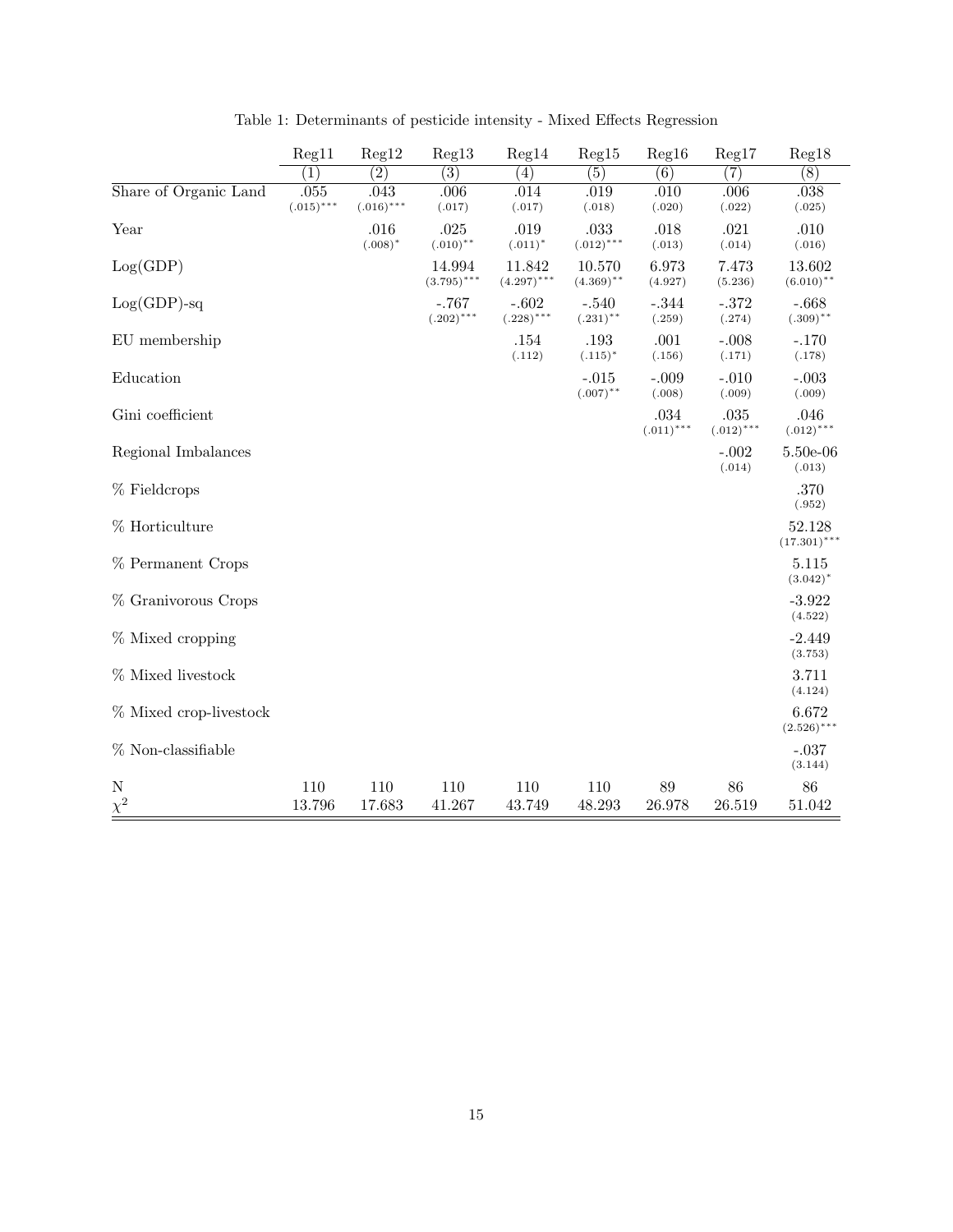|                        | Reg21                   | Reg22                   | Reg23                   | Reg24                   | Reg25                   | Reg26                   | Reg27                   | Reg28                   |
|------------------------|-------------------------|-------------------------|-------------------------|-------------------------|-------------------------|-------------------------|-------------------------|-------------------------|
|                        | $\left(1\right)$        | $\overline{(2)}$        | $\overline{(3)}$        | (4)                     | $\overline{(5)}$        | $\overline{(6)}$        | $\overline{(7)}$        | $\overline{(8)}$        |
| Share of Organic Land  | $-.029$<br>$(.007)$ *** | $-.012$<br>(.008)       | $-.016$<br>$(.008)^*$   | $-.014$<br>(.009)       | $-.015$<br>$(.009)^*$   | $-.015$<br>(.010)       | $-.035$<br>$(.011)$ *** | $-.034$<br>$(.011)$ *** |
| Year                   |                         | $-.018$<br>$(.004)$ *** | $-.028$<br>$(.006)$ *** | $-.029$<br>$(.006)$ *** | $-.031$<br>$(.008)$ *** | $-.030$<br>$(.009)$ *** | $-.021$<br>$(.008)$ **  | $-.026$<br>$(.011)$ **  |
| Log(GDP)               |                         |                         | $-.577$<br>(2.247)      | $-2.324$<br>(2.747)     | $-2.095$<br>(2.786)     | $-2.850$<br>(3.098)     | 6.744<br>$(3.535)^*$    | 4.863<br>(3.926)        |
| $Log(GDP)$ -sq         |                         |                         | .060<br>(.119)          | .147<br>(.143)          | .136<br>(.145)          | .176<br>(.161)          | $-.336$<br>$(.185)^*$   | $-.246$<br>(.205)       |
| EU membership          |                         |                         |                         | .676<br>(.626)          | .640<br>(.636)          | .713<br>(.657)          | $-.209$<br>(.508)       | .130<br>(.608)          |
| Education              |                         |                         |                         |                         | .002<br>(.005)          | .001<br>(.005)          | .008<br>$(.004)^*$      | .009<br>(.006)          |
| Gini coefficient       |                         |                         |                         |                         |                         | $-.002$<br>(.008)       | $-.004$<br>(.008)       | .001<br>(.008)          |
| Regional Imbalances    |                         |                         |                         |                         |                         |                         | $-.0007$<br>(.007)      | $-.0007$<br>(.007)      |
| % Fieldcrops           |                         |                         |                         |                         |                         |                         |                         | .047<br>(.536)          |
| % Horticulture         |                         |                         |                         |                         |                         |                         |                         | 22.008<br>$(9.057)$ **  |
| % Permanent Crops      |                         |                         |                         |                         |                         |                         |                         | .081<br>(1.542)         |
| % Granivorous Crops    |                         |                         |                         |                         |                         |                         |                         | 1.472<br>(2.780)        |
| % Mixed cropping       |                         |                         |                         |                         |                         |                         |                         | $-.509$<br>(2.024)      |
| % Mixed livestock      |                         |                         |                         |                         |                         |                         |                         | $-2.564$<br>(2.109)     |
| % Mixed crop-livestock |                         |                         |                         |                         |                         |                         |                         | .224<br>(1.212)         |
| % Non-classifiable     |                         |                         |                         |                         |                         |                         |                         | $-.556$<br>(1.005)      |
| N<br>$\chi^2$          | 93<br>16.175            | 93<br>38.035            | 93<br>56.945            | 93<br>58.385            | 93<br>57.893            | 79<br>48.589            | 70<br>66.872            | 70<br>73.806            |

Table 2: Determinants of fertilizer intensity - Mixed Effects Regression

## 4.2 Fertilizer intensity

Figures 3 and 4 present the development of fertilizer intensity after 1997, as well as its relationship with GDP per capita. The obvious outlier is Luxembourg, which illustrates the logic of industrial agriculture at its extreme. Luxembourg has also been recently condemned by the European Court of Justice for not complying with the EU's Nitrates Directive (European Commision, 2010).

Table 2 presents the results of the regression estimating the impact of organic farming on fertilizer use. We notice that the share of land under organic methods of production has a negative impact on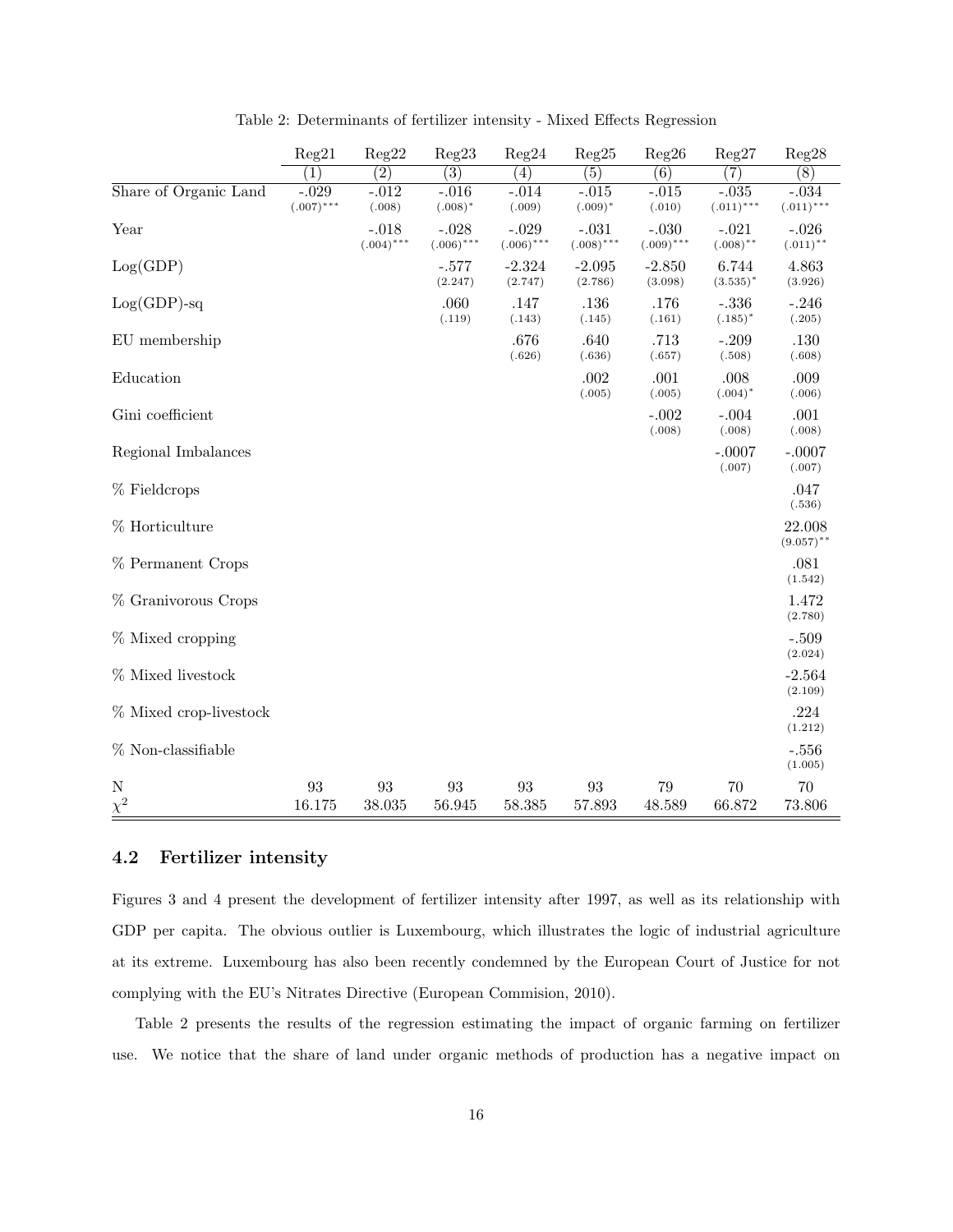

Figure 3: Fertilizer intensity in Europe, 1997-2006

Source: Eurostat

fertilizer intensity, statistically significant in most specifications. A 1% increase in a country's organic share is associated with a fall in its overall fertilizer intensity by 0.02-0.04%. The coefficient of the time variable is negative and statistically significant, suggesting a decrease of fertilizer intensity over time. The coefficients on GDP per capita and GDP per capita squared are inconclusive: they are statistically significant in only one out of six specifications and they suggest an inverted U-shape between fertilizer intensity and per capita income; however, this result cannot support any strong claims about a relationship between income and fertilizer intensity. The same holds for the other controls: EU membership, and the two measures of inequality are not statistically significant in any estimations, whereas the percentage of population having completed secondary education is positive and statistically significant in only one specification. Finally, the only agricultural activity which shows a statistically significant impact on fertilizer intensity is horticulture: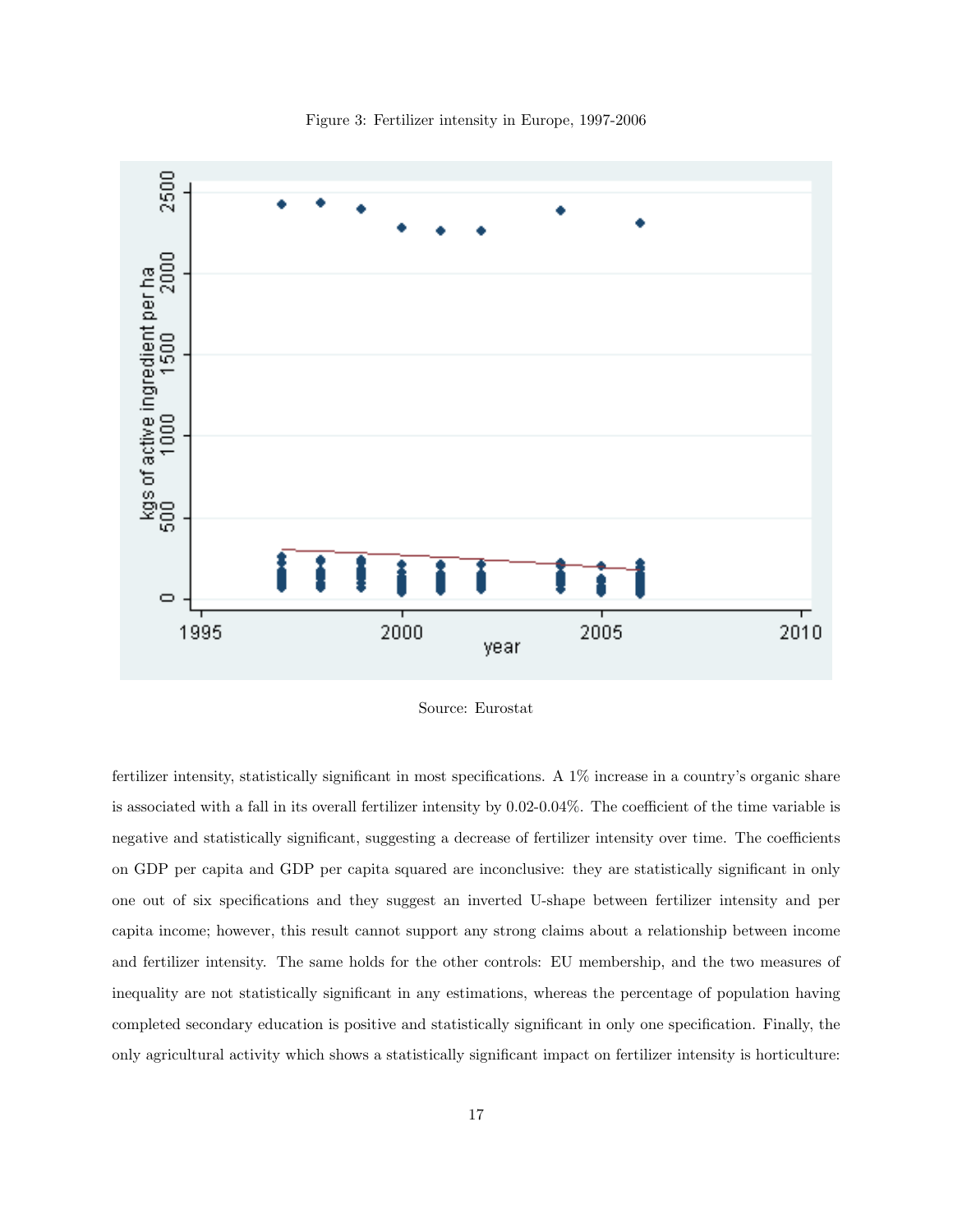Figure 4: Fertilizer intensity and GDP per capita



Source: Eurostat

a 1% increase in the share of land devoted to horticulture would increase fertilizer intensity by 22%.

Interpreting the results of the regression from an environmental standpoint, it is encouraging that the impact of organic share on fertilizer intensity is negative: this means that the growth in organic farming does in fact have an environmentally beneficial impact on the country's fertilizer intensity, beyond and in addition to the overall trend of limiting fertilizer use. Such a result can also be explained by the lack of obvious spillover effects: compared to pesticides, it is more unlikely that a farmer will apply more fertilizer because her neighbor switched to organic methods of production. Among the different impacts of farming activities on the environment, I would like to point out the impact of horticulture on fertilizer (and pesticide) intensity. Welcome though it may be, the switch to organic methods is hardly a panacea for environmental problems, especially if organic farming is associated with the least intensive activities, such as grazing. Hence,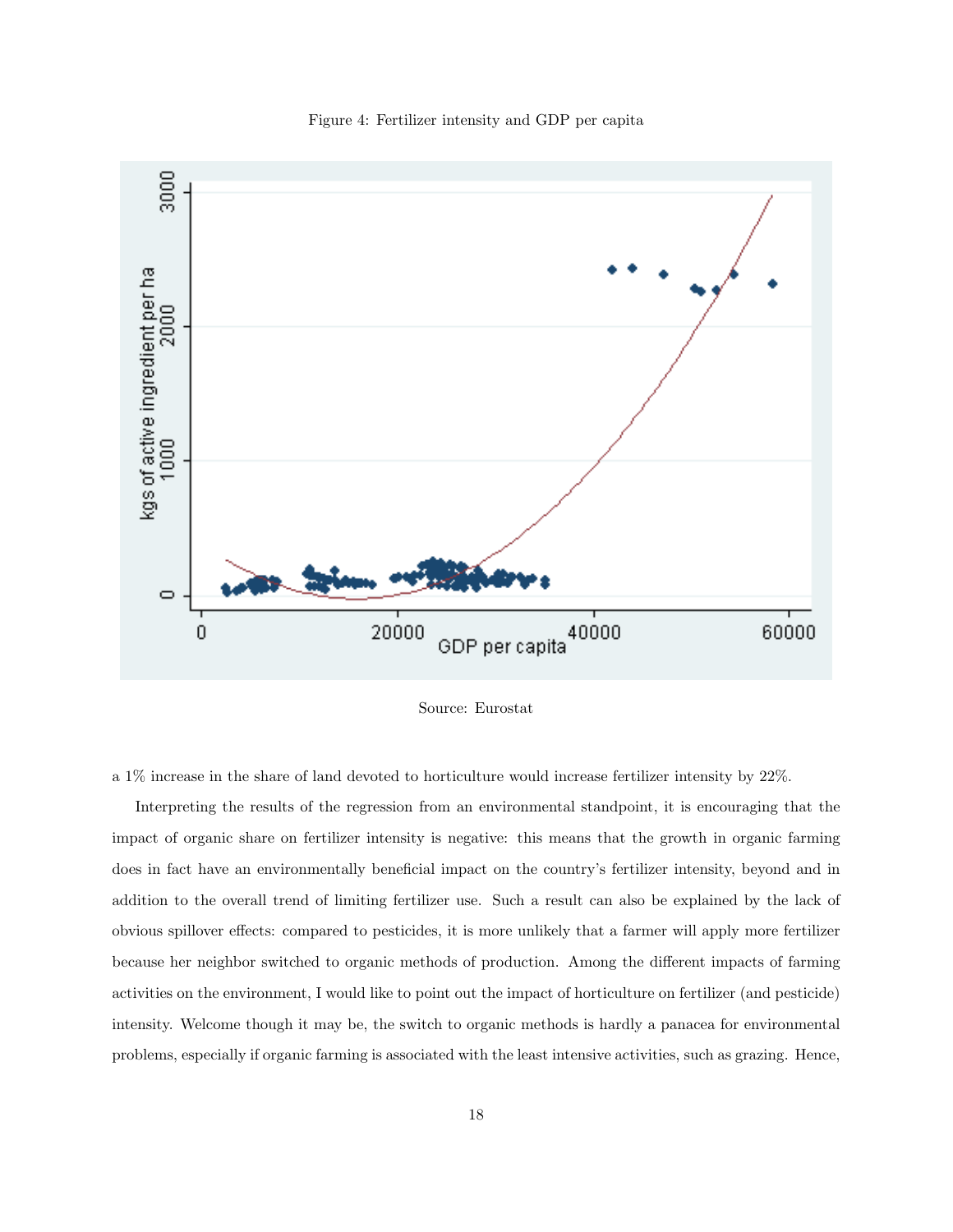in order to tackle the environmental problems of European agriculture, it becomes imperative to lessen the ramifications of the most intensive agricultural activities (such as European horticulture).

## 5 Socioeconomic dimensions

### 5.1 Where does organic farming become prominent?

As figure 5 shows, the area under organic methods has grown rapidly in the European Union during the first decade of the 21st century. However, a look at table 3 reveals that the number of organic farms hasn't followed the same path. At least in several EU countries, the number of organic farmers has stagnated, or even decreased as compared to 10-15 years ago.



Figure 5: Organic area in the EU - 2000 to 2007 (Source: Eurostat)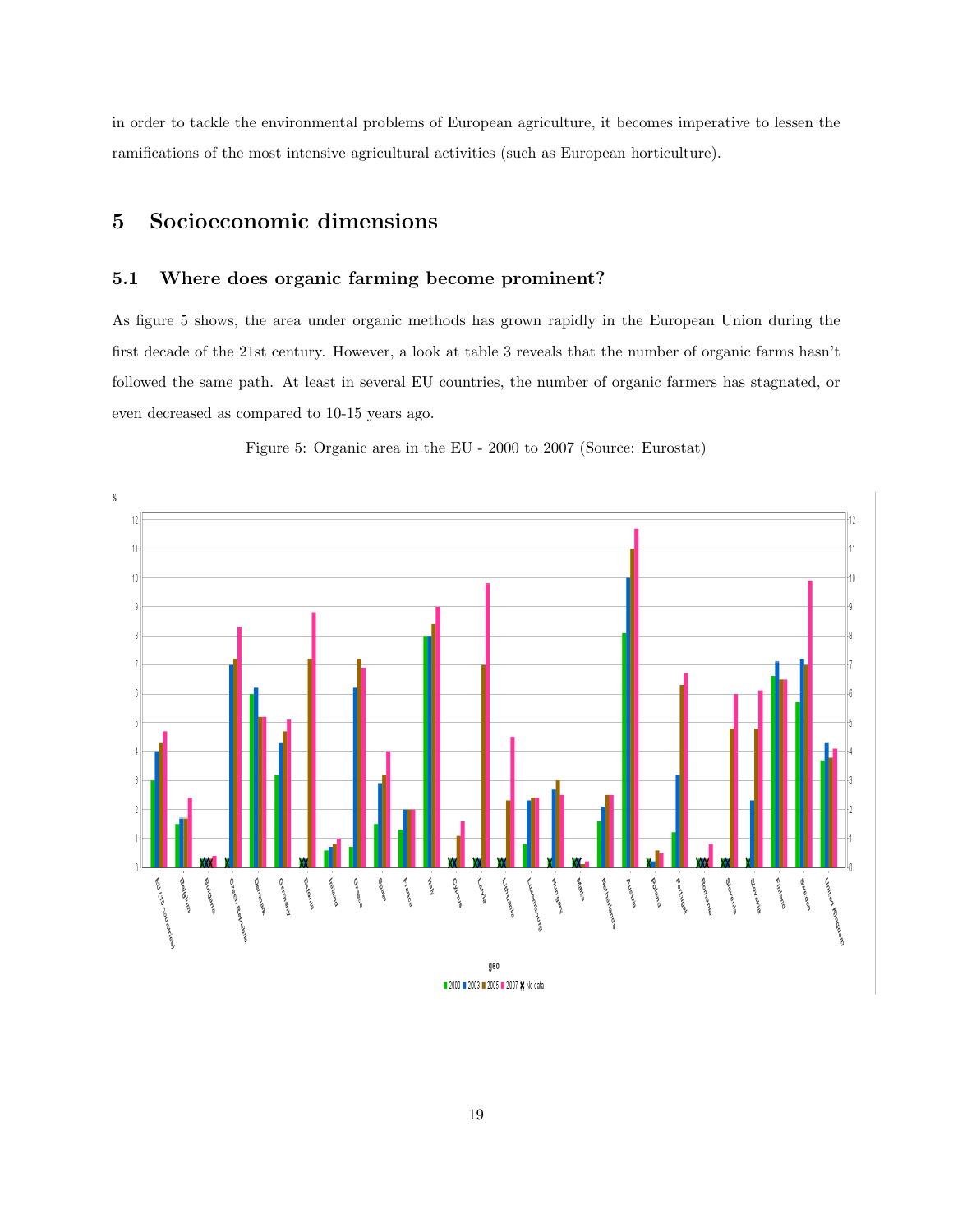|             | 1985         | 1990 | 1993  | 1995  | 1997  | 2000  | 2003  | 2005  | 2007  |
|-------------|--------------|------|-------|-------|-------|-------|-------|-------|-------|
| AT          | 420          | 1539 | 9713  | 18542 | 19996 | 18880 | 17880 | 18760 | 18200 |
| BЕ          | 50           | 160  | 160   | 193   | 291   | 580   | 530   | 550   | 490   |
| CZ          | ΝA           | 30   | 132   | 187   | 192   | NA    | 510   | 600   | 750   |
| DK          | 130          | 523  | 640   | 1050  | 1617  | 2520  | 2600  | 2440  | 2110  |
| FI          | 60           | 671  | 1599  | 2793  | 4381  | 4900  | 4280  | 4020  | 3620  |
| FR          | 2500         | 2700 | 3231  | 3538  | 4784  | 7060  | 8610  | 9010  | 8910  |
| DE          | 1610         | 4188 | 11248 | 15055 | 12368 | 9570  | 11420 | 13480 | 13580 |
| ΕL          | NA           | 25   | 165   | 568   | 2514  | 1460  | 7550  | 9610  | 27700 |
| $_{\rm IR}$ | 8            | 150  | 162   | 378   | 808   | 1560  | 670   | 590   | 610   |
| IT          | 600          | 1500 | 4656  | 10630 | 30844 | 45710 | 38470 | 41000 | 39140 |
| LU          | 10           | 10   | 12    | 19    | 23    | 20    | 40    | 50    | 50    |
| $\rm NL$    | 215          | 399  | 455   | 561   | 810   | 710   | 1140  | 1190  | 1160  |
| PT          | $\mathbf{1}$ | 50   | 90    | 331   | 278   | 810   | 900   | 880   | 1190  |
| ES          | 264          | 350  | 753   | 1042  | 3526  | 17160 | 10270 | 14450 | 15920 |
| SЕ          | 150          | 1859 | 1876  | 4206  | 10869 | 9040  | 15040 | 2810  | 2940  |
| UK          | 300          | 700  | 655   | 828   | 1026  | 1690  | 2750  | 2900  | 3210  |
|             |              |      |       |       |       |       |       |       |       |

Table 3: Number of organic farms, by country

Source: Michelsen (2001), Eurostat

As explained in section 3, I utilize a hierarchical linear model in order to estimate the determinants of the share of organic farming in the different regions of Europe. Since the Farm Structure Survey has included questions about organic farming only since 2000, I only have relevant regional data from the last 4 surveys, which were conducted in 2000, 2003, 2005 and 2007.

The main relationship of interest in my analysis is between the share of organic land and the average farm size of the region. The estimation results point to a positive relationship between organic share and average farm size (statistically significant in all but one specification). Hence a 1% increase in average farm size is associated with a rise in organic share by about 0.01%; a doubling in the average farm size is related with an increase in the share of organic land by approximately 1%, *ceteris paribus*. As one can see, the coefficient on the year variable is positive and statistically significant in the first four specifications, but its impact becomes less clear when I add controls for the percentage of rural and urban population in a region. The percent of least favored area in a region doesn't seem to have a significant impact on a region's organic share. Neither per capita income nor the breakdown of rural/urban breakdown of population seems to have a strong relationship with the popularity of organic. Finally, a higher share of permanent crops in the region's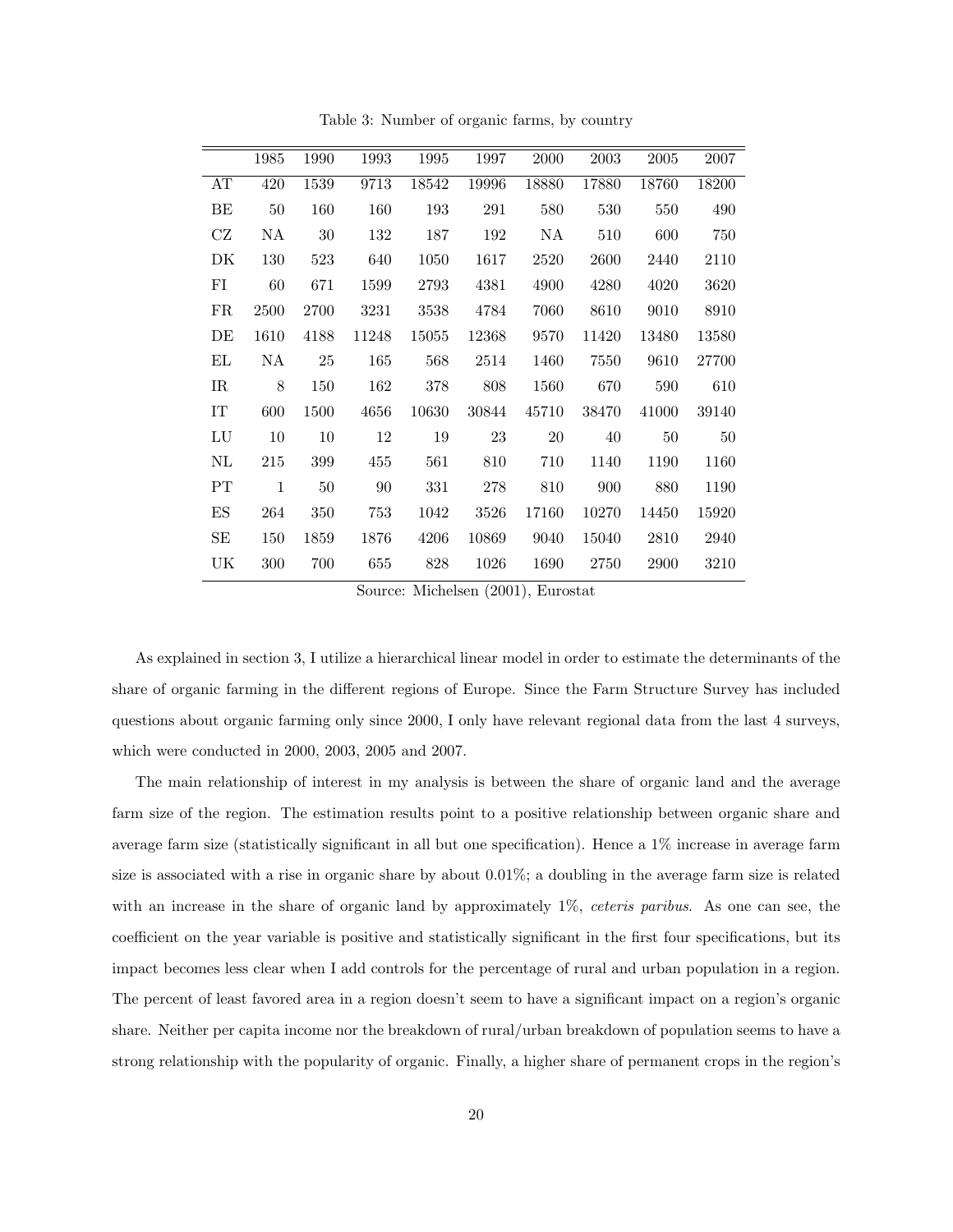agricultural area seems to be correlated with a higher share of organic farming (a 1% increase in the share of permanent crops is correlated with a rise in organic land by 0.05%, ceteris paribus), whereas field crops seem to be correlated with less organic farmland (a 1% increase in the share of field crops is related with a drop in organic land by 0.02%).

|                         | Reg31                | Reg32                 | Reg33                 | Reg34                 | Reg35                 | Reg36               | Reg37                 |
|-------------------------|----------------------|-----------------------|-----------------------|-----------------------|-----------------------|---------------------|-----------------------|
|                         | (1)                  | $\overline{(2)}$      | $\overline{(3)}$      | $\left( 4\right)$     | $\overline{(5)}$      | $\overline{(6)}$    | (7)                   |
| Average Farmsize        | .010<br>$(.003)$ *** | .009<br>$(.003)$ ***  | .009<br>$(.003)$ ***  | .008<br>$(.003)$ ***  | .008<br>$(.003)$ ***  | .005<br>(.003)      | .009<br>$(.004)$ **   |
| Year                    |                      | .002<br>$(.0004)$ *** | .002<br>$(.0004)$ *** | .002<br>$(.0004)$ *** | .002<br>$(.0004)$ *** | $-.0002$<br>(.0007) | $-.0005$<br>(.0007)   |
| $%$ LFA                 |                      |                       |                       | .011<br>(.019)        | .009<br>(.019)        | $-.002$<br>(.021)   | $-.0003$<br>(.021)    |
| Log(GDP)                |                      |                       |                       |                       | .100<br>(.074)        | .119<br>(.080)      | .093<br>(.082)        |
| $Log(GDP)$ -sq          |                      |                       |                       |                       | $-.005$<br>(.004)     | $-.006$<br>(.004)   | $-.005$<br>(.004)     |
| % Rural population      |                      |                       |                       |                       |                       | .012<br>(.008)      | .011<br>(.008)        |
| % Urban population      |                      |                       |                       |                       |                       | $-.008$<br>(.007)   | $-.006$<br>(.008)     |
| $%$ Fieldcrops          |                      |                       |                       |                       |                       |                     | $-.020$<br>$(.012)^*$ |
| % Horticulture          |                      |                       |                       |                       |                       |                     | $-.056$<br>(.113)     |
| % Permanent Crops       |                      |                       |                       |                       |                       |                     | .054<br>$(.025)$ **   |
| % Granivorous Crops     |                      |                       |                       |                       |                       |                     | $-.140$<br>(.114)     |
| % Mixed cropping        |                      |                       |                       |                       |                       |                     | .026<br>(.053)        |
| % Mixed livestock       |                      |                       |                       |                       |                       |                     | $-.084$<br>(.068)     |
| % Mixed crop-livestock  |                      |                       |                       |                       |                       |                     | $-.033$<br>(.029)     |
| % Non-classifiable      |                      |                       |                       |                       |                       |                     | .016<br>(.057)        |
| $\mathbf N$<br>$\chi^2$ | 975<br>13.807        | 975<br>31.504         | 975<br>31.504         | 953<br>30.455         | 951<br>33.079         | 709<br>14.203       | 709<br>31.539         |

Table 4: Determinants of organic share - Hierarchical model

Obviously, it is difficult to find some all-encompassing variables that explain the rise of organic farming in places with very diverse political, economic, and specifically agricultural, histories. However, the fact that regions with a larger average farm size are more likely to have a higher share of organic agriculture disproves the assumed association of organic farms with small farm size and presents us with a more complicated reality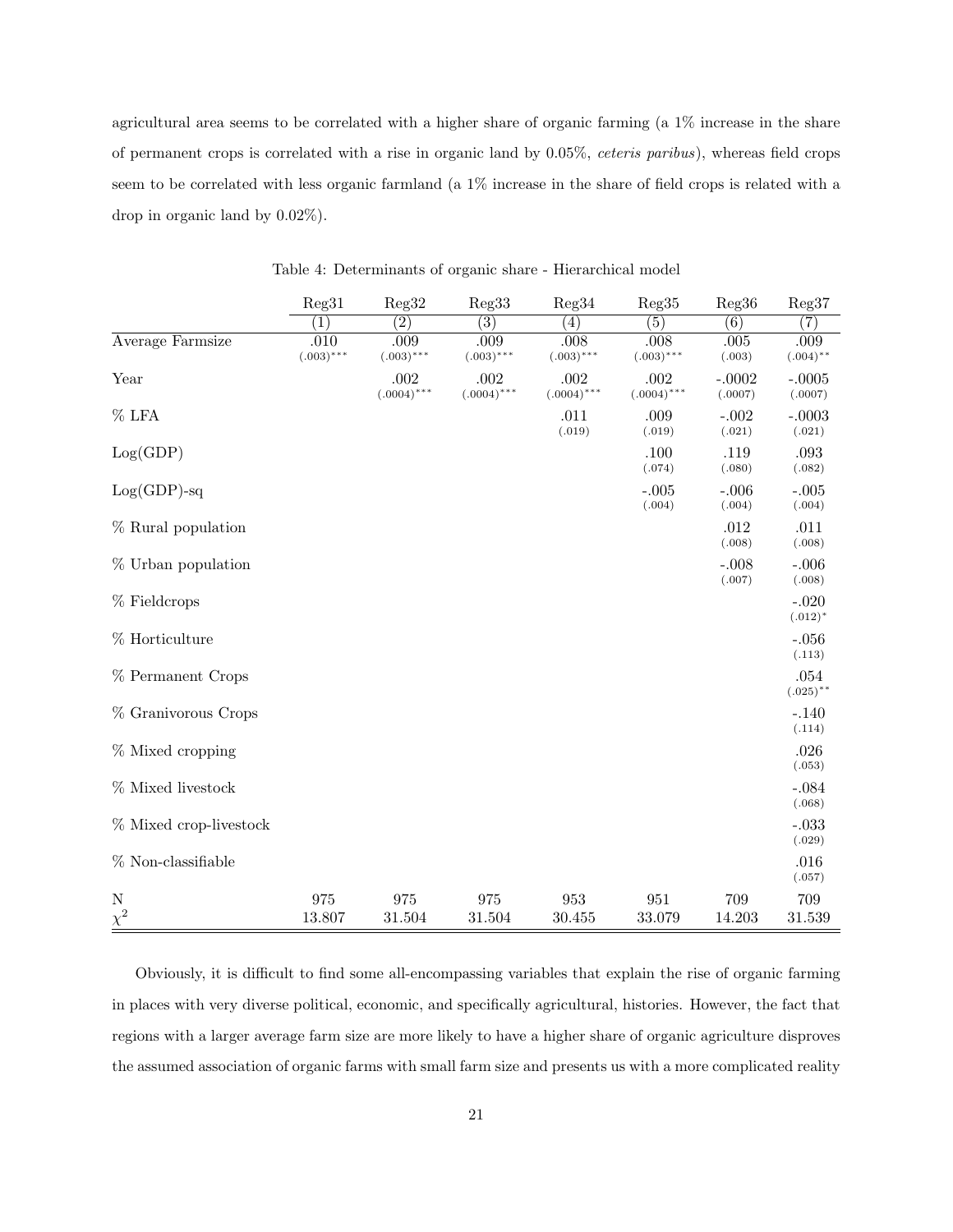than what policy makers or environmentalists often assume to exist. If organic farming is more prevalent in regions with larger average farm size, the association between small farms and organic methods doesn't seem to be as natural as often assumed.

#### 5.2 Labor intensity

Organic farming is often assumed to be inextricably interwoven with high labor intensity<sup>20</sup>. Thus, organic farming is presented as a tool for keeping people in the countryside. Whether the switch towards organic practices actually has a significant impact on a region's agricultural employment needs to be shown. Hence, it becomes necessary to inquire whether organic farming does impact a region's agricultural labor intensity in a positive manner.

Table 5 provides a first approximation of the research question, by comparing labor intensity at the country level (measured as annual work units per hectare) for conventional and organic farms. We notice that organic farms display higher labor intensity than conventional farms only in the cases of France and Luxembourg (in Austria, Cyprus and Ireland that ceased to be the case during the last decade). Hence, I proceed to examine the relationship between labor intensity and organic share of agriculture at the regional level, while controlling for other characteristics.

Table 6 presents the results of the estimated hierarchical linear model. Contrary to my hypothesis, we notice the persistence of a strong negative relation between a region's organic share and its average agricultural labor intensity (a 1% increase in organic share is related with a drop in a region's agricultural labor intensity by 0.28-0.77%). Any negative effects of the year coefficient disappear when controlling for GDP per capita. As expected, there is a strong negative relationship between a region's average farm size and its average labor intensity; smaller farms are more likely to apply labor more intensively (a 1% decrease in average farm size is related with a rise in labor intensity by approximately 0.62-0.68%). Additionally, the coefficient on GDP per capita shows that richer areas will display lower agricultural labor intensity. The extent of rental arrangements on land increases average labor intensity, probably because less land is idle, whereas more Least Favored Agricultural Area means less intensively used land. Finally, horticulture, permanent crops, granivorous cropping and mixed livestock activities mean a more intensive use of land than

grazing land.

 $^{20}$ See van der Ploeg et al. (2002) or van der Ploeg (2009) for illustrations of analysis which equates organic farming with peasant processes.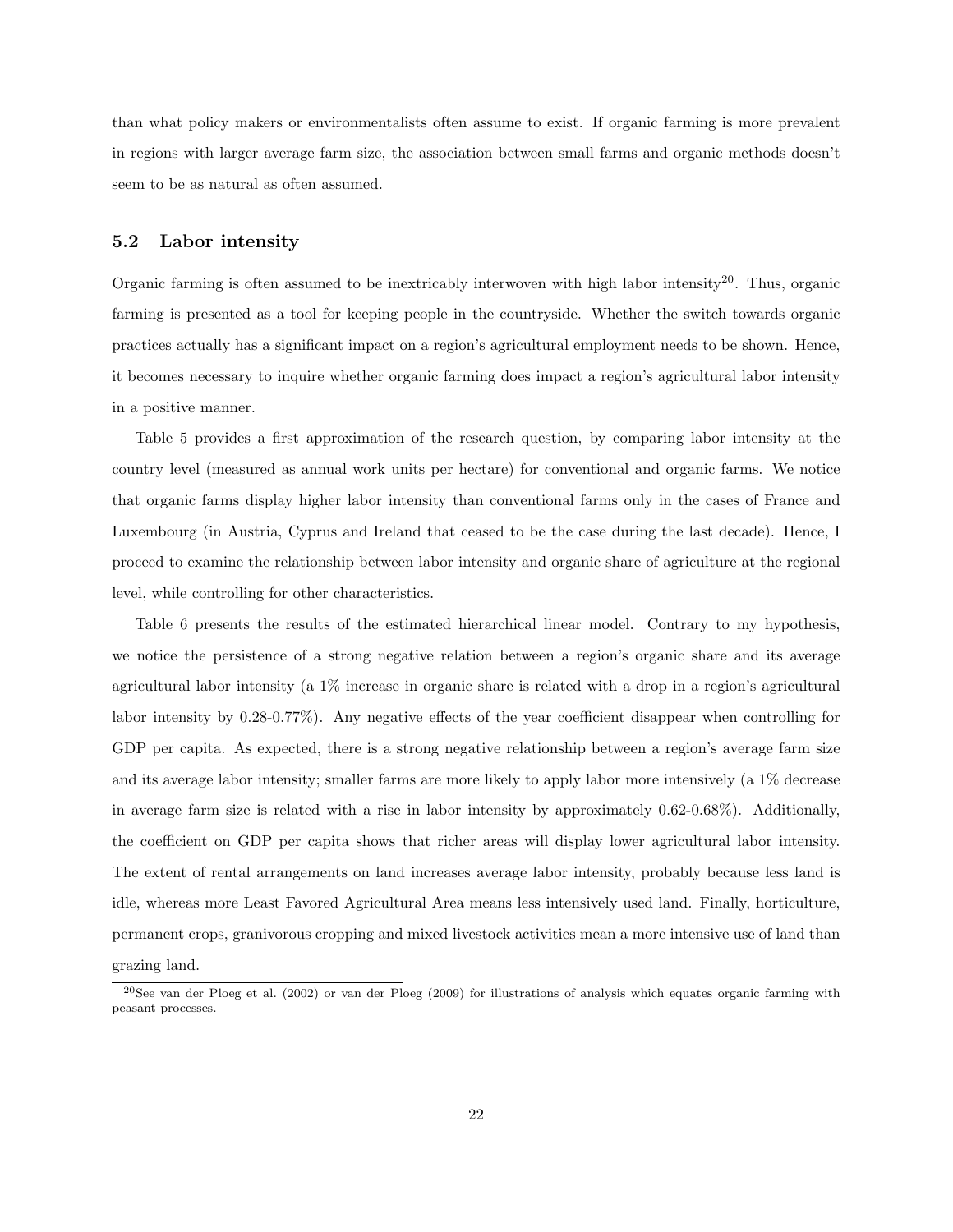|                    | $\overline{2000}$ |          |       | $\overline{2003}$ |       | $\overline{2005}$ | 2007        |          |
|--------------------|-------------------|----------|-------|-------------------|-------|-------------------|-------------|----------|
|                    | Conv              | Org      | Conv  | Org               | Conv  | Org               | Conv        | Org      |
| $\overline{EU-27}$ |                   |          |       |                   |       |                   | 0.064       | 0.033    |
| $EU-25$            |                   |          |       |                   | 0.057 | 0.034             | 0.054       | 0.033    |
| $EU-15$            | 0.045             | 0.034    | 0.046 | 0.032             | 0.044 | 0.034             | 0.042       | 0.032    |
| Austria            | $\,0.052\,$       | 0.056    | 0.053 | 0.055             | 0.050 | 0.049             | 0.050       | 0.049    |
| Belgium            | 0.052             | 0.042    | 0.050 | 0.041             | 0.048 | 0.037             | 0.046       | 0.026    |
| Bulgaria           |                   |          | 0.26  |                   | 0.22  |                   | 0.15        | $0.11\,$ |
| Cyprus             |                   |          | 0.18  | 0.20              | 0.17  | 0.22              | 0.17        | 0.14     |
| Czech Rep.         |                   |          | 0.043 | 0.016             | 0.040 | 0.015             | 0.038       | 0.017    |
| Denmark            | 0.024             | 0.022    | 0.022 | 0.019             | 0.022 | 0.019             | 0.020       | 0.019    |
| Estonia            |                   |          | 0.046 | 0.024             | 0.043 | 0.023             | $\,0.035\,$ | 0.022    |
| Finland            | 0.044             | 0.037    | 0.041 | 0.034             | 0.035 | 0.030             | 0.030       | 0.026    |
| France             | 0.031             | 0.040    | 0.030 | 0.034             | 0.028 | 0.031             | 0.026       | 0.032    |
| Germany            | 0.035             | 0.033    | 0.038 | 0.032             | 0.035 | 0.029             | 0.033       | 0.029    |
| Greece             | 0.14              | 0.16     | 0.13  | 0.087             | 0.13  | 0.079             | $0.12\,$    | 0.079    |
| Hungary            |                   |          | 0.12  | 0.035             | 0.11  | 0.032             | 0.092       | 0.028    |
| Ireland            | 0.037             | 0.040    | 0.037 | 0.039             | 0.035 | 0.033             | 0.035       | 0.030    |
| Italy              | $\,0.092\,$       | 0.050    | 0.10  | 0.055             | 0.097 | 0.060             | 0.092       | 0.046    |
| Latvia             | 0.10              | 0.14     | 0.092 | 0.052             | 0.079 | 0.044             | 0.059       | 0.039    |
| Lithuania          |                   |          | 0.087 | 0.065             | 0.077 | 0.042             | 0.067       | 0.027    |
| Luxembourg         | 0.034             | 0.039    | 0.030 | 0.033             | 0.030 | 0.031             | 0.028       | 0.034    |
| Malta              |                   |          | 0.41  |                   | 0.39  |                   | 0.41        |          |
| Netherlands        | 0.095             | 0.067    | 0.086 | 0.050             | 0.082 | 0.062             | 0.079       | 0.072    |
| Poland             |                   |          | 0.15  |                   | 0.15  | 0.077             | 0.14        | 0.062    |
| Portugal           | 0.12              | 0.016    | 0.11  | 0.013             | 0.10  | 0.014             | $\,0.091\,$ | 0.018    |
| Romania            |                   |          | 0.18  |                   | 0.17  | 0.017             | $0.15\,$    | 0.057    |
| Slovakia           | 0.061             | 0.027    | 0.054 | 0.020             | 0.051 | 0.021             | 0.045       | 0.020    |
| Slovenia           | $\rm 0.21$        | $0.16\,$ | 0.19  |                   | 0.19  | $0.11\,$          | $0.16\,$    | 0.085    |
| Spain              | 0.033             | 0.021    | 0.032 | 0.016             | 0.032 | 0.021             | 0.032       | 0.018    |
| Sweden             | 0.023             | 0.021    | 0.022 | 0.021             | 0.021 | 0.016             | 0.020       | 0.015    |
| UK                 | 0.021             | 0.013    | 0.021 | 0.016             | 0.020 | 0.014             | 0.020       | 0.016    |

Table 5: Labor intensity per hectare, by type of farm

Source: Eurostat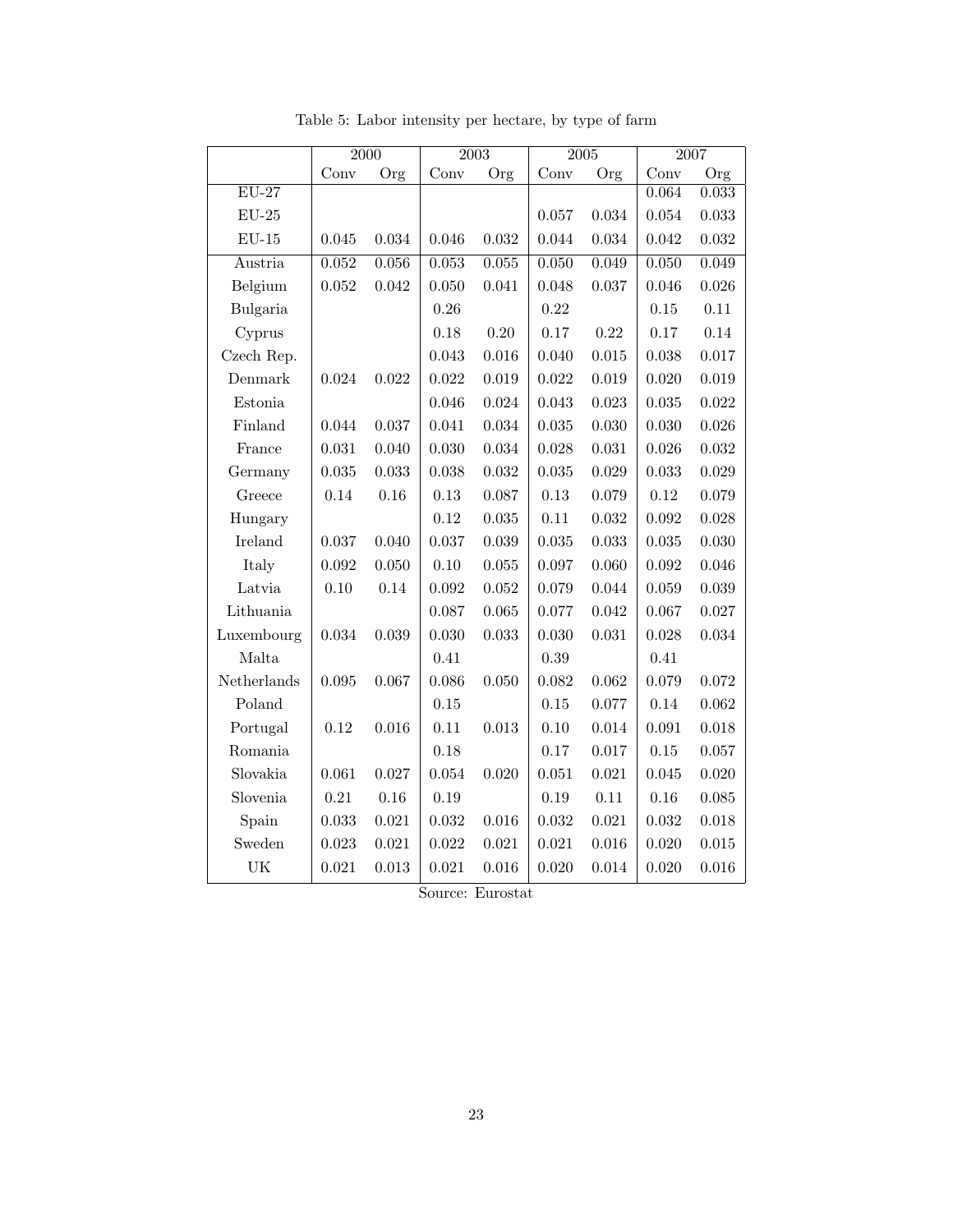|                             | Reg41                  | Reg42                   | Reg43                   | Reg44                   | Reg45                   | Reg46                   | Reg47                   |
|-----------------------------|------------------------|-------------------------|-------------------------|-------------------------|-------------------------|-------------------------|-------------------------|
|                             | $\left( 1\right)$      | $\overline{(2)}$        | $\left( 3\right)$       | $\left( 4\right)$       | (5)                     | (6)                     | (7)                     |
| % Organic area              | $-.767$<br>$(.133)***$ | $-.488$<br>$(.121)$ *** | $-.279$<br>$(.116)$ **  | $-.285$<br>$(.111)$ **  | $-.321$<br>$(.111)$ *** | $-.310$<br>$(.113)$ *** | $-.282$<br>$(.112)$ **  |
| Year                        |                        | $-.018$<br>$(.001)$ *** | $-.004$<br>$(.001)$ *** | $-.0004$<br>(.002)      | $-.0003$<br>(.002)      | 8.89e-06<br>(.002)      | $-.002$<br>(.002)       |
| Average Farmsize            |                        |                         | $-.680$<br>$(.022)$ *** | $-.643$<br>$(.023)$ *** | $-.649$<br>$(.023)$ *** | $-.657$<br>$(.023)$ *** | $-.624$<br>$(.024)$ *** |
| Log(GDP)                    |                        |                         |                         | $-.222$<br>$(.042)$ *** | $-.229$<br>$(.041)$ *** | $-.198$<br>$(.042)$ *** | $-.172$<br>$(.041)$ *** |
| % Rental arrangements       |                        |                         |                         |                         | .140<br>$(.058)$ **     | $.140\,$<br>$(.060)$ ** | .188<br>$(.059)$ ***    |
| $%$ LFA                     |                        |                         |                         |                         |                         | $-.241$<br>$(.075)$ *** | $-.174$<br>$(.075)$ **  |
| $%$ Fieldcrops              |                        |                         |                         |                         |                         |                         | .034<br>(.073)          |
| % Horticulture              |                        |                         |                         |                         |                         |                         | 3.566<br>$(.539)$ ***   |
| % Permanent Crops           |                        |                         |                         |                         |                         |                         | .449<br>$(.148)$ ***    |
| % Granivorous Crops         |                        |                         |                         |                         |                         |                         | 1.537<br>$(.440)$ ***   |
| % Mixed cropping            |                        |                         |                         |                         |                         |                         | $-.121$<br>(.218)       |
| % Mixed livestock           |                        |                         |                         |                         |                         |                         | .700<br>$(.259)$ ***    |
| % Mixed crop-livestock      |                        |                         |                         |                         |                         |                         | $-.031$<br>(.118)       |
| % Non-classifiable holdings |                        |                         |                         |                         |                         |                         | $-.430$<br>$(.128)$ *** |
| $\mathbf N$<br>$\chi^2$     | 966<br>33.082          | 966<br>213.111          | 966<br>1200.276         | 964<br>1122.941         | 964<br>1132.656         | 942<br>1132.714         | 942<br>1376.803         |

Table 6: Determinants of average labor intensity - Hierarchical model

## 6 Discussion

The preceding sections cast doubt on the effectiveness of organic farming for achieving both the environmental and the socio-economic objectives that they are purported to assist. Our analysis shows that there is a strong relationship between a higher share of organic farming and lower application of fertilizer in a country. However, the picture is less clear when it comes to pesticides, as a higher share of organic land is not correlated with less intensive pesticide use in our sample. Pesticide intensity seems to have a relationship with income which follows the patterns of the Environmental Kuznets Curve, where more unequal countries display higher rates of pesticide use (controlling for income). Finally, among the various agricultural activities, horticulture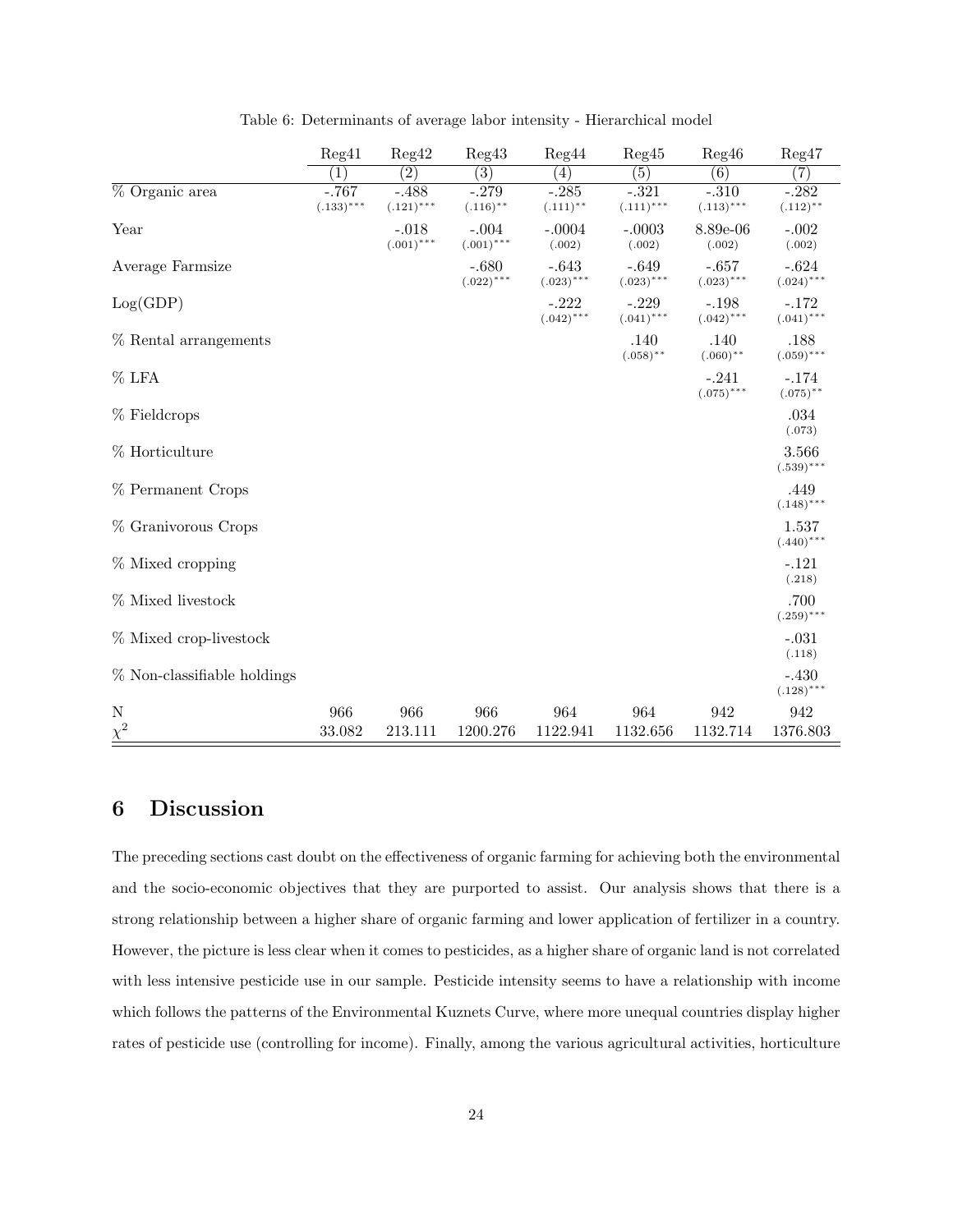has the most stark results on both pesticide and fertilizer intensity.

I believe that these environmental results point to the limitations of organic farming as a transformative force. Beyond the need for further-reaching policies which would include addressing inequality, they invite us to rethink the level at which sustainability is to be conceptualized. The European agricultural policies have so far focused on convincing individual farmers to switch to organic methods; however, if the actions of conventional farmers effectively counteract the positive environmental impact of organic farmers, the pressure on a region's ecosystems will hardly be lessened. Thus, I argue that the question of transition towards organic farming (and towards more sustainable production processes, in general) needs to treat entire regions, rather than individual farmers, as subjects<sup>21</sup>.

Even if we consider the environmental results to be mixed, the socio-economic results portray an even less optimistic picture. The data points to a positive relationship between a region's share of organic land and the region's average farm size. This result, which disproves the idea that organic farming is "naturally" intertwined with small-scale farming, can be explained in a variety of ways. Even if small producers are less likely to follow intensive methods of production, their transition towards certified organic methods requires a series of conditions that they cannot necessarily secure as easily as larger farms (such as access to markets or credit). Additionally, since agricultural officials are measuring the success of agri-environmental projects by land coverage as a share of utilized agricultural area, it is easier and faster to achieve their targets by the transition of a few large producers, rather than by many small ones. Hence, organic farms are not representative farms, which might be why agricultural labor intensity does not increase as a result of the rise in the share of organic land. Instead, as I show, labor intensity is lower in regions which have larger organic sectors, controlling for a series of other factors.

What the previous statistical analysis does not (and possibly cannot) show, is the transformations which occur in rural Europe. The growth of organic farming, in many cases, does not result from farmers deciding to switch into organic. It comes through the consolidation of holdings which were previously conventional and the exit of farmers from production.

Table 7 displays the trends in the numbers of organic producers and organic land in Europe during the 2000s. The elements on the diagonal represent regions which experienced a positive relationship between the number of producers and their land, whereas the upper off-diagonal elements represent regions in which organic farmers are under pressure. The lower off-diagonal elements display the existence of an unambiguous

 $21$ The *Bioregionen* in Austria are good examples of cases where each farmer's decision to switch towards organic farming is treated as part of a larger plan of the community to achieve sustainability. For more on these initiatives, see Schermer (2003, 2008).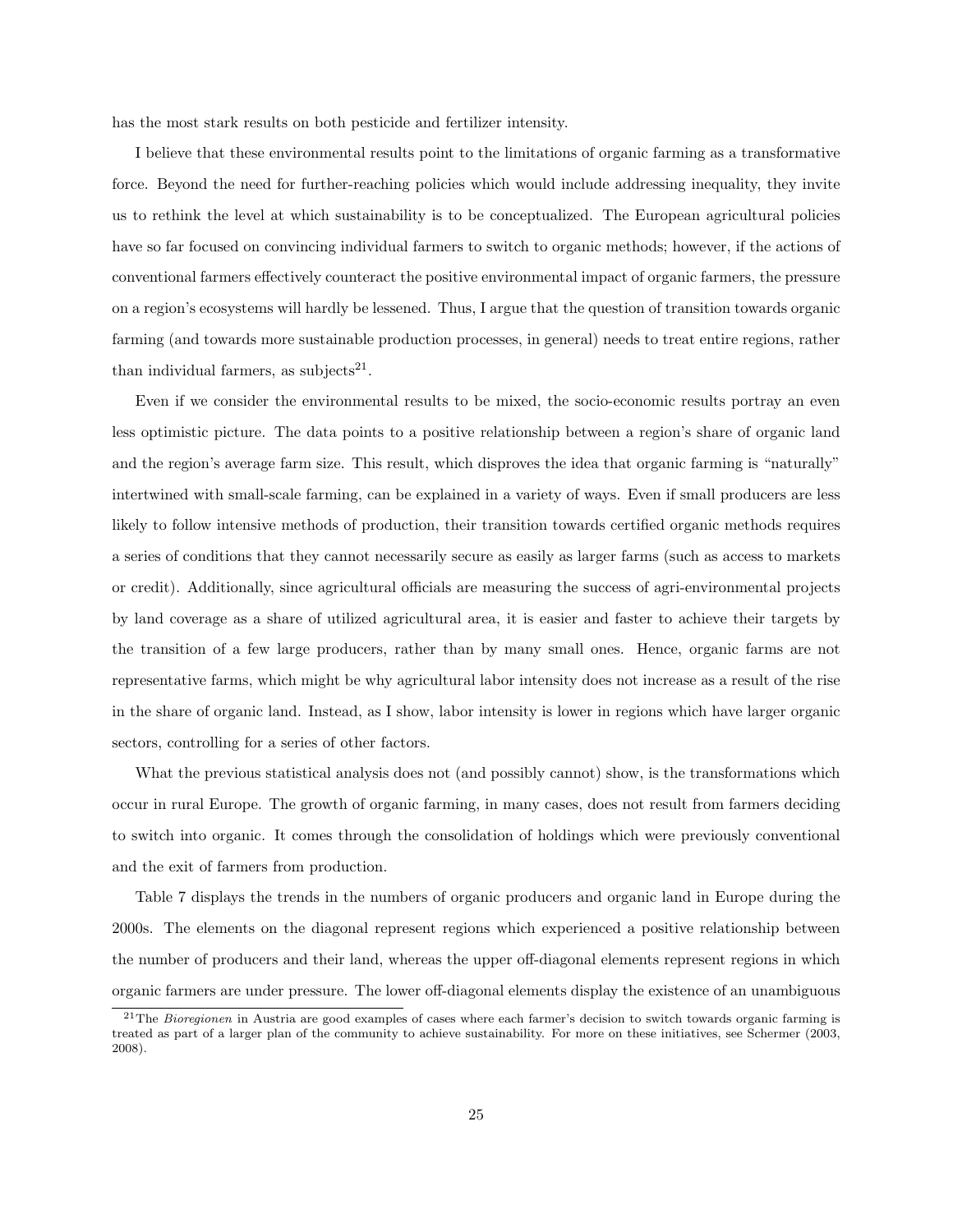process of concentration of organic land<sup>22</sup>. Thus, in 30 regions the number of organic farmers decreases while organic land increases, whereas in 7 other regions organic land either increases with the number of organic producers unchanged or the number of organic farmers decreases with organic area unchanged. Hence, in a significant number of regions, "rise in organic farming" means a rise in the organic share of agricultural land, without a rise in the number of organic producers. Such a development puts in question the longevity of the "organic movement" and its potential for influencing agricultural practices. Contrary to popular misconception which equates organic with "doing nothing" (because nature presumably does everything), organic farming is a knowledge-intensive activity, which is based on constant experimentation (Kummer and Vogl, 2009; Milestad et al., 2010). Hence, the proliferation and the deepening of organic practices become precarious unless they are widespread among a large number of farmers.

Table 7: Regional trends, 2000-2007

|                   | Organic land |                    |  |  |  |  |  |
|-------------------|--------------|--------------------|--|--|--|--|--|
| Organic producers | Increase     | Unchanged Decrease |  |  |  |  |  |
| Increase          | 161          |                    |  |  |  |  |  |
| Unchanged         |              |                    |  |  |  |  |  |
| Decrease          | 36           |                    |  |  |  |  |  |

Table 8 shows the rapid changes that occurred in the agricultural sectors of selected regions of Europe, which experienced an increase of organic land during the first years of the 21st century. We notice that in all these areas, there is a dramatic decrease in the numbers of conventional producers and in the area taken out of conventional production. However, the number of organic producers does not increase significantly (and in some cases even goes down) in those areas. Hence, part of the area taken out of conventional production is converted into organic land; however, that process is concomitant with a process of concentration of land into fewer hands.

I present more evidence of the discrepancy between conventional and organic farms in the statistical appendix, in tables A.1, A.2 and A.3. Whereas the average organic farm size in the EU-27 is 40.4 ha, the average conventional farm size is 12.3 ha, a pattern which is present in all European countries. Additionally, organic farms are more likely than conventional farms to assume a corporate legal status (5.2% of organic farms are corporate entities, compared to only 1.9%), and to rent land additionally to the land they own

 $22$ Such a process can be occurring even if both organic producers and organic land are moving in the same direction, as is the case in most regions.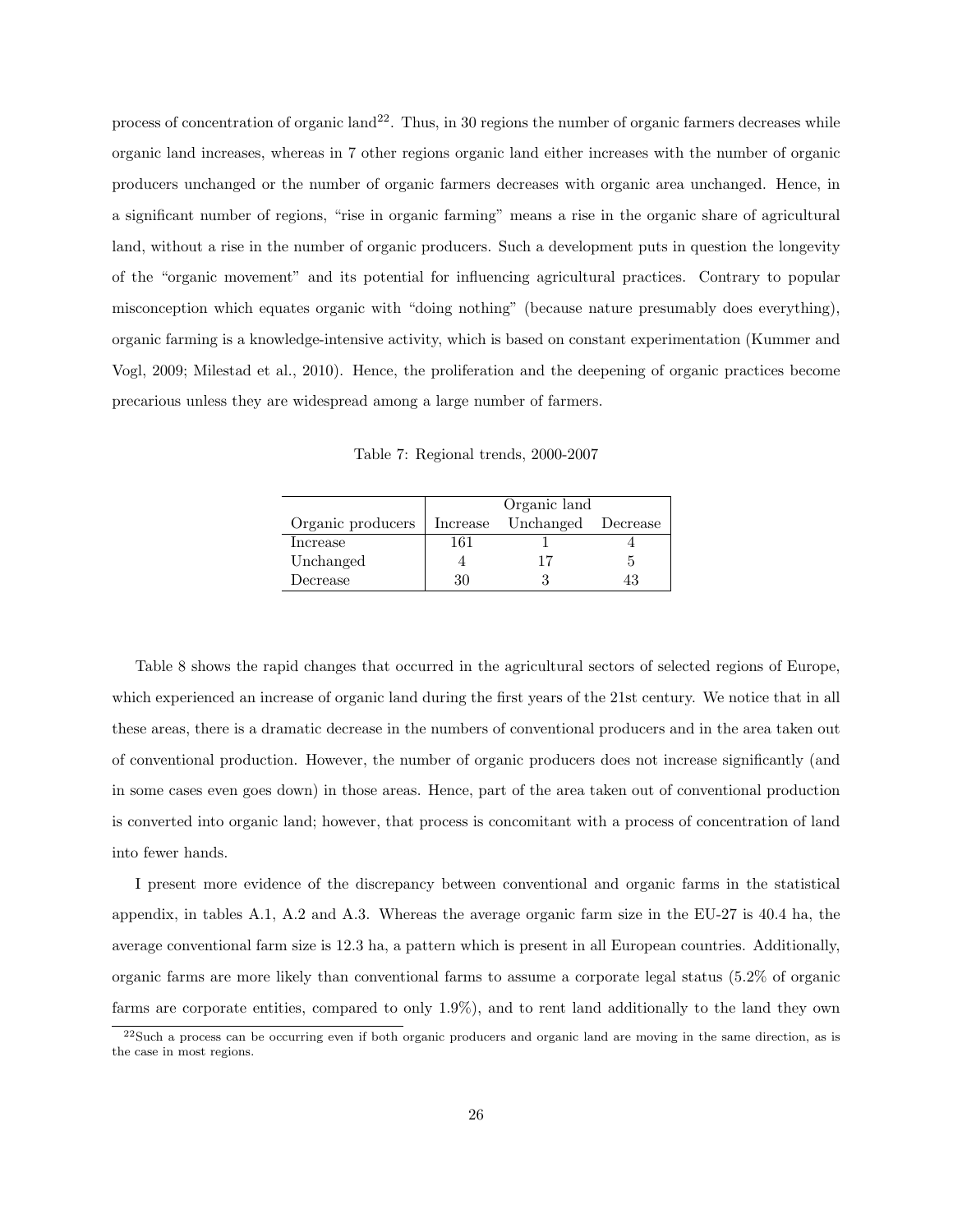| Region                      | Change in Or-   | Change in Or- | Change<br>in | Change in Con- |
|-----------------------------|-----------------|---------------|--------------|----------------|
|                             | ganic Producers | ganic Land    | Conventional | ventional Land |
|                             |                 |               | Producers    |                |
| Luxembourg (BE34)           | 10              | 2,500         | $-990$       | $-1,940$       |
| Yugozoitchen (BG34)         | 20              | 1,220         | $-33,530$    | $-21,440$      |
| Central (CZ06)              | 10              | 16,790        | $-2,080$     | $-21,500$      |
| Freiburg (DE13)             | $-90$           | 6,240         | $-5,360$     | $-22,080$      |
| Kassel (DE73)               | $-10$           | 4,410         | $-3,460$     | $-3,210$       |
| Hovedstaden (DK01)          | 10              | 2,200         | $-220$       | $-5,340$       |
| Castile-La Mancha (ES42)    | $-260$          | 7,990         | $-25,010$    | $-105,480$     |
| Extremadura (ES43)          | $-1,360$        | 39,850        | $-12,540$    | $-259,330$     |
| Balearic Islands (ES53)     | $-10$           | 3,960         | $-1,920$     | $-30,000$      |
| Brittany (FR52)             | $-50$           | 7,120         | $-13,510$    | $-50,580$      |
| Auvergne (FR72)             | 10              | 4,860         | $-5,780$     | $-16,300$      |
| Central Hungary (HU10)      | $-170$          | 8,290         | $-19,660$    | $-19,610$      |
| Northern Great Plain (HU32) | $-150$          | 27,550        | $-71,280$    | $-57,010$      |
| Southern Great Plain (HU33) | $-290$          | 9,950         | $-74,880$    | $-113,320$     |
| Southern and Eastern (IE02) | $\Omega$        | 1,870         | $-2,670$     | 32,330         |
| Sicily (ITG1)               | $-1,980$        | 57,230        | $-56,400$    | $-61,290$      |
| Flevoland (NL23)            | 40              | 4,690         | $-380$       | $-7,910$       |
| Alentejo (PT18)             | 30              | 18,690        | $-17,370$    | $-269,310$     |
| Eastern Slovakia (SK04)     | 60              | 38,660        | $-490$       | $-128,830$     |
| Northern Ireland (UKN0)     | $-40$           | 560           | $-3700$      | $-36,420$      |

Table 8: Changes in selected regions, 2000-2007

(42.1% of organic farms rent land, whereas only 16.9% of conventional farms do), both of which are elements associated with a capitalist organization of production. Finally, as table A.4 shows, average labor power (measured in terms of annual full-time equivalent) is larger in organic farms, despite the lower labor intensity per hectare. Interestingly, these differences are present in all countries of Europe. Hence, the assertion that the results are driven by either the former socialist countries, which experienced structural transformations in the 1990s, or by countries, with a feudalist agrarian past, is rendered highly improbable.

There are several ways to interpret these results. One way, which is consistent with Marxist literature, is to speak of a phenomenon that points to concentration and centralization of capital (Panitsidis, 1992; Liodakis, 1994; Economakis, 2000; Tolios, 2009). Basically, the claim made by these authors is that the CAP attempts to facilitate the penetration of capital in the agricultural sector, a phenomenon predicted by Kautsky (1988) and Lenin (2004). Consequently, even if they assert the protection of the family farm as their political priority, all policies falling under the CAP ultimately support capitalist structures and attempt to create these, when they don't exist. Hence, the support for organic farms should be considered, more or less, a pretense for the further intrusion of capital in the agricultural sector.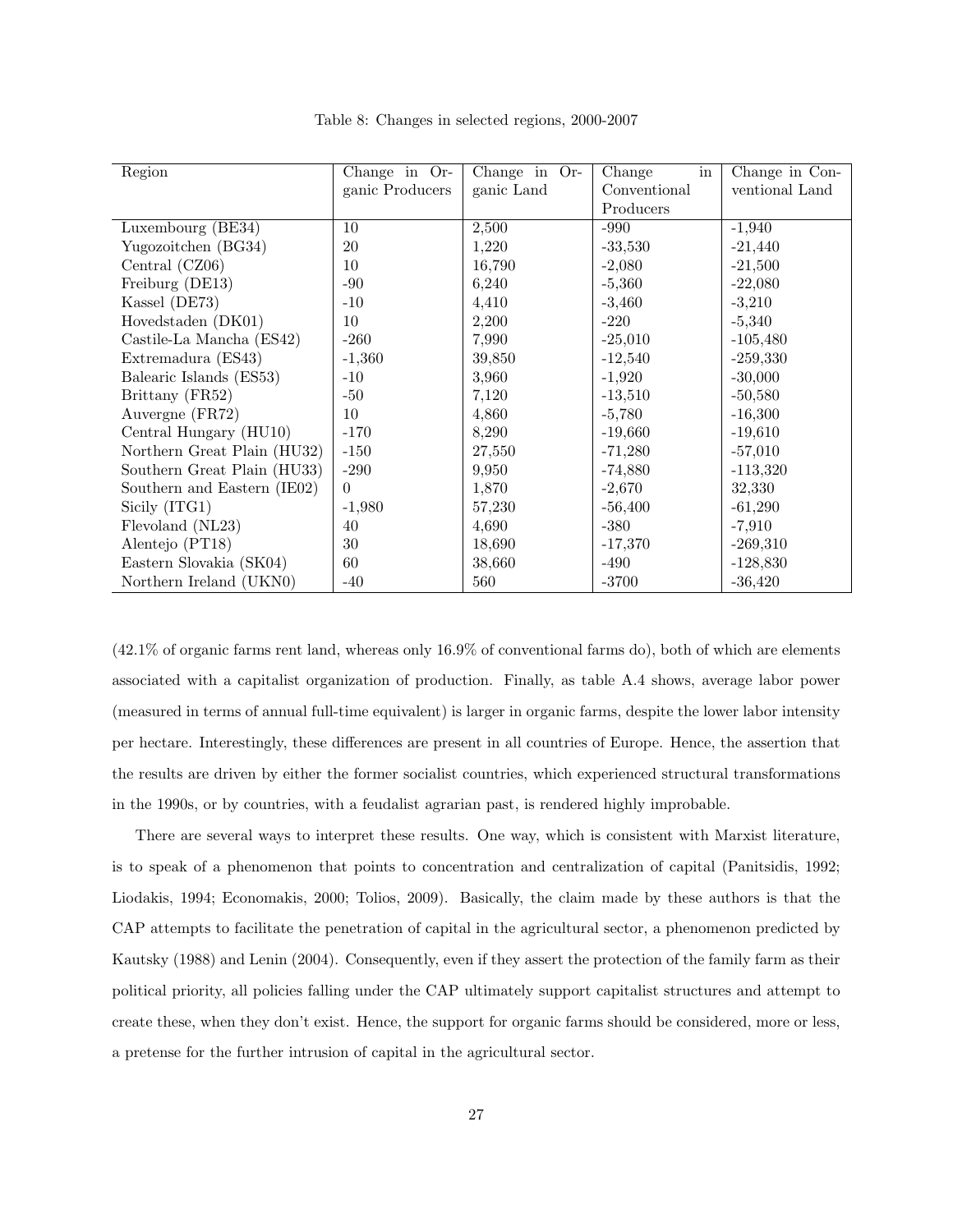Another way, which is consistent with development literature and which avoids attributing bad intentions to those designing and implementing the CAP, would be to think in terms of technology diffusion<sup>23</sup>. Drawing lessons from the Green Revolution, one could argue that, for reasons of higher income, access to credit, political power, education, and ability to take risks, large farmers are more likely to differentiate partly or to transition wholly to organic production earlier than small farmers. Institutional biases, such as minimum land requirements for a holding to be certified as organic, might accentuate those biases and, by conferring first-mover advantages to the large farmers, exclude the smaller farmers from switching over to organic production, even after the removal of those obstacles.

In fact, these two approaches, are in some ways not completely antithetical; one could argue that the characteristics of the large farmer, described by the development literature, could accelerate the processes of concentration and centralization. In the absence of strong farmers' associations or local food networks, small organic farmers cannot establish their position as easily as larger ones. Certification is more expensive for smaller farms in comparison to larger ones, allowing them to retain a smaller part of the subsidy they receive. If they do not associate with other organic farmers, they still have to pay high interest rates to banks, and high procurement prices to input providers, while their access to the markets is not guaranteed, because of their small volume of production. To give an example of the latter, Greek organic farmers often resort to selling their organic production as conventional, because the small number of organic merchants in the country do not want to deal with small volumes of products. Furthermore, larger farms are more likely to be able to afford the services of agronomists specialized in tackling production problems associated with organic farming. In the absence of the technical (and even psychological) support of a community of other organic farmers, the small producers are likely to be discouraged, exiting production and selling their land(Konstantinidis, 2011). The fact that several regions experience either a decrease or stagnation in the number of organic farmers points to the inability of the adoption/diffusion framework, while the persistence of significant differences in the economic characteristics of the different types of farms, points to institutional factors that act as barriers to entry for smaller farmers.

I believe that the results presented in the previous sections confront European policy-makers with a serious problem. They challenge the idea that small farms, who theoretically should be presented with fewer problems than larger farms for the transition to (certified) organic processes, actually take advantage of the new policies. Hence, it becomes difficult to articulate the claim that the discrepancy between organic and conventional farms is a temporary phenomenon, happening for reasons advanced by the adoption/diffusion

<sup>23</sup>See, for example, Feder and O'Mara (1981) or Albrecht (1974).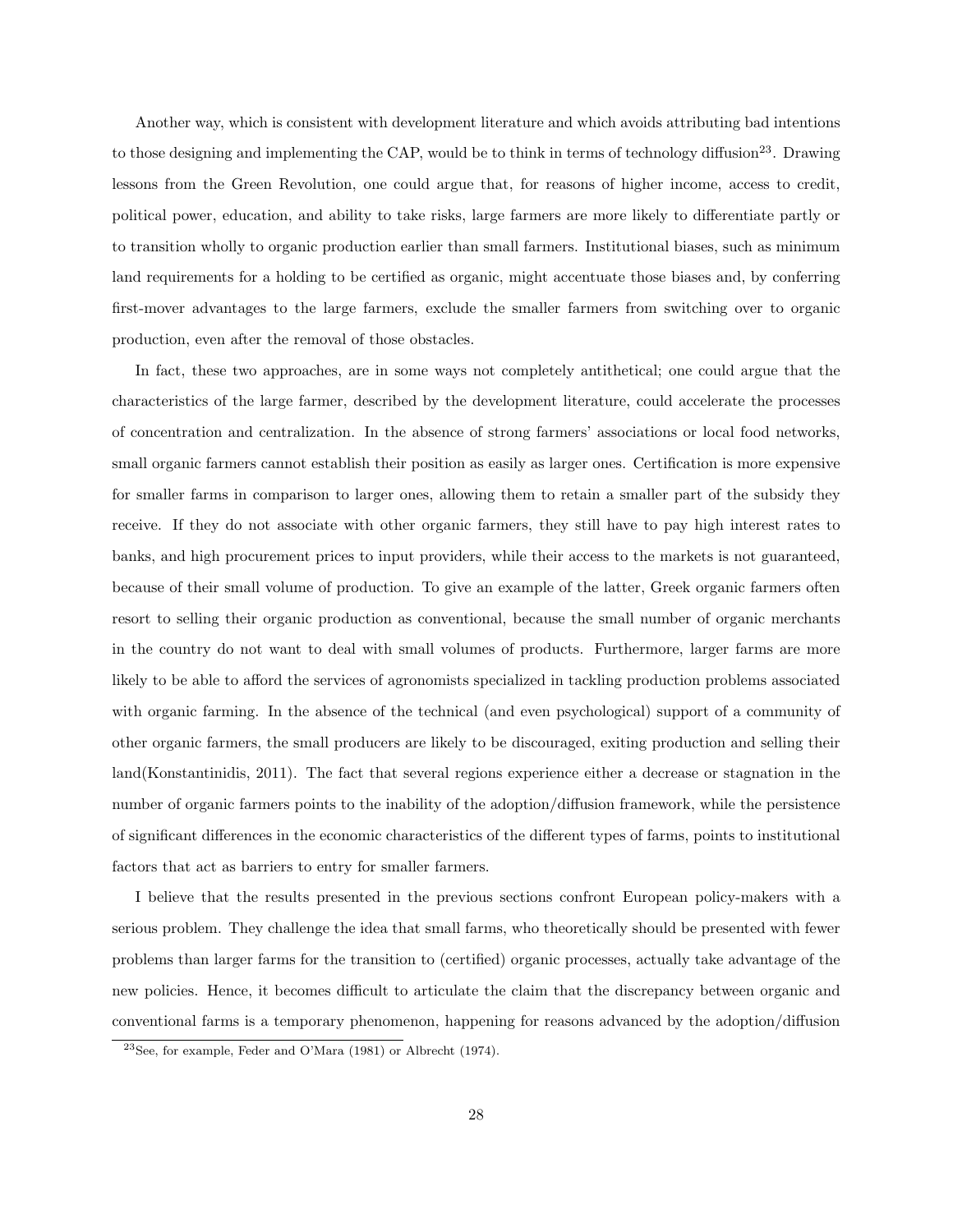framework, which would be ameliorated over time with the growing appearance of organic methods. The same institutional factors allow larger farms to generate super-profits and also to receive surplus transfers in the form of pecuniary transfers for the provision of environmental services. Thus, the organic sector develops forms of production which deviate more and more from the social and environmental ideals of the more radical segments of the organic movement. Hence, the creation of large farms which specialize in monocultures and sell in distant markets, but abstain from using chemicals and pesticides, is evidence of the "conventionalization" of organic farming.

### 7 Concluding remarks

Industrial agriculture proved to be incompatible with citizens' demand for quality of life and provision of safe food. Organic agriculture can provide society with a solution to many of the problems created by intensive methods of agricultural production. However, and despite the strong support of European agricultural policies, my analysis shows that the rise of organic agriculture in Europe has fallen short of producing the socio-economic benefits which policy-makers and environmentalists generally associate with it. Organic methods seem to be connected with larger farms, both in terms of land size and in terms of labor, disproving the association between small-scale, family farming and organic methods, which is often held as an axiomatic truth. Finally, organic farming in Europe has not contributed to increases in the labor intensity of the agricultural sector, casting doubts on the efficacy of organic farming for increasing labor demand in marginalized communities and acting as an effective tool for keeping rural residents in the countryside.

The problem, however, does not lie in organic farming per se. European agricultural policies have measured success in a region's transformation towards "greener" methods in agriculture by the share of organic land in its utilized agricultural area, while treating social dimensions as mechanically derivative of the growth in organic farming. Thus, the failure of these rural development policies to fulfill their social goals is unsurprising. One element that these policies failed to recognize is the significance of strong agricultural cooperatives and other effective forms of farmers' associations. The latter would empower small farmers, helping them to avoid paying large rents to certifiers, finance and input providers and merchants, while providing them with the economic and technical support to compete effectively against larger-scale farms. At the same time, these forms of organization could effectively enforce high standards in the treatment of labor, while moving towards more ecologically sustainable methods of production.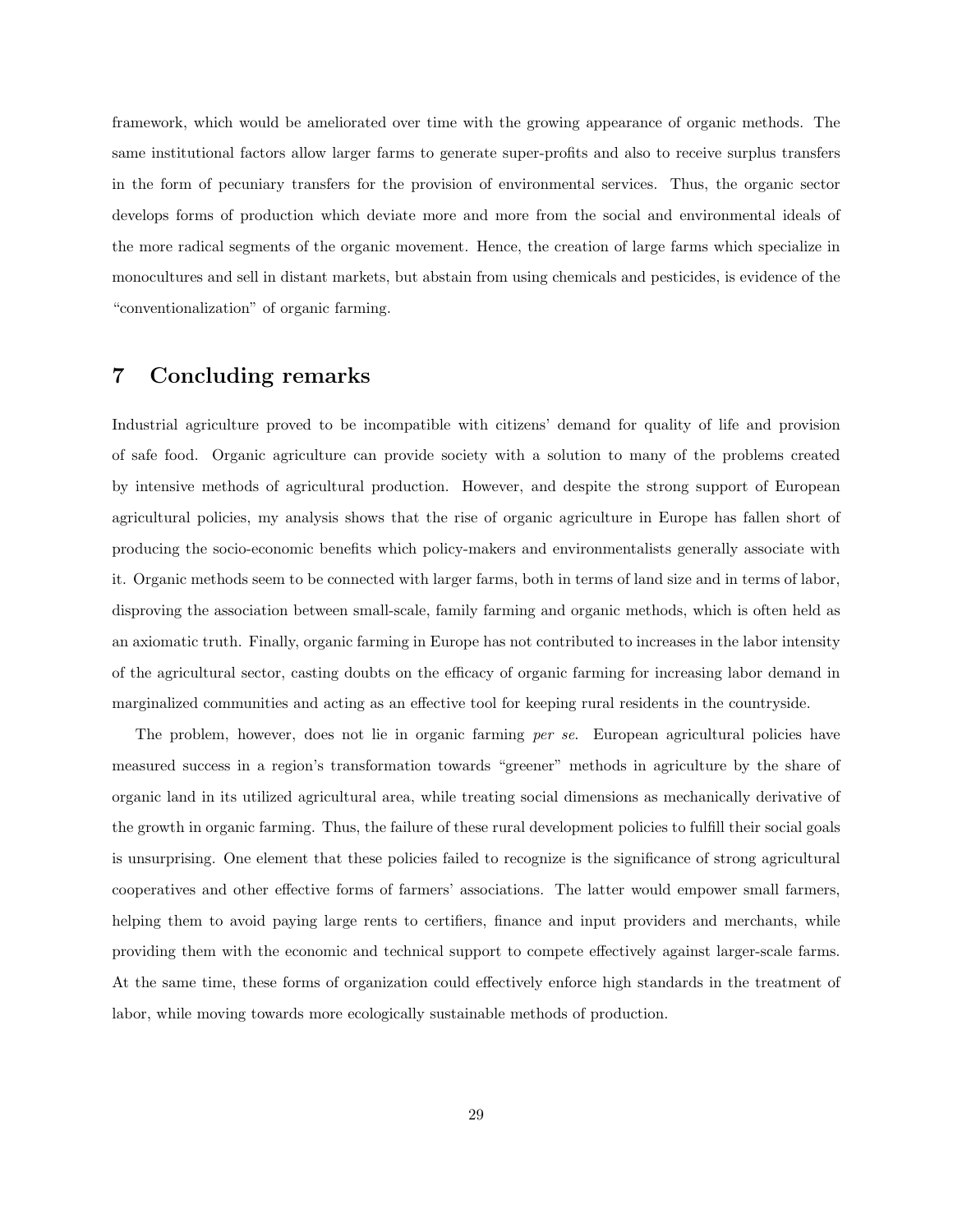## References

- Albrecht, H. (1974). Die Verbreitung von Neuerungen: der Diffusionsprozess. Der Förderungsdienst  $22(2)$ , 33–40.
- Allen, P. and M. Kovach (2000). The capitalist composition of organic: The potential of markets in fulfilling the promise of organic agriculture. Agriculture and Human Values 17, 221–232.
- Altieri, M. A. (1987). Agroecology: The Scientific Basis of Alternative Agriculture. Boulder, Colorado: Westview Press.
- Altieri, M. A. (2000). Ecological impacts of industrial agriculture and the possibilities for truly sustainable farming. In F. Magdoff, J. B. Foster, and F. H. Buttel (Eds.), *Hungry for Profit: The Agribusiness Threat* to Farmers, Food, and the Environment. New York: Monthly Review Press.
- Andersen, E., A. Henningsen, and J. Primdahl (2000). Denmark: implementation of new agri-environmental policy based on regulation 2078. In H. Buller, G. A. Wilson, and A. Hll (Eds.), Agri-environmental policy in the European Union. Aldershot: Ashgate.
- Boyce, J. K. (2002). The Political Economy of the Environment. Cheltenham, UK: Edward Elgar.
- Boyce, J. K. (2006). A future for small farms? Biodiversity and sustainable agriculture. In J. K. Boyce, S. Cullenberg, P. K. Pattanaik, and R. Pollin (Eds.), Human Development in the Era of Globalization. Northampton, MA: Edward Elgar.
- Buck, D., C. Getz, and J. Guthman (1997). From farm to table: The organic vegetable commodity chain of Northern California. Sociologia Ruralis 37 (1), 3–20.
- Buller, H. (2000). Regulation 2078: patterns of implementation. In H. Buller, G. A. Wilson, and A. Hll (Eds.), Agri-environmental policy in the European Union. Aldershot: Ashgate.
- Buller, H. and H. Brives (2000). France: farm production and rural product as key factors influencing agri-environmental policy. In H. Buller, G. A. Wilson, and A. Hll (Eds.), Agri-environmental policy in the European Union. Aldershot: Ashgate.
- Buller, H., G. A. Wilson, and A. Hll (2000). Introduction: the emergence of regulation 2078. In H. Buller, G. A. Wilson, and A. Hll (Eds.), Agri-environmental policy in the European Union. Aldershot: Ashgate.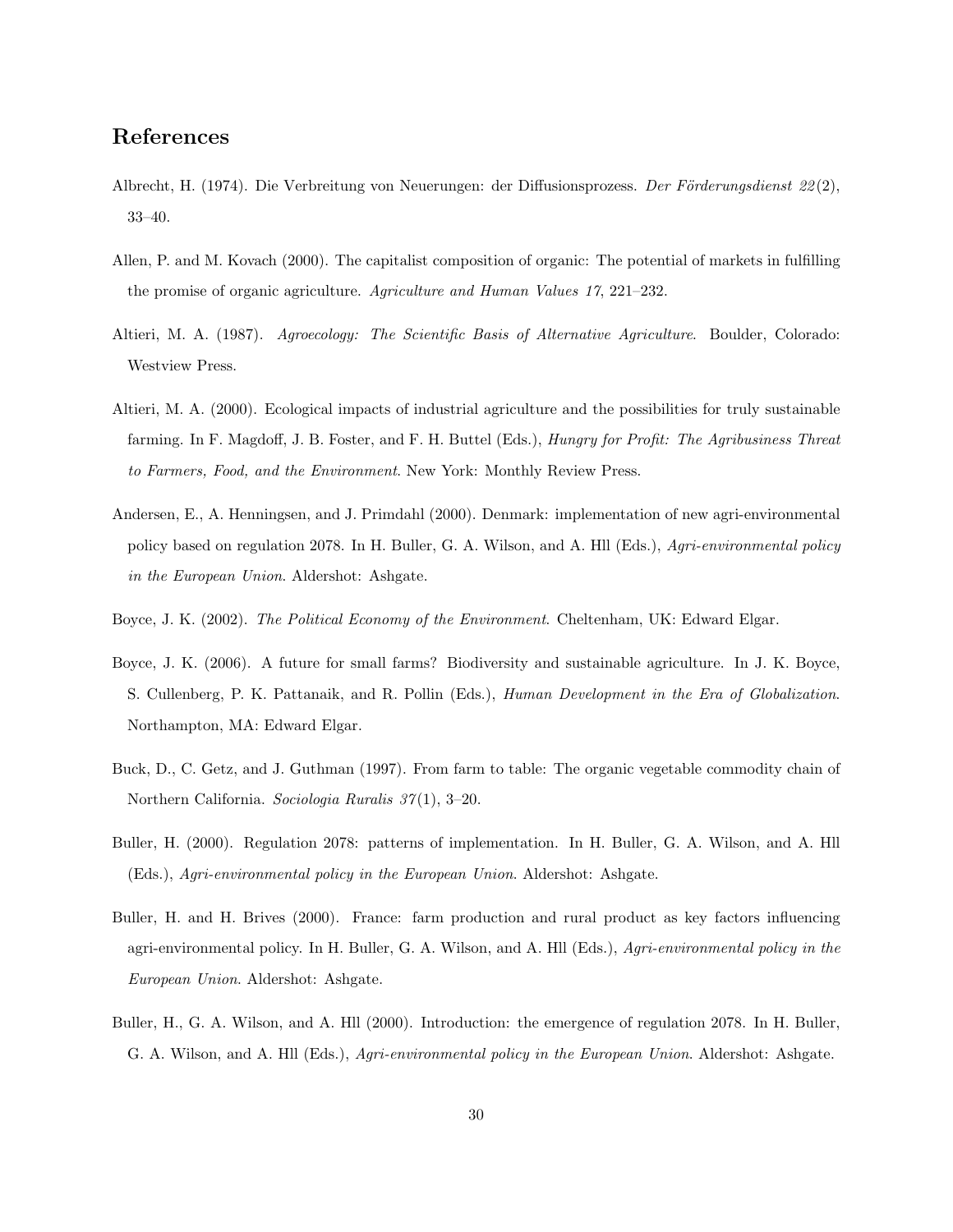- Campbell, H. and R. Liepins (2001). Naming organics: Understanding organic standards in New Zealand as a discursive field. Sociologia Ruralis  $41(1)$ , 21–39.
- Carlsen, H. and K. P. Hasund (2000). Sweden: agri-environmental policy and the production of landscape qualities. In H. Buller, G. A. Wilson, and A. Hll (Eds.), Agri-environmental policy in the European Union. Aldershot: Ashgate.
- Commission of the European Communities (1975). Stocktaking of the Common Agricultural Policy. Brussels: Commission of the Economic Communities.
- Conway, G. R. and J. N. Pretty (1991). Unwelcome Harvest: Agriculture and Pollution. Earthscan Publisher.
- Council of the European Communities (1973). Declaration of the Council of the European communities and of the representatives of the Governments of the Member States meeting in the Council of 22 November 1973 on the programme of action of the European Communities on the environment. In *Official Journal* C112, 20.12.73.
- Culliney, T. W., D. Pimentel, and M. H. Pimentel (1993). Pesticides and natural toxicants in foods. In D. Pimentel and H. Lehman (Eds.), The Pesticide Question: Environment, Economics, and Ethics. New York: Chapman and Hall.
- Dinda, S. (2004). Environmental Kuznets Curve hypothesis: A survey. Ecological Economics 49, 431–455.
- Economakis, G. (2000). Historical Modes of Production: Capitalist System and Agriculture. Athens: Ellinika Grammata. IN GREEK.
- Edwards, C. A. (1993). The impact of pesticides on the environment. In D. Pimentel and H. Lehman (Eds.), The Pesticide Question: Environment, Economics, and Ethics. New York: Chapman and Hall.
- European Commision (2010, November). Environment: Commission urges luxembourg to implement court ruling on water pollution. Press Release.
- European Commission (1985). Communication from the Commission to the Council and Parliament: Perspectives for the Common Agricultural Policy. COM(85) 333 Final, 15.07.85. Luxembourg: Office for Official Publications of the European Communities.
- European Commission (1992). Agriculture in Europe. Luxembourg: Office for Official Publications of the European Communities.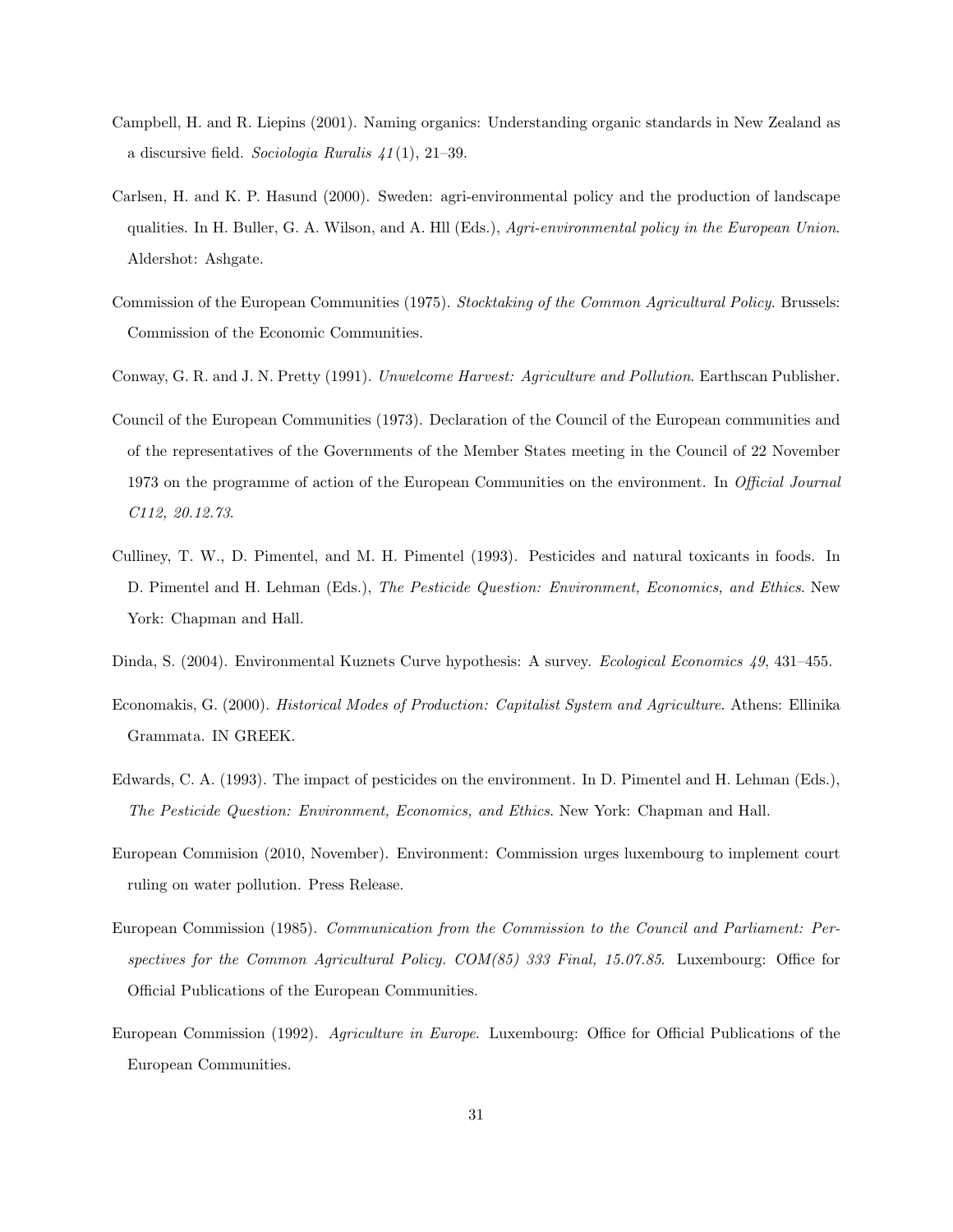- European Commission (2005). Agri-Environment Measures: Overview on General Principles, Types of Measures and Applications. Luxembourg: Directorate General for Agriculture and Rural Development. Office for Official Publications of the European Communities.
- European Commission (2006). Rural Development Success Stories. Luxembourg: Directorate General for Agriculture and Rural Development. Office for Official Publications of the European Communities.
- European Parliament (1991). Debates of the European Parliament. no. 3-401, 19.2.91, pp. 76-78. Technical report, European Parliament.
- European Union (2006). Consolidated versions of the Treaty on European Union and of the Treaty establishing the European Community.
- Eurostat (2007). Regions in the European Union: Nomenclature of territorial units for statistics NUTS 2006  $/EU$ -27. Luxembourg: Office for Official Publications of the European Communities.
- Feder, G. and G. T. O'Mara (1981). Farm size and the diffusion of green revolution technology. Economic Development and Cultural Change 30 (1), 59–76.
- Foster, J. B. and F. Magdoff (2000). Liebig, marx, and the depletion of soil fertility: Relevance for today's agriculture. In F. Magdoff, J. B. Foster, and F. H. Buttel (Eds.), *Hungry for Profit: The Agribusiness* Threat to Farmers, Food, and the Environment. New York: Monthly Review Press.
- Grafen, A. and J. Schramek (2000). Germany: complex agri-environmental policy in a federal system. In H. Buller, G. A. Wilson, and A. Hll (Eds.), Agri-environmental policy in the European Union. Aldershot: Ashgate.
- Groier, M. and E. Loibl (2000). Austria: towards an environmentally sound agriculture. In H. Buller, G. A. Wilson, and A. Hll (Eds.), Agri-environmental policy in the European Union. Aldershot: Ashgate.
- Guthman, J. (1998). Regulating meaning, appropriating nature: The codification of California organic agriculture. Antipode  $30(2)$ , 135-154.
- Guthman, J. (2004). The trouble with organic 'lite' in California: a rejoinder to the 'conventionalisation' debate. Sociologia Ruralis  $44(3)$ , 301-316.
- Hart, K. and G. A. Wilson (2000). United Kingdom: from agri-environmental policy shaper to policy receiver? In H. Buller, G. A. Wilson, and A. Hll (Eds.), Agri-environmental policy in the European Union. Aldershot: Ashgate.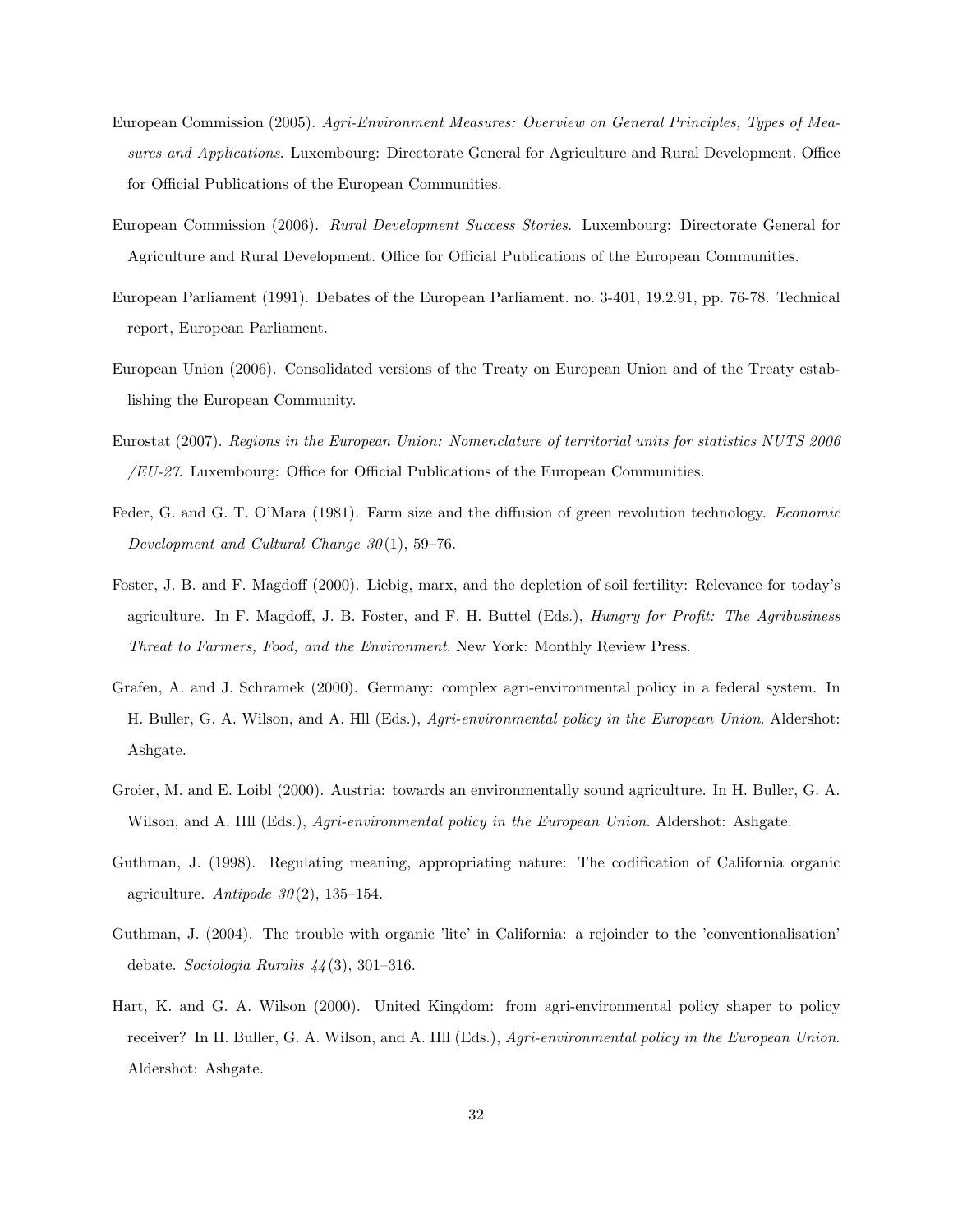- Hoggart, K., H. Buller, and R. Black (1995). Rural Europe: Identity and Change. London: Arnold.
- Joossens, L. and M. Raw (1991, Oct). Tobacco and the European common agricultural policy. Br J Addict 86 (10), 1191–1202.
- Kaltoft, P. (2001). Organic farming in late modernity: At the frontier of modernity or opposing modernity? Sociologia Ruralis 41 (1), 146–158.
- Kasimis, C. and A. G. Papadopoulos (2005). The multifunctional role of migrants in the greek countryside: Implications for the rural economy and society. Journal of Ethnic and Migration Studies 31 (1), 99–127.

Kautsky, K. (1899/1988). The Agrarian Question. Unwin Hyman.

- Konstantinidis, C. (2011). Looking for a way out: The case of organic farmers in western Greece. Unpublished manuscript..
- Kummer, S. and C. R. Vogl (2009). Bäuerliche Experimente. Forschung ohne Wissenschaftler. Okologie  $\mathcal{B}$ Landbau  $152(4)$ , 54-56.
- Lenin, V. (1899/2004). The Development of Capitalism in Russia. University Press of the Pacific.
- Liodakis, G. (1994). Land rent, interest rates and agricultural prices: Economic aspects of the agrarian question. Athens: Synchroni Epohi. IN GREEK.
- Louloudis, L., N. Beopoulos, and G. Vlahos (2000). Greece: late implementation of agri-environmental policies. In H. Buller, G. A. Wilson, and A. Hll (Eds.), Agri-environmental policy in the European Union. Aldershot: Ashgate.
- Louloudis, L. and N. Maraveyas (1997). Farmers and agricultural policy in Greece since the assession to the European Union. Sociologia Ruralis 37 (2), 270–286.
- Lynggaard, K. (2006). The Common Agricultural Policy and Organic Farming: An Institutional Perspective on Continuity and Change. Oxfordshire: CABI Publishing.
- Michelsen, J. (2001). Recent development and political acceptance of organic farming in Europe. Rural Sociology  $41(1)$ , 3-20.
- Milestad, R., S. Kummer, and C. R. Vogl (2010). Building farm resilience through farmers' experimentation. In 9th European IFSA Symposium, 4-7 July 2010, Vienna (Austria).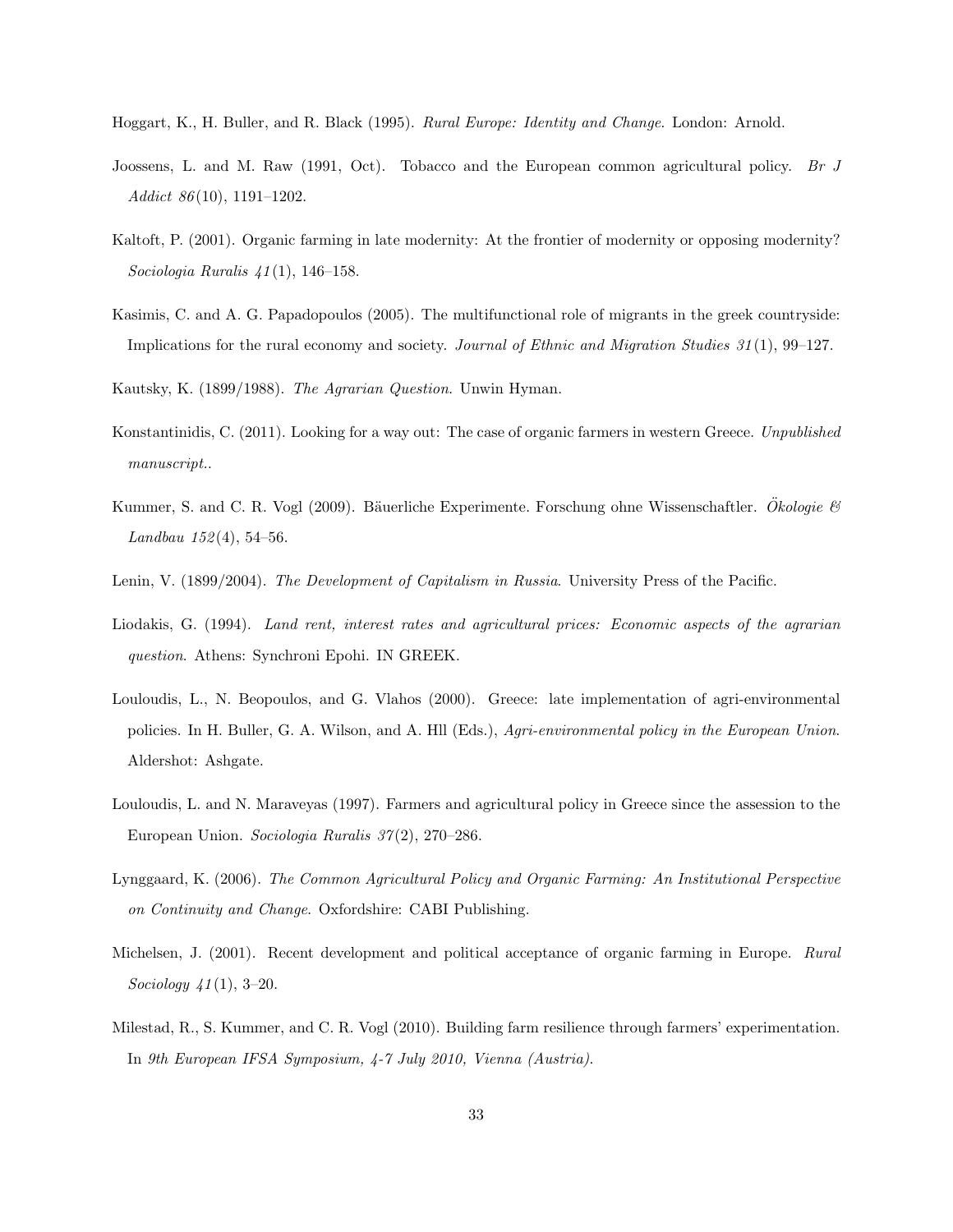- Panitsidis, G. (1992). Approaching the Class Structure of our Agricultural Economy. Athens: Synchroni Epohi. IN GREEK.
- Peco, B., F. Suarez, J. J. Onate, J. E. Malo, and J. Aguirre (2000). Spain: first tentative steps towards an agri-environmental programme. In H. Buller, G. A. Wilson, and A. Hll (Eds.), Agri-environmental policy in the European Union. Aldershot: Ashgate.
- Sampson, G. P. and A. J. Yeats (1977, February). An evaluation of the Common Agricultural Policy as a barrier facing agricultural exports to the European Economic Community. American Journal of Agricultural Economics  $59(1)$ , 99-106.
- Schermer, M. (2003). Bauer Power Bioregion: Das Potenzial des biologischen Landbaues für die ländliche Regionalentwicklung in Österreich. Ph. D. thesis, Leopold Franzens Universität Innsbruck.
- Schermer, M. (2008). Organic policy in Austria: greening and greenwashing. *International Journal of* Agricultural Resources, Governance and Ecology  $7(1/2)$ , 40-50.
- Shucksmith, M., K. Thomson, and D. Roberts (2005). The CAP and the Regions: The Territorial Impact of the Common Agricultural Policy. Oxfordshire: CABI Publishing.
- Stolze, M. and N. Lampkin (2009). Policy for organic farming: Rationale and concepts. Food Policy 34, 237–244.
- Tolios, G. (2009). Environment and Agricultural Policy under Globalization: An Alternative Strategy for Food Sovereignty. Athens: Kapsimi. IN GREEK.
- Torras, M. and J. K. Boyce (1998). Income, inequality and pollution: a reassessment of the Environmental Kuznets Curve. Ecological Economics 25, 147–160.
- Tovey, H. (1997). Food, environmentalism and rural sociology: On the organic farming movement in ireland. Sociologia Ruralis  $37(1)$ , 21–37.
- Tracy, M. (1989). Government and Agriculture in Western Europe 1880-1988 (Third ed.). Hemel Hempstead: Harvester Wheatsheaf.
- van der Ploeg, J. D. (2009). The New Peasantries: Struggles for Autonomy and Sustainability in an Era of Empire and Globalization. London: Earthscan.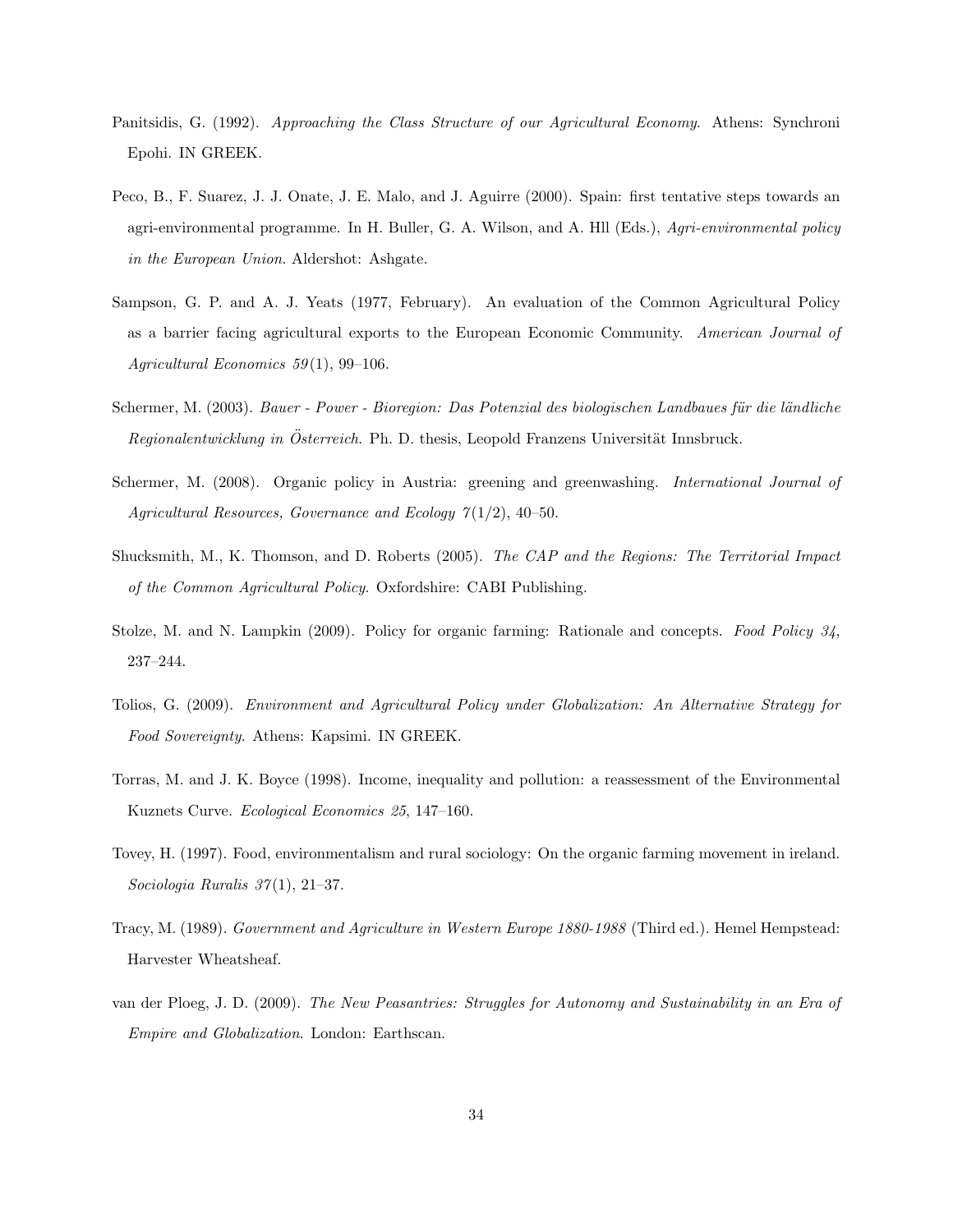van der Ploeg, J. D., A. Long, and J. Banks (2002). Introduction. In J. D. van der Ploeg, A. Long, and J. Banks (Eds.), Living Countrysides: Rural Development Processes in Europe: The State of the Art. Doetinchem, The Netherlands: Elsevier.

Weis, T. (2007). The Global Food Economy: The Battle for the Future of Farming. London: Zed Books.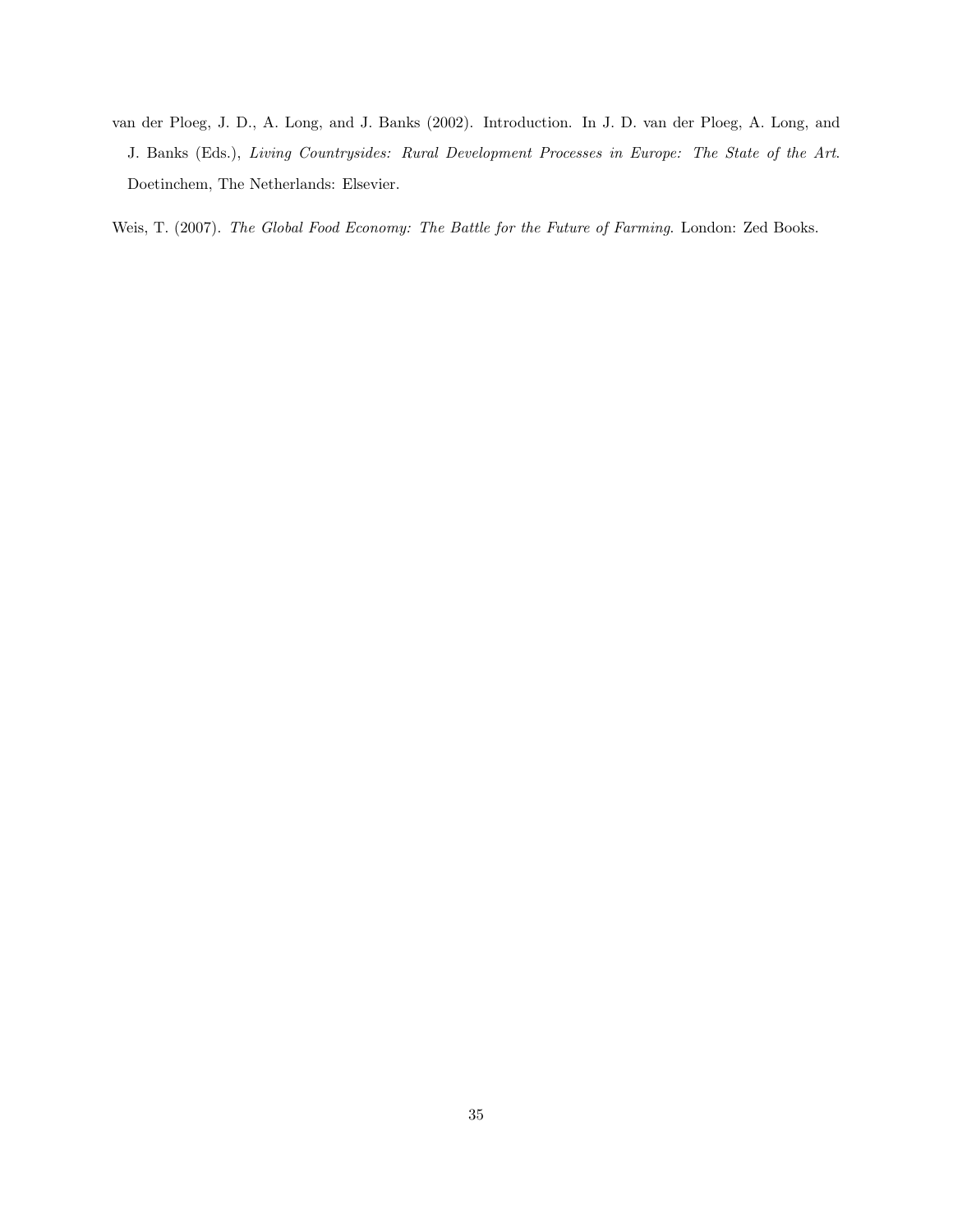## A Statistical Appendix

|                         |          | 2000     |          | 2003     |          | 2005     |                   | 2007      |  |
|-------------------------|----------|----------|----------|----------|----------|----------|-------------------|-----------|--|
|                         | Conv     | Org      | Conv     | Org      | Conv     | Org      | Conv              | Org       |  |
| $EU-27$                 |          |          |          |          |          |          | $\overline{12.3}$ | 40.4      |  |
| $\mathrm{EU}\text{-}25$ |          |          |          |          | 15.7     | 42.4     | 16.4              | $40.6\,$  |  |
| $EU-15$                 | 18.4     | 33.4     | 19.3     | 40.1     | 20.5     | 39.8     | 21.2              | $38\,$    |  |
| Austria                 | 16.7     | 20.0     | 18.4     | $21.3\,$ | 18.7     | 22.9     | 18.9              | 22.3      |  |
| Belgium                 | 22.4     | $43.0\,$ | $25.2\,$ | 43.8     | 26.7     | $45.3\,$ | 28.4              | $52.9\,$  |  |
| Bulgaria                |          |          | 4.4      |          | 5.1      | 64.3     | $6.2\,$           | 84.7      |  |
| Cyprus                  |          |          | $3.5\,$  | $5.6\,$  | $\!3.3$  | 6.2      | $3.6\,$           | 8.0       |  |
| Czech Rep.              |          |          | 75.7     | 402.6    | 79.7     | 398.6    | 84.5              | 334.6     |  |
| Denmark                 | 45.3     | 56       | $54.2\,$ | 63.3     | 52.0     | $61.5\,$ | $59.2\,$          | $68.3\,$  |  |
| Estonia $\,$            |          |          | $21.1\,$ | 86.6     | $28.9\,$ | $70.2\,$ | 37.4              | 73.3      |  |
| Finland                 | 27.1     | 31.4     | 29.7     | $34.2\,$ | 31.8     | 36.3     | 33.3              | $39.7\,$  |  |
| France                  | 41.9     | 46.9     | $45.1\,$ | $56.5\,$ | $48.5\,$ | $60.2\,$ | 52.0              | $59.8\,$  |  |
| Germany                 | 36.0     | 51.1     | 40.8     | 55.2     | 43.2     | 56.4     | 45.2              | $58.5\,$  |  |
| Greece                  | 4.4      | $4.8\,$  | 4.7      | $11.7\,$ | 4.7      | 12.9     | $4.5\,$           | $10.7\,$  |  |
| Hungary                 | 4.6      | 68.8     | $5.4\,$  | 197.6    | $5.7\,$  | 193.0    | 6.5               | $350.3\,$ |  |
| <b>Ireland</b>          | 31.5     | 26.8     | 31.7     | $29.3\,$ | 31.8     | $34.2\,$ | 32.2              | $38.3\,$  |  |
| Italy                   | $5.8\,$  | 18.0     | 6.4      | 19.6     | $7.0\,$  | $21.5\,$ | $7.2\,$           | $24.3\,$  |  |
| Latvia                  | $10.3\,$ | $7.6\,$  | 11.6     | $36.3\,$ | 13.0     | 64.8     | $15.7\,$          | 44.8      |  |
| Lithuania               |          |          | $9.1\,$  | $90.6\,$ | 10.9     | 41.7     | 11.1              | $71.0\,$  |  |
| Luxembourg              | 45.3     | 51.5     | 52.3     | $52.8\,$ | 52.6     | 58.2     | 56.8              | 63.8      |  |
| Malta                   |          |          | $1.0\,$  |          | 0.9      |          | 0.9               |           |  |
| Netherlands             | 19.9     | 30.7     | 23.0     | 58.4     | 23.7     | 40.4     | 24.7              | $42.8\,$  |  |
| Poland                  |          |          |          |          | $5.9\,$  | $23.0\,$ | $6.4\,$           | $25.4\,$  |  |
| Portugal                | 9.0      | 145.8    | $10.0\,$ | 157.7    | 10.9     | 172.0    | $12.1\,$          | 127.1     |  |
| Romania                 |          |          | $3.1\,$  |          | $3.3\,$  | 143.2    | $3.5\,$           | $19.0\,$  |  |
| Slovakia                | 29.7     | 854.8    | $28.6\,$ | 1402     | $26.7\,$ | 737.4    | $26.5\,$          | 588.1     |  |
| Slovenia                | $5.6\,$  | $8.6\,$  |          |          | $6.2\,$  | 13.9     | $6.3\,$           | $15.9\,$  |  |
| Spain                   | 20.1     | $40.1\,$ | $21.7\,$ | 67.8     | 22.6     | 55.2     | 23.3              | $57.9\,$  |  |
| Sweden                  | 36.0     | $51.4\,$ | 44.7     | $50.8\,$ | 40.3     | $89.9\,$ | 40.6              | 97.4      |  |
| UK                      | 66.6     | 222.1    | $56.1\,$ | 187.6    | 54.4     | 177.9    | 52.7              | 154.0     |  |

Table A.1: Size of average farm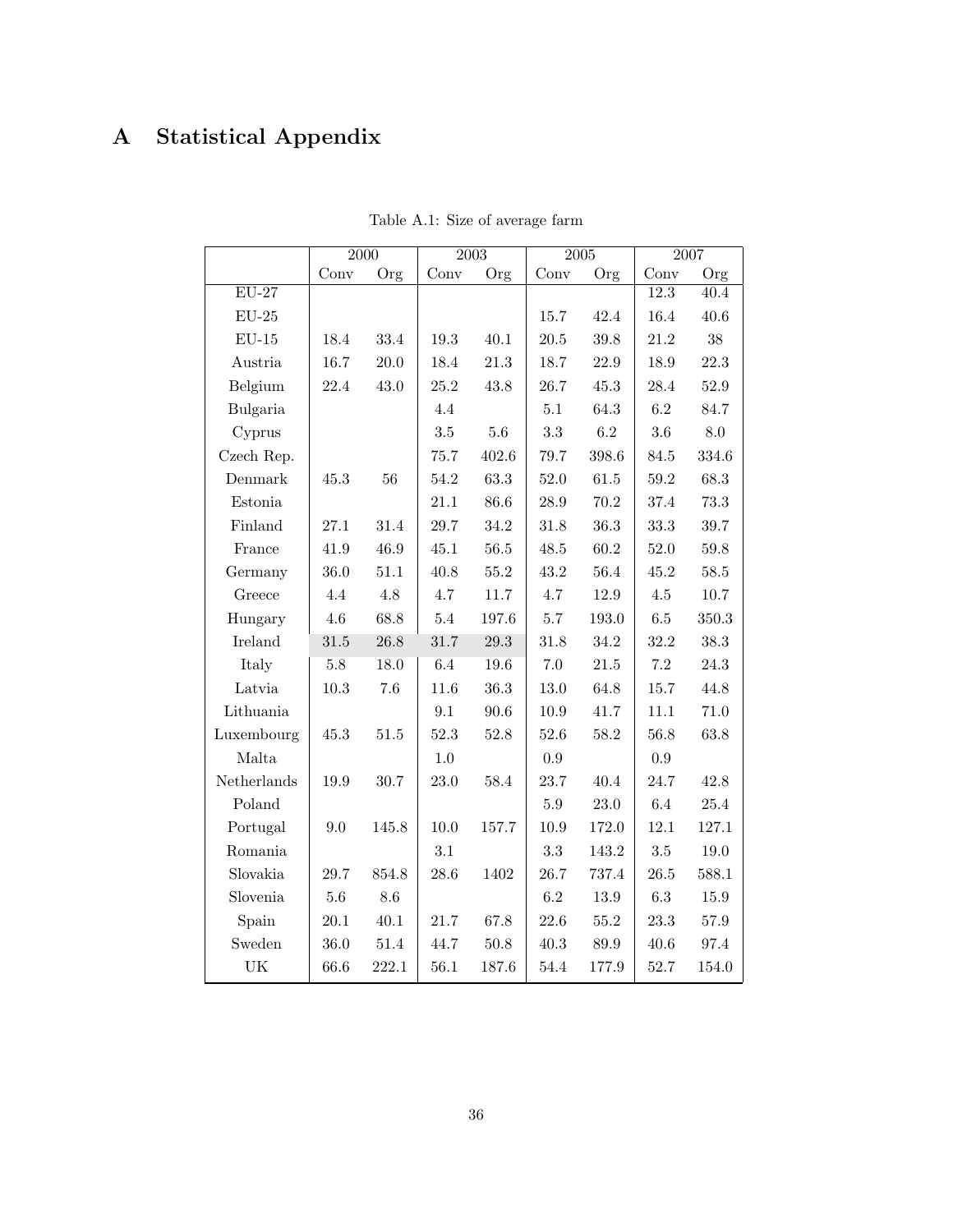|         | <b>2000</b> |     | 2003          |     | 2005 |     | 2007    |     |
|---------|-------------|-----|---------------|-----|------|-----|---------|-----|
|         | Conv        | Org | $_{\rm Conv}$ | Org | Conv | Org | Conv    | Org |
| $EU-27$ |             |     |               |     |      |     | $1.9\,$ | 5.2 |
| $EU-25$ |             |     |               |     | 2.4  | 5.4 | 2.5     | 5.2 |
| $EU-15$ | 2.7         |     | 2.9           | 4.7 | 3.5  | 5.3 | 3.7     | 5.2 |

Table A.2: Percent of corporate farms

Table A.3: Percent of farms renting land

|         | 2000 |      | 2003 |      | 2005 |      | 2007 |      |
|---------|------|------|------|------|------|------|------|------|
|         | Conv | Org  | Conv | Org  | Conv | Org  | Conv | Org  |
| $EU-27$ |      |      |      |      |      |      | 16.9 | 42.1 |
| $EU-25$ |      |      |      |      | 22.6 | 42.4 | 23.6 | 42.5 |
| $EU-15$ | 24.9 | 37.2 | 27.5 | 46.3 | 22.6 | 42.4 | 23.6 | 42.5 |